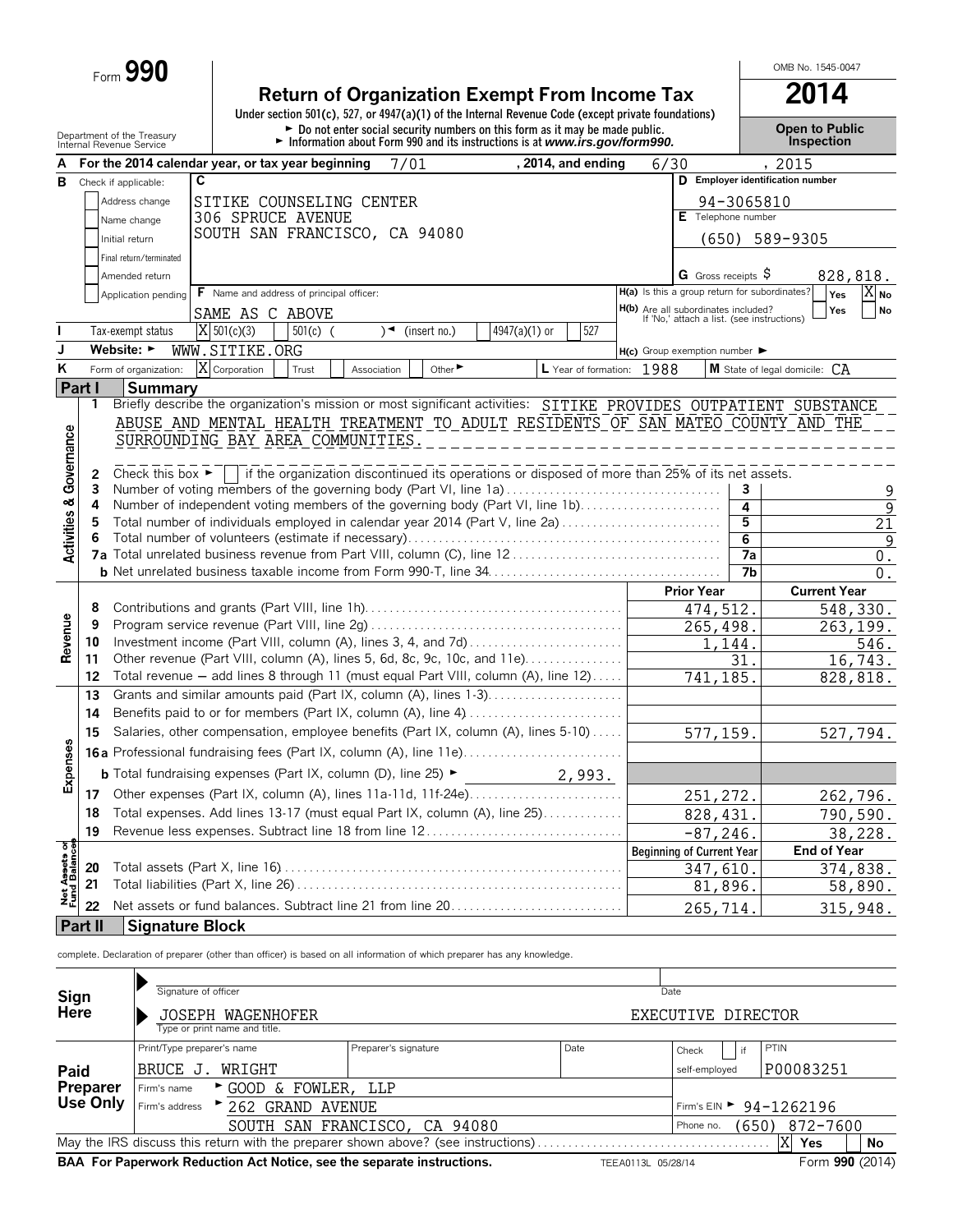|                 |             | Form 990 (2014) SITIKE COUNSELING CENTER                |                                                                                                                      |                               | 94-3065810    | Page 2  |
|-----------------|-------------|---------------------------------------------------------|----------------------------------------------------------------------------------------------------------------------|-------------------------------|---------------|---------|
| <b>Part III</b> |             |                                                         | <b>Statement of Program Service Accomplishments</b>                                                                  |                               |               |         |
|                 |             |                                                         | Check if Schedule O contains a response or note to any line in this Part III                                         |                               |               |         |
|                 |             | 1 Briefly describe the organization's mission:          |                                                                                                                      |                               |               |         |
|                 |             |                                                         | SITIKE'S MISSION IS TO PROVIDE COMMUNITY-BASED COUNSELING AND EDUCATION IN A SAFE AND                                |                               |               |         |
|                 |             |                                                         | HEALING ENVIRONMENT THAT EMBRACES THE CULTURAL AND EMOTIONAL NEEDS OF EVERY CLIENT                                   |                               |               |         |
|                 |             |                                                         | AND TO HELP PEOPLE FIND HOPE, RESILIENCY AND LIFE AFFIRMING CHANGE.                                                  |                               |               |         |
|                 |             |                                                         |                                                                                                                      |                               |               |         |
|                 |             | Form 990 or 990-EZ?                                     | 2 Did the organization undertake any significant program services during the year which were not listed on the prior |                               |               |         |
|                 |             | If 'Yes,' describe these new services on Schedule O.    |                                                                                                                      |                               | Yes           | X<br>No |
| 3               |             |                                                         | Did the organization cease conducting, or make significant changes in how it conducts, any program services?         |                               | Yes           | No      |
|                 |             | If 'Yes,' describe these changes on Schedule O.         |                                                                                                                      |                               |               |         |
| 4               |             |                                                         |                                                                                                                      |                               |               |         |
|                 |             | and revenue, if any, for each program service reported. |                                                                                                                      |                               |               |         |
|                 |             |                                                         |                                                                                                                      |                               |               |         |
|                 | 4a (Code:   |                                                         | ) (Expenses $\frac{1}{5}$ 533, 131. including grants of $\frac{1}{5}$                                                |                               | ) (Revenue \$ |         |
|                 |             |                                                         | INTENSIVE TREATMENT PROGRAM FOR WOMEN WITH DRUG ABUSE PROBLEMS-PROVIDED COUNSELING,                                  |                               |               |         |
|                 |             |                                                         | CASE MANAGEMENT, 12-STEP MONITORING, HEALTH EDUCATION, CHILD DEVELOPMENT RELAPSE                                     |                               |               |         |
|                 |             |                                                         | PREVENTION, VOCATIONAL REHABILITATION, ANGER MANAGEMENT, AND GENERAL EDUCATION                                       |                               |               |         |
|                 |             | DIPLOMA PREPAREDNESS CLASSES TO 38 WOMEN.               |                                                                                                                      | _____________________________ |               |         |
|                 |             |                                                         |                                                                                                                      |                               |               |         |
|                 |             |                                                         |                                                                                                                      | ------------                  |               |         |
|                 |             |                                                         |                                                                                                                      | ---------------               |               |         |
|                 |             |                                                         |                                                                                                                      | ____________________________  |               |         |
|                 |             |                                                         |                                                                                                                      | ------------                  |               |         |
|                 |             |                                                         |                                                                                                                      |                               |               |         |
|                 |             |                                                         |                                                                                                                      |                               |               |         |
|                 | $4b$ (Code: |                                                         | ) (Expenses $\frac{1}{5}$ 228, 382. including grants of $\frac{1}{5}$                                                |                               | ) (Revenue \$ |         |
|                 |             |                                                         | OUTPATIENT COUNSELING FOR ALCOHOL AND OTHER DRUG ABUSERS - PROVIDED EDUCATION,                                       |                               |               |         |
|                 |             |                                                         | COUNSELING, LECTURES ON ADDICTION AND RELATED HEALTH ISSUES, ASSESSMENT FOR                                          |                               |               |         |
|                 |             |                                                         | OCCUPATIONAL, HOUSING, LITERACY AND HEALTH CARE NEEDS TO 388 CLIENTS.                                                |                               |               |         |
|                 |             |                                                         |                                                                                                                      |                               |               |         |
|                 |             |                                                         |                                                                                                                      |                               |               |         |
|                 |             |                                                         |                                                                                                                      |                               |               |         |
|                 |             |                                                         |                                                                                                                      |                               |               |         |
|                 |             |                                                         |                                                                                                                      |                               |               |         |
|                 |             |                                                         |                                                                                                                      |                               |               |         |
|                 |             |                                                         |                                                                                                                      |                               |               |         |
|                 |             |                                                         |                                                                                                                      |                               |               |         |
|                 | $4c$ (Code: | ) (Expenses $\frac{1}{2}$                               | including grants of $\sin$                                                                                           |                               | ) (Revenue \$ |         |
|                 |             |                                                         |                                                                                                                      |                               |               |         |
|                 |             |                                                         |                                                                                                                      |                               |               |         |
|                 |             |                                                         |                                                                                                                      |                               |               |         |
|                 |             |                                                         |                                                                                                                      |                               |               |         |
|                 |             |                                                         |                                                                                                                      |                               |               |         |
|                 |             |                                                         |                                                                                                                      |                               |               |         |
|                 |             |                                                         |                                                                                                                      |                               |               |         |
|                 |             |                                                         |                                                                                                                      |                               |               |         |
|                 |             |                                                         |                                                                                                                      |                               |               |         |
|                 |             |                                                         |                                                                                                                      |                               |               |         |
|                 |             |                                                         |                                                                                                                      |                               |               |         |
|                 |             | 4d Other program services. (Describe in Schedule O.)    |                                                                                                                      |                               |               |         |
|                 | (Expenses   | \$<br>4 e Total program service expenses ►              | including grants of<br>-\$                                                                                           | ) (Revenue $\frac{1}{2}$      |               |         |
|                 |             |                                                         | 761,513.                                                                                                             |                               |               |         |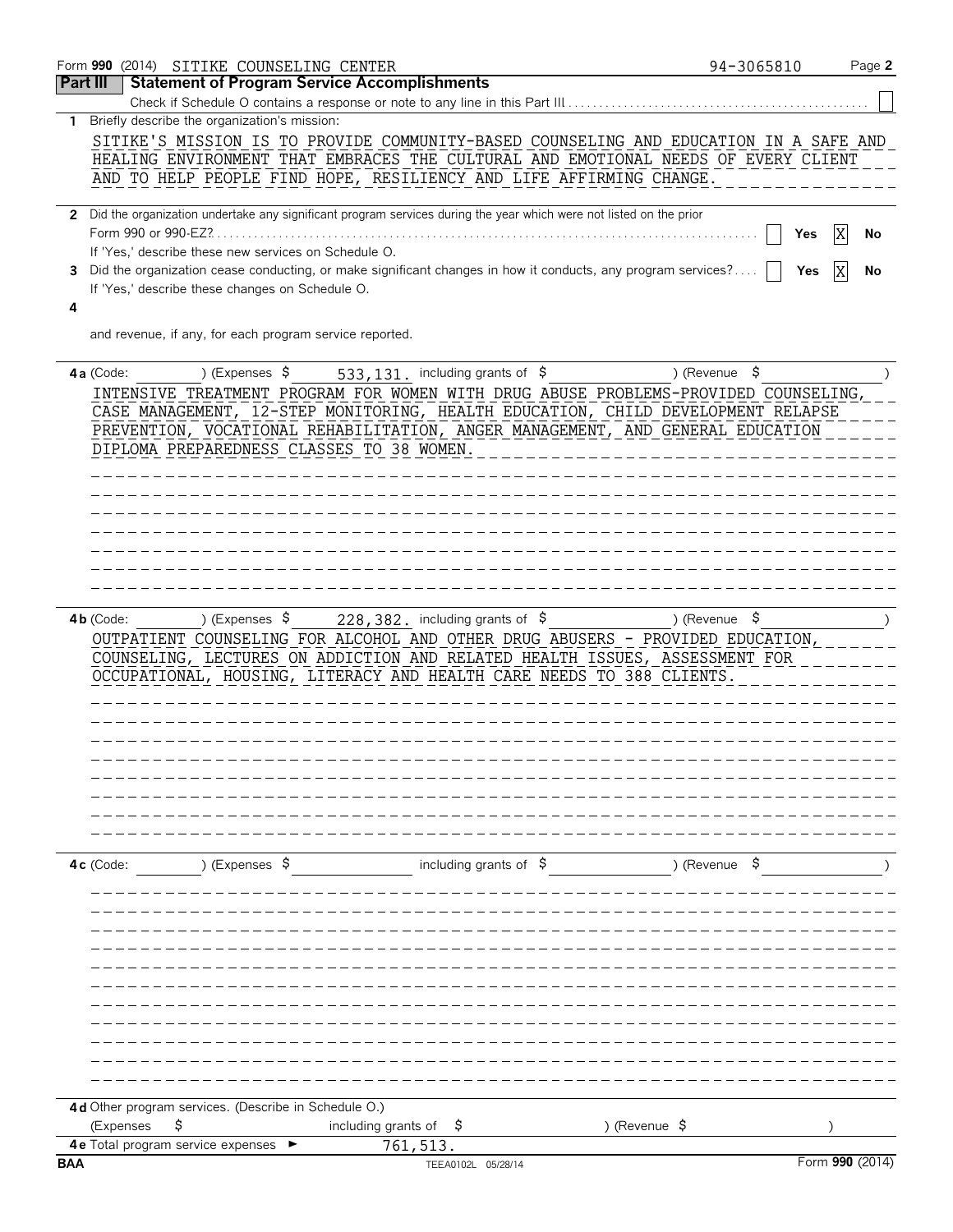Form **990** (2014) Page **3** SITIKE COUNSELING CENTER 94-3065810

**Part IV Checklist of Required Schedules**

| 94-3065810 |  |
|------------|--|
|            |  |

|              |                                                                                                                                                                                                                                                    |                 | Yes | No |
|--------------|----------------------------------------------------------------------------------------------------------------------------------------------------------------------------------------------------------------------------------------------------|-----------------|-----|----|
|              | Is the organization described in section 501(c)(3) or 4947(a)(1) (other than a private foundation)? If 'Yes,' complete                                                                                                                             | 1               | X   |    |
| $\mathbf{2}$ | Is the organization required to complete Schedule B, Schedule of Contributors (see instructions)?                                                                                                                                                  | $\overline{2}$  | X   |    |
| 3            |                                                                                                                                                                                                                                                    | $\mathbf{3}$    |     | X  |
| 4            | Section 501(c)(3) organizations. Did the organization engage in lobbying activities, or have a section 501(h) election                                                                                                                             | 4               |     | X  |
| 5.           | Is the organization a section 501(c)(4), 501(c)(5), or 501(c)(6) organization that receives membership dues,                                                                                                                                       |                 |     | X  |
|              | assessments, or similar amounts as defined in Revenue Procedure 98-19? If 'Yes,' complete Schedule C, Part III                                                                                                                                     | 5               |     |    |
| 6            | Did the organization maintain any donor advised funds or any similar funds or accounts for which donors have the right<br>to provide advice on the distribution or investment of amounts in such funds or accounts? If 'Yes,' complete Schedule D, | 6               |     | X  |
| 7            | Did the organization receive or hold a conservation easement, including easements to preserve open space, the                                                                                                                                      | 7               |     | X  |
| 8            | Did the organization maintain collections of works of art, historical treasures, or other similar assets? If 'Yes,'                                                                                                                                | 8               |     | X  |
| 9            | Did the organization report an amount in Part X, line 21, for escrow or custodial account liability; serve as a custodian<br>for amounts not listed in Part X; or provide credit counseling, debt management, credit repair, or debt negotiation   | 9               |     | X  |
| 10           | Did the organization, directly or through a related organization, hold assets in temporarily restricted endowments,                                                                                                                                | 10              |     | X  |
| 11           | or X as applicable.                                                                                                                                                                                                                                |                 |     |    |
|              | a Did the organization report an amount for land, buildings and equipment in Part X, line 10? If 'Yes,' complete Schedule                                                                                                                          | 11 a            | Χ   |    |
|              | <b>b</b> Did the organization report an amount for investments - other securities in Part X, line 12 that is 5% or more of its total                                                                                                               | 11 b            |     | X  |
|              | c Did the organization report an amount for investments - program related in Part X, line 13 that is 5% or more of its total                                                                                                                       | 11 c            |     | X  |
|              | d Did the organization report an amount for other assets in Part X, line 15 that is 5% or more of its total assets reported                                                                                                                        | 11d             |     | X  |
|              | e Did the organization report an amount for other liabilities in Part X, line 25? If 'Yes,' complete Schedule D, Part X                                                                                                                            | 11e             |     | X  |
|              | the organization's liability for uncertain tax positions under FIN 48 (ASC 740)? If 'Yes,' complete Schedule D, Part X                                                                                                                             | 11f             |     | X  |
|              | 12 a Did the organization obtain separate, independent audited financial statements for the tax year? If 'Yes,' complete                                                                                                                           | 12a             | Χ   |    |
|              | <b>b</b> Was the organization included in consolidated, independent audited financial statements for the tax year? If 'Yes,' and                                                                                                                   | 12 <sub>b</sub> |     | Χ  |
|              |                                                                                                                                                                                                                                                    | 13              |     | X  |
|              |                                                                                                                                                                                                                                                    | 14a             |     | Χ  |
|              | <b>b</b> Did the organization have aggregate revenues or expenses of more than \$10,000 from grantmaking, fundraising,                                                                                                                             |                 |     |    |
|              |                                                                                                                                                                                                                                                    | 14b             |     | Χ  |
|              | 15 Did the organization report on Part IX, column (A), line 3, more than \$5,000 of grants or other assistance to or for any                                                                                                                       | 15              |     | Χ  |
|              | 16 Did the organization report on Part IX, column (A), line 3, more than \$5,000 of aggregate grants or other assistance to<br>or for foreign individuals? If 'Yes,' complete Schedule F, Parts III and IV                                         | 16              |     | Χ  |
|              | 17 Did the organization report a total of more than \$15,000 of expenses for professional fundraising services on Part IX,                                                                                                                         | 17              |     | Χ  |
| 18           | Did the organization report more than \$15,000 total of fundraising event gross income and contributions on Part VIII,                                                                                                                             | 18              |     | Χ  |
| 19           | Did the organization report more than \$15,000 of gross income from gaming activities on Part VIII, line 9a? If 'Yes,'                                                                                                                             | 19              |     | Χ  |
|              |                                                                                                                                                                                                                                                    | 20              |     | X  |
|              | <b>b</b> If 'Yes' to line 20a, did the organization attach a copy of its audited financial statements to this return?                                                                                                                              | 20 <sub>b</sub> |     |    |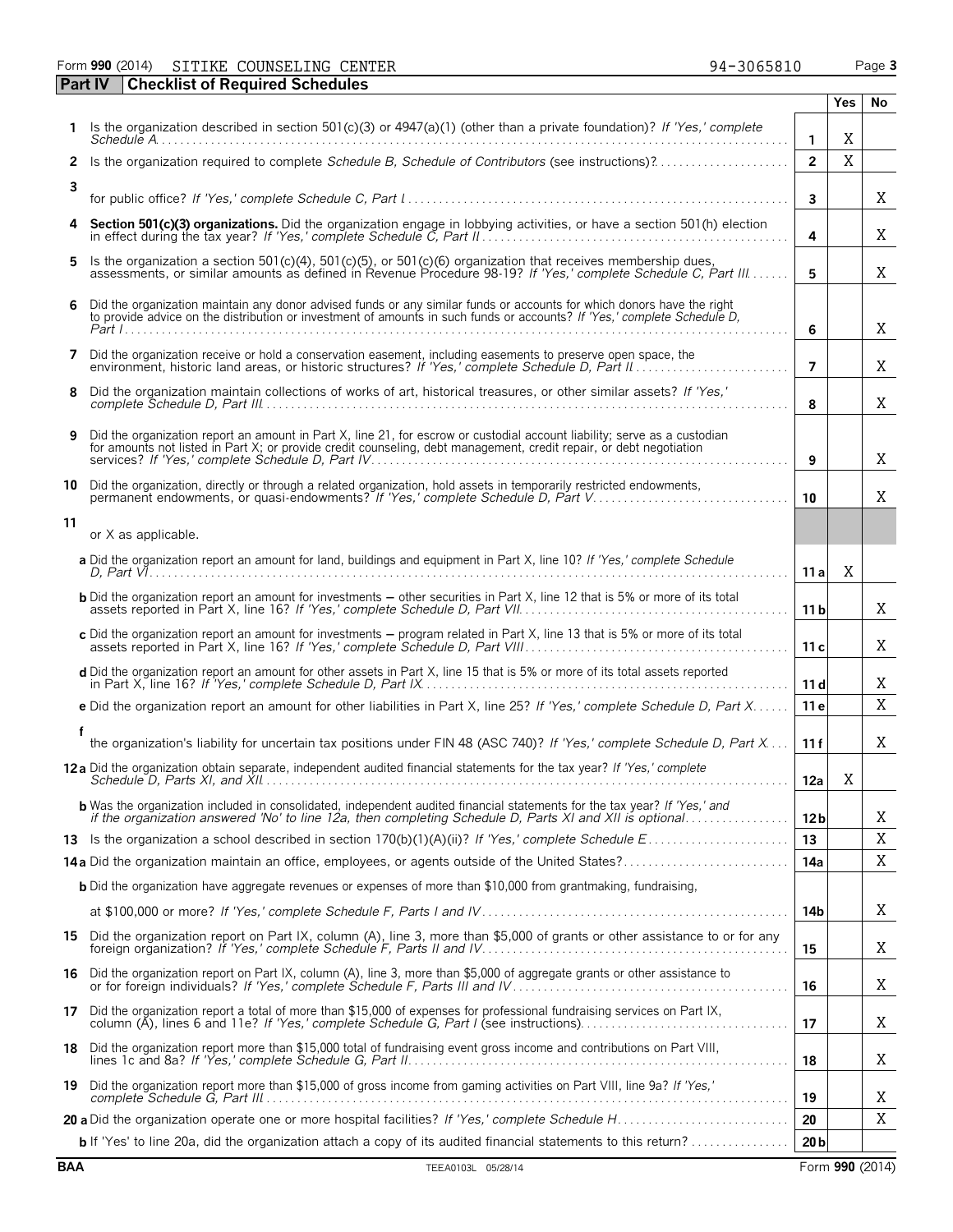|     | <b>Part IV</b> Checklist of Required Schedules (continued)                                                                                                                                                                                                   |                 |            |                 |
|-----|--------------------------------------------------------------------------------------------------------------------------------------------------------------------------------------------------------------------------------------------------------------|-----------------|------------|-----------------|
|     |                                                                                                                                                                                                                                                              |                 | <b>Yes</b> | No              |
|     | 21 Did the organization report more than \$5,000 of grants or other assistance to any domestic organization or                                                                                                                                               | 21              |            | Χ               |
|     | 22 Did the organization report more than \$5,000 of grants or other assistance to or for domestic individuals on Part IX,                                                                                                                                    | 22              |            | Χ               |
|     | 23 Did the organization answer 'Yes' to Part VII, Section A, line 3, 4, or 5 about compensation of the organization's current<br>and former officers, directors, trustees, key employees, and highest compensated employees? If 'Yes,' complete              |                 |            | X               |
|     | 24 a Did the organization have a tax-exempt bond issue with an outstanding principal amount of more than \$100,000 as of                                                                                                                                     | 23              |            |                 |
|     | the last day of the year, that was issued after December 31, 2002? If 'Yes,' answer lines 24b through 24d and                                                                                                                                                | 24a             |            | X               |
|     | <b>b</b> Did the organization invest any proceeds of tax-exempt bonds beyond a temporary period exception?                                                                                                                                                   | 24 <sub>b</sub> |            |                 |
|     | c Did the organization maintain an escrow account other than a refunding escrow at any time during the year to defease                                                                                                                                       | 24c             |            |                 |
|     | d Did the organization act as an 'on behalf of' issuer for bonds outstanding at any time during the year?                                                                                                                                                    | 24d             |            |                 |
|     | 25 a Section 501(c)(3), 501(c)(4), and 501(c)(29) organizations. Did the organization engage in an excess benefit                                                                                                                                            | 25a             |            | X               |
|     | <b>b</b> Is the organization aware that it engaged in an excess benefit transaction with a disqualified person in a prior year, and<br>that the transaction has not been reported on any of the organization's prior Forms 990 or 990-EZ? If 'Yes,' complete | 25b             |            | X               |
|     | 26 Did the organization report any amount on Part X, line 5, 6, or 22 for receivables from or payables to any current or<br>former officers, directors, trustees, key employees, highest compensated employees, or disqualified persons?                     | 26              |            | X               |
|     | 27 Did the organization provide a grant or other assistance to an officer, director, trustee, key employee, substantial<br>contributor or employee thereof, a grant selection committee member, or to a 35% controlled entity or family member               | 27              |            | Χ               |
|     | 28 Was the organization a party to a business transaction with one of the following parties (see Schedule L, Part IV<br>instructions for applicable filing thresholds, conditions, and exceptions):                                                          |                 |            |                 |
|     | a A current or former officer, director, trustee, or key employee? If 'Yes,' complete Schedule L, Part IV                                                                                                                                                    | 28a             |            | Χ               |
|     | <b>b</b> A family member of a current or former officer, director, trustee, or key employee? If 'Yes,' complete                                                                                                                                              | 28 <sub>b</sub> |            | Χ               |
|     | c An entity of which a current or former officer, director, trustee, or key employee (or a family member thereof) was an<br>officer, director, trustee, or direct or indirect owner? If 'Yes,' complete Schedule L, Part IV.                                 | 28 <sub>c</sub> |            | Χ               |
| 29  | Did the organization receive more than \$25,000 in non-cash contributions? If 'Yes,' complete Schedule M                                                                                                                                                     | 29              |            | $\overline{X}$  |
| 30  |                                                                                                                                                                                                                                                              | 30              |            | Χ               |
| 31  | Did the organization liquidate, terminate, or dissolve and cease operations? If 'Yes,' complete Schedule N, Part I                                                                                                                                           | 31              |            | $\overline{X}$  |
| 32  | Did the organization sell, exchange, dispose of, or transfer more than 25% of its net assets? If 'Yes,' complete                                                                                                                                             | 32              |            | Χ               |
| 33  | Did the organization own 100% of an entity disregarded as separate from the organization under Regulations sections                                                                                                                                          | 33              |            | Χ               |
| 34  | Was the organization related to any tax-exempt or taxable entity? If 'Yes,' complete Schedule R, Part II, III, or IV,                                                                                                                                        | 34              |            | Χ               |
|     |                                                                                                                                                                                                                                                              | 35a             |            | $\overline{X}$  |
|     | <b>b</b> If 'Yes' to line 35a, did the organization receive any payment from or engage in any transaction with a controlled                                                                                                                                  | 35 <sub>b</sub> |            |                 |
| 36  | Section 501(c)(3) organizations. Did the organization make any transfers to an exempt non-charitable related                                                                                                                                                 | 36              |            | Χ               |
| 37  | treated as a partnership for federal income tax purposes? If 'Yes,' complete Schedule R, Part VI                                                                                                                                                             | 37              |            | Χ               |
| 38  | Did the organization complete Schedule O and provide explanations in Schedule O for Part VI, lines 11b and 19?                                                                                                                                               | 38              | X          |                 |
| BAA |                                                                                                                                                                                                                                                              |                 |            | Form 990 (2014) |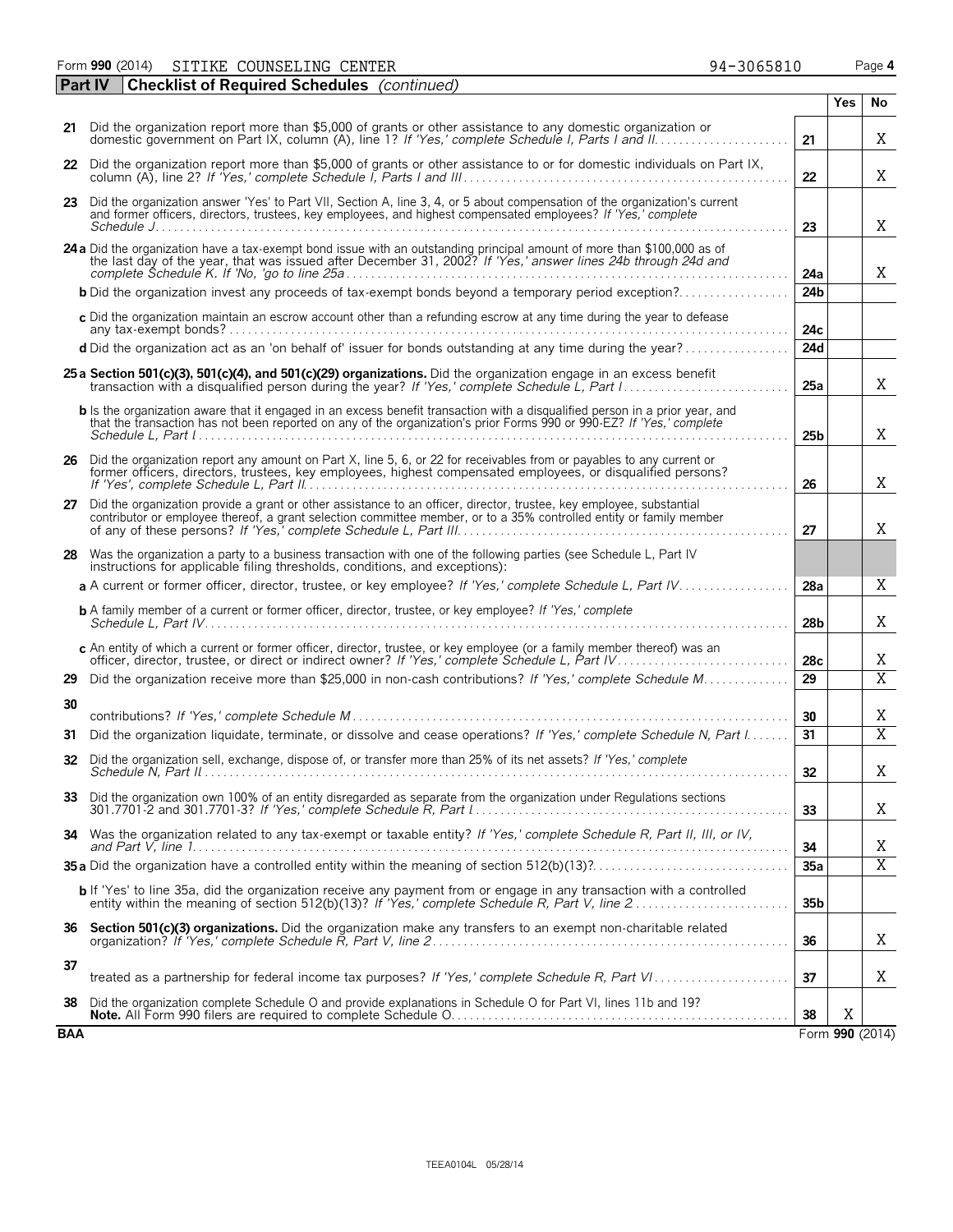|            | Form 990 (2014) SITIKE COUNSELING CENTER<br>94-3065810                                                                                                                                                                         |                |            | Page 5          |
|------------|--------------------------------------------------------------------------------------------------------------------------------------------------------------------------------------------------------------------------------|----------------|------------|-----------------|
| Part V     | <b>Statements Regarding Other IRS Filings and Tax Compliance</b>                                                                                                                                                               |                |            |                 |
|            | Check if Schedule O contains a response or note to any line in this Part V                                                                                                                                                     |                |            |                 |
|            |                                                                                                                                                                                                                                |                | <b>Yes</b> | No              |
|            |                                                                                                                                                                                                                                |                |            |                 |
|            | <b>b</b> Enter the number of Forms W-2G included in line 1a. Enter -0- if not applicable<br>1 <sub>b</sub><br>$\Omega$                                                                                                         |                |            |                 |
|            | c Did the organization comply with backup withholding rules for reportable payments to vendors and reportable gaming                                                                                                           |                |            |                 |
|            |                                                                                                                                                                                                                                | 1 с            | Χ          |                 |
|            | 2a Enter the number of employees reported on Form W-3, Transmittal of Wage and Tax State-                                                                                                                                      |                |            |                 |
|            | ments, filed for the calendar year ending with or within the year covered by this return<br>2a<br>21                                                                                                                           |                |            |                 |
|            | <b>b</b> If at least one is reported on line 2a, did the organization file all required federal employment tax returns?                                                                                                        | 2 <sub>b</sub> | Χ          |                 |
|            | Note. If the sum of lines 1a and 2a is greater than 250, you may be required to e-file (see instructions)                                                                                                                      |                |            |                 |
|            | 3a Did the organization have unrelated business gross income of \$1,000 or more during the year?                                                                                                                               | 3a             |            | Χ               |
|            |                                                                                                                                                                                                                                | 3 <sub>b</sub> |            |                 |
|            | 4 a At any time during the calendar year, did the organization have an interest in, or a signature or other authority over, a financial account in a foreign country (such as a bank account, securities account, or other fin |                |            |                 |
|            |                                                                                                                                                                                                                                | 4a             |            | Χ               |
|            | <b>b</b> If 'Yes,' enter the name of the foreign country: ►                                                                                                                                                                    |                |            |                 |
|            | See instructions for filing requirements for FinCEN Form 114, Report of Foreign Bank and Financial Accounts. (FBAR)                                                                                                            |                |            |                 |
|            | <b>5a</b> Was the organization a party to a prohibited tax shelter transaction at any time during the tax year?                                                                                                                | 5a             |            | Χ               |
|            | <b>b</b> Did any taxable party notify the organization that it was or is a party to a prohibited tax shelter transaction?                                                                                                      | 5 <sub>b</sub> |            | X               |
|            |                                                                                                                                                                                                                                | 5c             |            |                 |
|            |                                                                                                                                                                                                                                |                |            |                 |
|            | 6a Does the organization have annual gross receipts that are normally greater than \$100,000, and did the organization<br>solicit any contributions that were not tax deductible as charitable contributions?                  | 6 a            |            | Χ               |
| b          |                                                                                                                                                                                                                                |                |            |                 |
|            |                                                                                                                                                                                                                                | 6b             |            |                 |
| 7          | Organizations that may receive deductible contributions under section 170(c).                                                                                                                                                  |                |            |                 |
|            | a Did the organization receive a payment in excess of \$75 made partly as a contribution and partly for goods and                                                                                                              |                |            |                 |
|            |                                                                                                                                                                                                                                | 7 a            |            | X               |
|            |                                                                                                                                                                                                                                | 7 <sub>b</sub> |            |                 |
| с          |                                                                                                                                                                                                                                |                |            |                 |
|            | Form 8282?                                                                                                                                                                                                                     | 7 с            |            | Χ               |
|            |                                                                                                                                                                                                                                |                |            |                 |
|            | e Did the organization receive any funds, directly or indirectly, to pay premiums on a personal benefit contract?                                                                                                              | <b>7e</b>      |            | Χ               |
|            | f Did the organization, during the year, pay premiums, directly or indirectly, on a personal benefit contract?                                                                                                                 | 7f             |            | X               |
|            | q If the organization received a contribution of qualified intellectual property, did the organization file Form 8899                                                                                                          |                |            |                 |
|            |                                                                                                                                                                                                                                | 7 <sub>q</sub> |            |                 |
|            | h If the organization received a contribution of cars, boats, airplanes, or other vehicles, did the organization file a                                                                                                        | 7 h            |            |                 |
| 8          | Sponsoring organizations maintaining donor advised funds. Did a donor advised fund maintained by the sponsoring                                                                                                                |                |            |                 |
|            |                                                                                                                                                                                                                                | 8              |            |                 |
| 9          | Sponsoring organizations maintaining donor advised funds.                                                                                                                                                                      |                |            |                 |
|            |                                                                                                                                                                                                                                | 9а             |            |                 |
|            |                                                                                                                                                                                                                                | 9 b            |            |                 |
|            | 10 Section 501(c)(7) organizations. Enter:                                                                                                                                                                                     |                |            |                 |
|            | 10a                                                                                                                                                                                                                            |                |            |                 |
|            | 10 <sub>b</sub>                                                                                                                                                                                                                |                |            |                 |
|            | <b>b</b> Gross receipts, included on Form 990, Part VIII, line 12, for public use of club facilities<br>11 Section 501(c)(12) organizations. Enter:                                                                            |                |            |                 |
|            | 11a                                                                                                                                                                                                                            |                |            |                 |
|            |                                                                                                                                                                                                                                |                |            |                 |
|            | <b>b</b> Gross income from other sources (Do not net amounts due or paid to other sources<br>11 b                                                                                                                              |                |            |                 |
|            | 12a Section 4947(a)(1) non-exempt charitable trusts. Is the organization filing Form 990 in lieu of Form 1041?                                                                                                                 | 12a            |            |                 |
|            | 12 <sub>b</sub><br><b>b</b> If 'Yes,' enter the amount of tax-exempt interest received or accrued during the year                                                                                                              |                |            |                 |
|            | 13 Section 501(c)(29) qualified nonprofit health insurance issuers.                                                                                                                                                            |                |            |                 |
|            |                                                                                                                                                                                                                                | 13a            |            |                 |
|            | Note. See the instructions for additional information the organization must report on Schedule O.                                                                                                                              |                |            |                 |
|            |                                                                                                                                                                                                                                |                |            |                 |
|            |                                                                                                                                                                                                                                |                |            |                 |
|            | 13c                                                                                                                                                                                                                            |                |            |                 |
|            |                                                                                                                                                                                                                                | 14 a           |            | Χ               |
|            | <b>b</b> If 'Yes,' has it filed a Form 720 to report these payments? If 'No,' provide an explanation in Schedule O.                                                                                                            | 14 b           |            |                 |
| <b>BAA</b> | TEEA0105L 05/28/14                                                                                                                                                                                                             |                |            | Form 990 (2014) |
|            |                                                                                                                                                                                                                                |                |            |                 |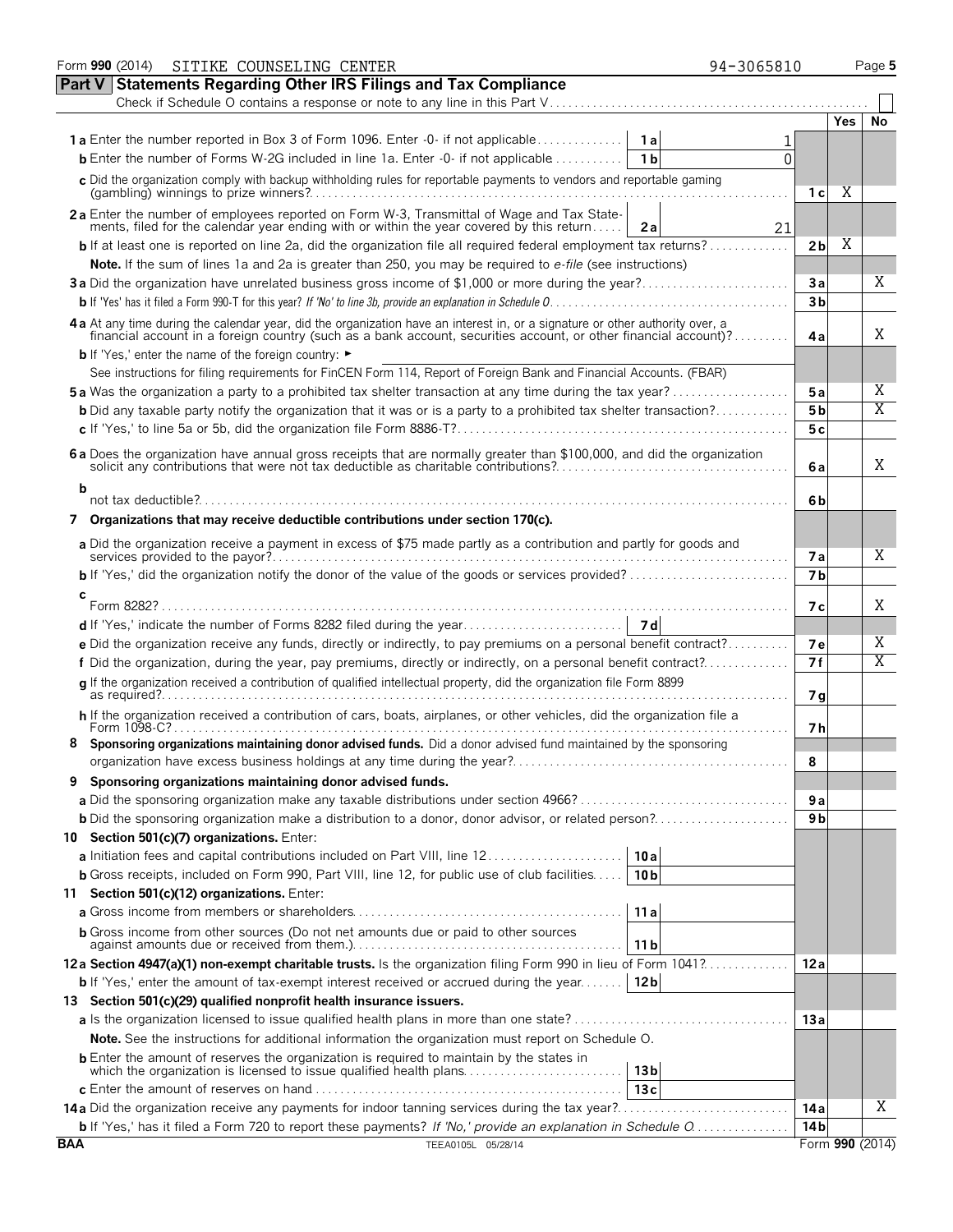|                                                                                                                  | <b>Section A. Governing Body and Management</b>                                                                                                                                                                                   |                               |                 |                 |                |  |  |  |  |  |  |
|------------------------------------------------------------------------------------------------------------------|-----------------------------------------------------------------------------------------------------------------------------------------------------------------------------------------------------------------------------------|-------------------------------|-----------------|-----------------|----------------|--|--|--|--|--|--|
|                                                                                                                  |                                                                                                                                                                                                                                   |                               |                 | <b>Yes</b>      | <b>No</b>      |  |  |  |  |  |  |
|                                                                                                                  | <b>1a</b> Enter the number of voting members of the governing body at the end of the tax year                                                                                                                                     | - 1 a<br>9                    |                 |                 |                |  |  |  |  |  |  |
|                                                                                                                  | If there are material differences in voting rights among members                                                                                                                                                                  |                               |                 |                 |                |  |  |  |  |  |  |
|                                                                                                                  | of the governing body, or if the governing body delegated broad<br>authority to an executive committee or similar committee, explain in Schedule O.                                                                               |                               |                 |                 |                |  |  |  |  |  |  |
|                                                                                                                  | <b>b</b> Enter the number of voting members included in line 1a, above, who are independent    1b                                                                                                                                 | 9                             |                 |                 |                |  |  |  |  |  |  |
|                                                                                                                  | 2 Did any officer, director, trustee, or key employee have a family relationship or a business relationship with any other                                                                                                        |                               |                 |                 |                |  |  |  |  |  |  |
|                                                                                                                  | $\overline{2}$                                                                                                                                                                                                                    |                               |                 |                 |                |  |  |  |  |  |  |
|                                                                                                                  | 3 Did the organization delegate control over management duties customarily performed by or under the direct supervision<br>of officers, directors, or trustees, or key employees to a management company or other person?         |                               | 3               |                 | Χ              |  |  |  |  |  |  |
|                                                                                                                  | 4 Did the organization make any significant changes to its governing documents                                                                                                                                                    |                               |                 |                 |                |  |  |  |  |  |  |
|                                                                                                                  |                                                                                                                                                                                                                                   |                               |                 |                 |                |  |  |  |  |  |  |
| Did the organization become aware during the year of a significant diversion of the organization's assets?<br>5. |                                                                                                                                                                                                                                   |                               |                 |                 |                |  |  |  |  |  |  |
| 6                                                                                                                |                                                                                                                                                                                                                                   |                               |                 |                 |                |  |  |  |  |  |  |
|                                                                                                                  | 7 a Did the organization have members, stockholders, or other persons who had the power to elect or appoint one or more                                                                                                           |                               | 7 a             |                 | X              |  |  |  |  |  |  |
|                                                                                                                  | <b>b</b> Are any governance decisions of the organization reserved to (or subject to approval by) members,                                                                                                                        |                               | 7 b             |                 | X              |  |  |  |  |  |  |
|                                                                                                                  | 8 Did the organization contemporaneously document the meetings held or written actions undertaken during the year by<br>the following:                                                                                            |                               |                 |                 |                |  |  |  |  |  |  |
|                                                                                                                  |                                                                                                                                                                                                                                   |                               | 8 a             | Χ               |                |  |  |  |  |  |  |
|                                                                                                                  |                                                                                                                                                                                                                                   |                               | 8 <sub>b</sub>  |                 | $\overline{X}$ |  |  |  |  |  |  |
|                                                                                                                  | 9 Is there any officer, director, trustee, or key employee listed in Part VII, Section A, who cannot be reached at the                                                                                                            |                               | 9               |                 | Χ              |  |  |  |  |  |  |
|                                                                                                                  | <b>Section B. Policies</b> (This Section B requests information about policies not required by the Internal Revenue Code.)                                                                                                        |                               |                 |                 |                |  |  |  |  |  |  |
|                                                                                                                  |                                                                                                                                                                                                                                   |                               |                 | Yes             | No             |  |  |  |  |  |  |
|                                                                                                                  |                                                                                                                                                                                                                                   |                               | 10a             |                 | X              |  |  |  |  |  |  |
| b                                                                                                                |                                                                                                                                                                                                                                   |                               |                 |                 |                |  |  |  |  |  |  |
|                                                                                                                  |                                                                                                                                                                                                                                   |                               | 10 <sub>b</sub> |                 |                |  |  |  |  |  |  |
|                                                                                                                  |                                                                                                                                                                                                                                   |                               | 11a             | Χ               |                |  |  |  |  |  |  |
|                                                                                                                  | <b>b</b> Describe in Schedule O the process, if any, used by the organization to review this Form 990. SEE SCHEDULE O                                                                                                             |                               |                 |                 |                |  |  |  |  |  |  |
|                                                                                                                  |                                                                                                                                                                                                                                   |                               | 12a             | Χ               |                |  |  |  |  |  |  |
|                                                                                                                  | <b>b</b> Were officers, directors, or trustees, and key employees required to disclose annually interests that could give rise                                                                                                    |                               | 12 <sub>b</sub> | Χ               |                |  |  |  |  |  |  |
|                                                                                                                  | c Did the organization regularly and consistently monitor and enforce compliance with the policy? If 'Yes,' describe in                                                                                                           |                               | 12c             | X               |                |  |  |  |  |  |  |
|                                                                                                                  |                                                                                                                                                                                                                                   |                               | 13              | $\overline{X}$  |                |  |  |  |  |  |  |
| 14                                                                                                               |                                                                                                                                                                                                                                   |                               | 14              | X               |                |  |  |  |  |  |  |
| 15.                                                                                                              | Did the process for determining compensation of the following persons include a review and approval by independent<br>persons, comparability data, and contemporaneous substantiation of the deliberation and decision?           |                               |                 |                 |                |  |  |  |  |  |  |
|                                                                                                                  |                                                                                                                                                                                                                                   |                               | 15 a            |                 | Χ              |  |  |  |  |  |  |
|                                                                                                                  |                                                                                                                                                                                                                                   |                               | 15 <sub>b</sub> |                 | Χ              |  |  |  |  |  |  |
|                                                                                                                  | If 'Yes' to line 15a or 15b, describe the process in Schedule O (see instructions).                                                                                                                                               |                               |                 |                 |                |  |  |  |  |  |  |
|                                                                                                                  |                                                                                                                                                                                                                                   |                               |                 |                 |                |  |  |  |  |  |  |
|                                                                                                                  | 16 a Did the organization invest in, contribute assets to, or participate in a joint venture or similar arrangement with a                                                                                                        |                               | 16 a            |                 | Χ              |  |  |  |  |  |  |
|                                                                                                                  | b If 'Yes,' did the organization follow a written policy or procedure requiring the organization to evaluate its<br>participation in joint venture arrangements under applicable federal tax law, and take steps to safeguard the |                               | 16 b            |                 |                |  |  |  |  |  |  |
|                                                                                                                  | <b>Section C. Disclosure</b>                                                                                                                                                                                                      |                               |                 |                 |                |  |  |  |  |  |  |
| 17                                                                                                               | List the states with which a copy of this Form 990 is required to be filed ►<br>CA                                                                                                                                                |                               |                 |                 |                |  |  |  |  |  |  |
| 18                                                                                                               |                                                                                                                                                                                                                                   |                               |                 |                 |                |  |  |  |  |  |  |
|                                                                                                                  | for public inspection. Indicate how you made these available. Check all that apply.                                                                                                                                               |                               |                 |                 |                |  |  |  |  |  |  |
|                                                                                                                  | X Another's website<br>Own website<br>X<br>Upon request                                                                                                                                                                           | Other (explain in Schedule O) |                 |                 |                |  |  |  |  |  |  |
| 19                                                                                                               |                                                                                                                                                                                                                                   |                               |                 |                 |                |  |  |  |  |  |  |
|                                                                                                                  | the public during the tax year.<br>SEE SCHEDULE O                                                                                                                                                                                 |                               |                 |                 |                |  |  |  |  |  |  |
| 20                                                                                                               | State the name, address, and telephone number of the person who possesses the organization's books and records:                                                                                                                   |                               |                 |                 |                |  |  |  |  |  |  |
|                                                                                                                  | JOE WAGENHOFER 306 SPRUCE AVENUE SOUTH SF CA 94080 (650) 589-9305                                                                                                                                                                 |                               |                 |                 |                |  |  |  |  |  |  |
| <b>BAA</b>                                                                                                       | TEEA0106L 11/13/14                                                                                                                                                                                                                |                               |                 | Form 990 (2014) |                |  |  |  |  |  |  |

**Part VI Governance, Management, and Disclosure** *For each 'Yes' response to lines 2 through 7b below, and for a 'No' response to line 8a, 8b, or 10b below, describe the circumstances, processes, or changes in*

Check if Schedule O contains a response or note to any line in this Part VI. . . . . . . . . . . . . . . . . . . . . . . . . . . . . . . . . . . . . . . . . . . . . . . . . .

*Schedule O. See instructions.*

X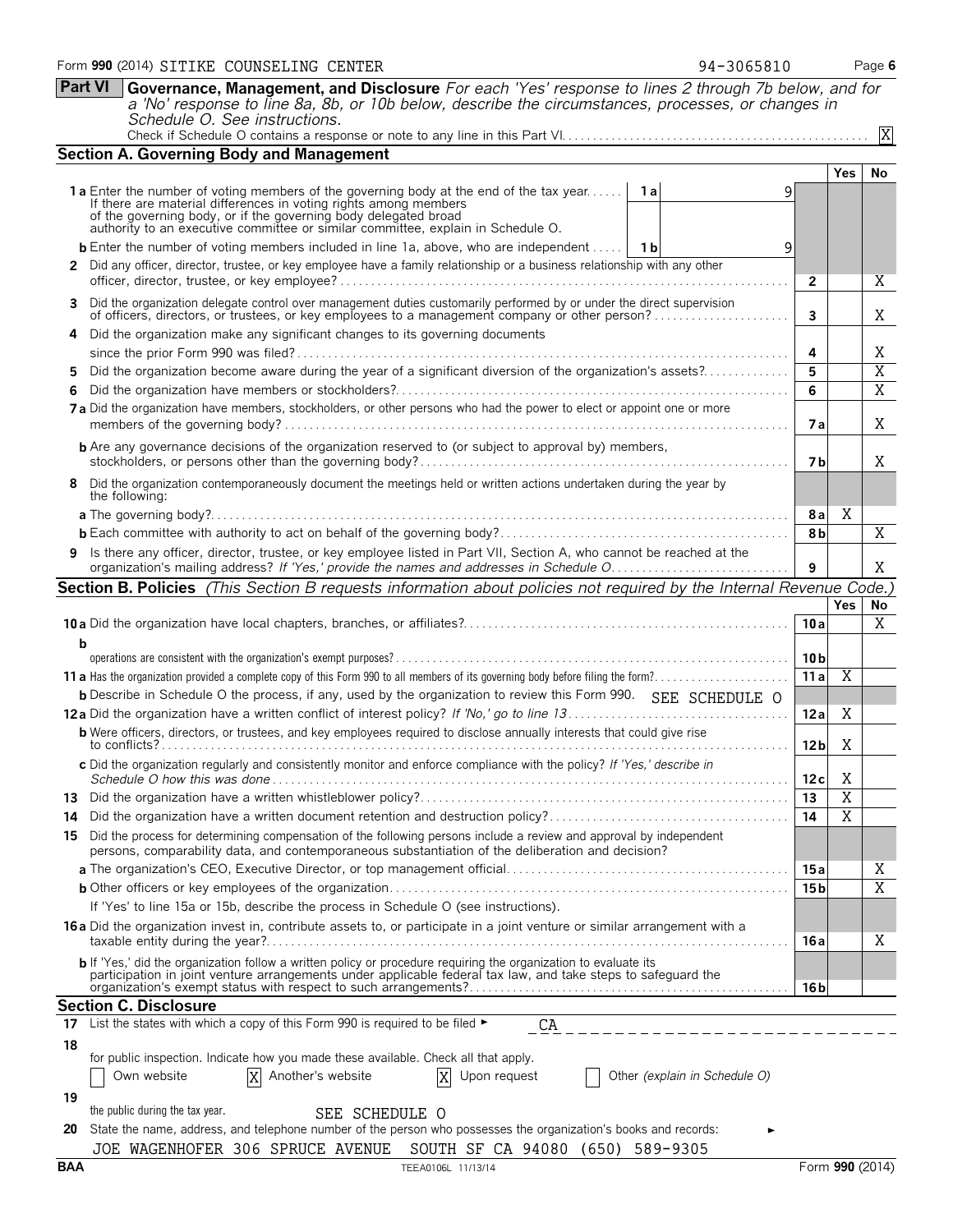| Form 990 (2014) SITIKE COUNSELING CENTER                                                                                            | 94-3065810 | Page 7 |
|-------------------------------------------------------------------------------------------------------------------------------------|------------|--------|
| Part VII   Compensation of Officers, Directors, Trustees, Key Employees, Highest Compensated Employees, and Independent Contractors |            |        |
|                                                                                                                                     |            |        |
| Section A. Officers, Directors, Trustees, Key Employees, and Highest Compensated Employees                                          |            |        |
| 1 a                                                                                                                                 |            |        |

organization's tax year.

 $\Box$ 

? List all of the organization's **current** officers, directors, trustees (whether individuals or organizations), regardless of amount of compensation. Enter -0- in columns (D), (E), and (F) if no compensation was paid.

? List all of the organization's **current** key employees, if any. See instructions for definition of 'key employee.'

? List the organization's five **current** highest compensated employees (other than an officer, director, trustee, or key employee) who received reportable compensation (Box 5 of Form W-2 and/or Box 7 of Form 1099-MISC) of more than \$100,000 from the organization and any related organizations.

? List all of the organization's **former** officers, key employees, and highest compensated employees who received more than \$100,000 of reportable compensation from the organization and any related organizations.

? List all of the organization's **former directors or trustees** that received, in the capacity as a former director or trustee of the organization, more than \$10,000 of reportable compensation from the organization and any related organizations.

employees; and former such persons.

|                                          |                                                                                                    | (C)                            |                       |         |                   |                                                                                        |                                        |                                          |                                                                          |
|------------------------------------------|----------------------------------------------------------------------------------------------------|--------------------------------|-----------------------|---------|-------------------|----------------------------------------------------------------------------------------|----------------------------------------|------------------------------------------|--------------------------------------------------------------------------|
| (A)<br>Name and Title                    | (B)<br>Average<br>hours                                                                            |                                |                       |         | director/trustee) | Position (do not check more<br>than one box, unless person<br>is both an officer and a | (D)<br>Reportable<br>compensation from | (E)<br>Reportable<br>compensation from   | (F)<br>Estimated<br>amount of other                                      |
|                                          | per<br>week<br>(list any<br>hours for<br>related<br>organiza-<br>tions<br>below<br>dotted<br>line) | Individual trustee<br>director | Institutional trustee | Officer | Key employee      | employee<br>Former<br>Highest compensated                                              | the organization<br>(W-2/1099-MISC)    | related organizations<br>(W-2/1099-MISC) | compensation<br>from the<br>organization<br>and related<br>organizations |
| (1) RON BURGESS<br>PRESIDENT             | $\mathbf 1$<br>0                                                                                   | X                              |                       | X       |                   |                                                                                        | $\mathbf 0$                            | $\mathbf 0$ .                            | $\boldsymbol{0}$ .                                                       |
| (2) DIANE WILSON                         | $\mathbf 1$                                                                                        |                                |                       |         |                   |                                                                                        |                                        |                                          |                                                                          |
| VICE PRESIDENT                           | 0                                                                                                  | X                              |                       | X       |                   |                                                                                        | $\mathbf{0}$ .                         | $\mathbf 0$ .                            | $\boldsymbol{0}$ .                                                       |
| (3) ELIZABETH FRICKE<br>TREASURER        | $\mathbf{1}$<br>$\mathbf 0$                                                                        | X                              |                       | X       |                   |                                                                                        | $\mathbf{0}$ .                         | 0.                                       | $0_{.}$                                                                  |
| (4) MARY O'REILLY<br>SECRETARY           | $\mathbf{1}$<br>0                                                                                  | X                              |                       | X       |                   |                                                                                        | 0                                      | $\mathbf 0$ .                            | $\boldsymbol{0}$ .                                                       |
| (5) BARBARA IRLI<br><b>DIRECTOR</b>      | $\mathbf{1}$<br>0                                                                                  | X                              |                       |         |                   |                                                                                        | $\theta$ .                             | 0.                                       | $0$ .                                                                    |
| (6) LEXANN MASSONI<br><b>DIRECTOR</b>    | $\mathbf{1}$<br>0                                                                                  | X                              |                       |         |                   |                                                                                        | $\theta$ .                             | $\theta$ .                               | $\boldsymbol{0}$ .                                                       |
| (7) RICK OCHSENHIRT<br><b>DIRECTOR</b>   | $1\,$<br>0                                                                                         | X                              |                       |         |                   |                                                                                        | $\mathbf 0$                            | 0.                                       | 0.                                                                       |
| (8) JENNIFER SCHULZE<br><b>DIRECTOR</b>  | $\mathbf{1}$<br>0                                                                                  | X                              |                       |         |                   |                                                                                        | $\mathbf 0$ .                          | $\mathbf 0$ .                            | 0.                                                                       |
| (9) JASON STEUERWALT<br><b>DIRECTOR</b>  | $\mathbf{1}$<br>$\Omega$                                                                           | $\rm X$                        |                       |         |                   |                                                                                        | 0                                      | 0.                                       | 0.                                                                       |
| JOE WAGENHOFER<br>(10)<br>EXECUTIVE DIR. | 40<br>$\Omega$                                                                                     |                                |                       | X       |                   |                                                                                        | 77,823.                                | 0.                                       | 12,926.                                                                  |
| (11)                                     |                                                                                                    |                                |                       |         |                   |                                                                                        |                                        |                                          |                                                                          |
| (12)                                     |                                                                                                    |                                |                       |         |                   |                                                                                        |                                        |                                          |                                                                          |
| (13)                                     |                                                                                                    |                                |                       |         |                   |                                                                                        |                                        |                                          |                                                                          |
| (14)                                     |                                                                                                    |                                |                       |         |                   |                                                                                        |                                        |                                          |                                                                          |
| <b>BAA</b>                               | TEEA0107L 02/27/14                                                                                 |                                |                       |         |                   |                                                                                        |                                        |                                          | Form 990 (2014)                                                          |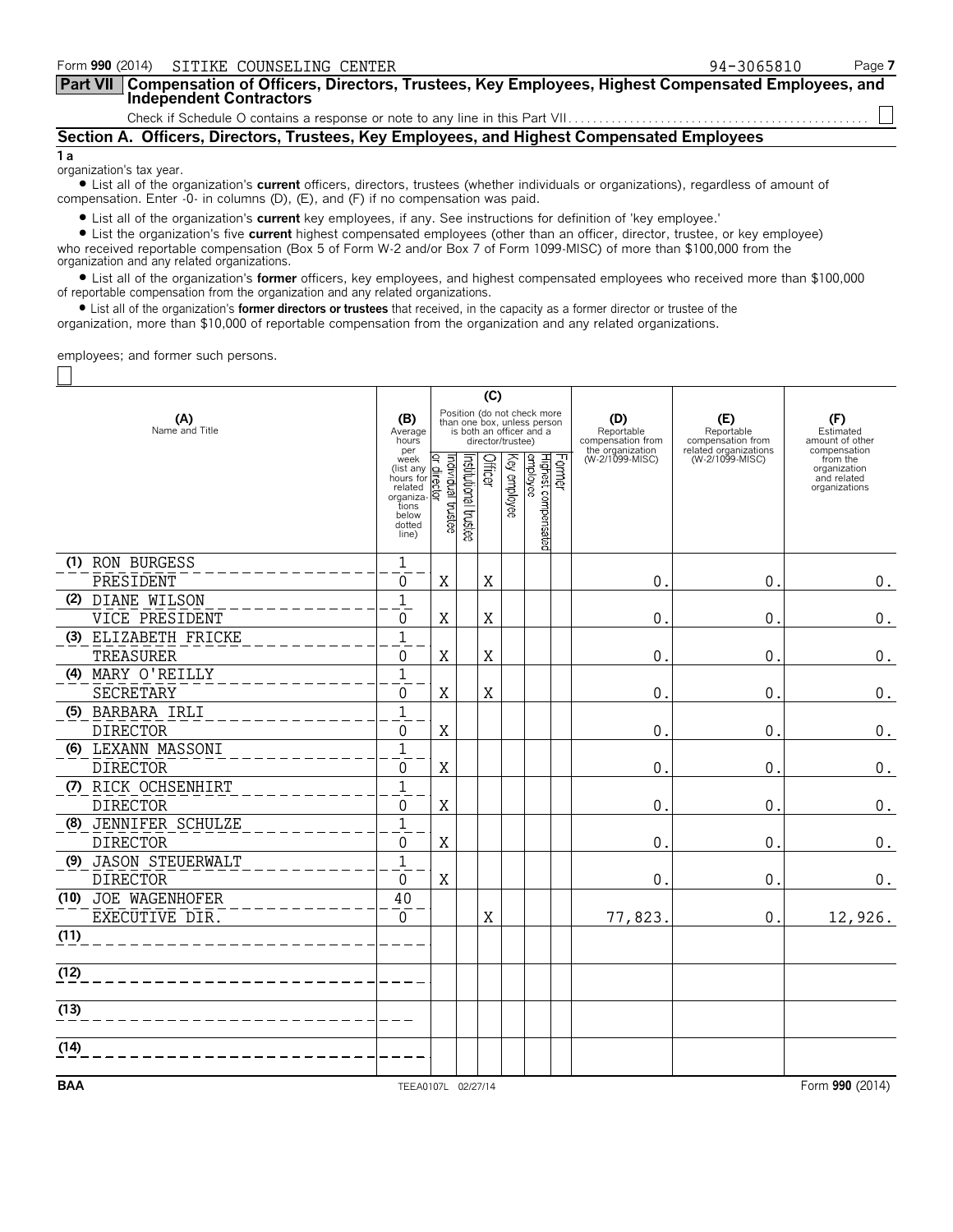#### Form **990** (2014) Page **8** SITIKE COUNSELING CENTER 94-3065810

| Part VII Section A. Officers, Directors, Trustees, Key Employees, and Highest Compensated Employees (continued) |                                                                                                 |                                  |                                                                                                             |         |                                        |                                           |  |                                     |                                          |   |                                                                          |    |
|-----------------------------------------------------------------------------------------------------------------|-------------------------------------------------------------------------------------------------|----------------------------------|-------------------------------------------------------------------------------------------------------------|---------|----------------------------------------|-------------------------------------------|--|-------------------------------------|------------------------------------------|---|--------------------------------------------------------------------------|----|
|                                                                                                                 | (B)<br>(C)                                                                                      |                                  |                                                                                                             |         |                                        |                                           |  |                                     |                                          |   |                                                                          |    |
| (A)<br>Name and title                                                                                           | Average<br>hours<br>per                                                                         |                                  | Position<br>(do not check more than one<br>box, unless person is both an<br>officer and a director/trustee) |         | (D)<br>Reportable<br>compensation from | (E)<br>Reportable<br>compensation from    |  | (F)<br>Estimated<br>amount of other |                                          |   |                                                                          |    |
|                                                                                                                 | week<br>(list any<br>hours<br>for<br>related<br>organiza<br>- tions<br>below<br>dotted<br>line) | Individual trustee<br>r director | nstitutional trustee                                                                                        | Officer | Key employee                           | Former<br>Highest compensated<br>employee |  | the organization<br>(W-2/1099-MISC) | related organizations<br>(W-2/1099-MISC) |   | compensation<br>from the<br>organization<br>and related<br>organizations |    |
| (15)                                                                                                            |                                                                                                 |                                  |                                                                                                             |         |                                        |                                           |  |                                     |                                          |   |                                                                          |    |
| (16)<br>______________________                                                                                  |                                                                                                 |                                  |                                                                                                             |         |                                        |                                           |  |                                     |                                          |   |                                                                          |    |
| (17)                                                                                                            |                                                                                                 |                                  |                                                                                                             |         |                                        |                                           |  |                                     |                                          |   |                                                                          |    |
| (18)                                                                                                            |                                                                                                 |                                  |                                                                                                             |         |                                        |                                           |  |                                     |                                          |   |                                                                          |    |
| (19)<br>_______________________                                                                                 |                                                                                                 |                                  |                                                                                                             |         |                                        |                                           |  |                                     |                                          |   |                                                                          |    |
| (20)<br>________________________                                                                                |                                                                                                 |                                  |                                                                                                             |         |                                        |                                           |  |                                     |                                          |   |                                                                          |    |
| $\overline{(21)}$                                                                                               |                                                                                                 |                                  |                                                                                                             |         |                                        |                                           |  |                                     |                                          |   |                                                                          |    |
| (22)<br>_____________________                                                                                   |                                                                                                 |                                  |                                                                                                             |         |                                        |                                           |  |                                     |                                          |   |                                                                          |    |
| (23)                                                                                                            |                                                                                                 |                                  |                                                                                                             |         |                                        |                                           |  |                                     |                                          |   |                                                                          |    |
| (24)                                                                                                            |                                                                                                 |                                  |                                                                                                             |         |                                        |                                           |  |                                     |                                          |   |                                                                          |    |
| (25)                                                                                                            |                                                                                                 |                                  |                                                                                                             |         |                                        |                                           |  |                                     |                                          |   |                                                                          |    |
|                                                                                                                 |                                                                                                 |                                  |                                                                                                             |         |                                        |                                           |  | 77,823.<br>0.                       | 0.<br>0.                                 |   | 12,926.                                                                  | 0. |
|                                                                                                                 |                                                                                                 |                                  |                                                                                                             |         |                                        |                                           |  | 77,823.                             | 0.                                       |   | 12,926.                                                                  |    |
| $\overline{2}$<br>from the organization $\blacktriangleright$<br>0                                              |                                                                                                 |                                  |                                                                                                             |         |                                        |                                           |  |                                     |                                          |   |                                                                          |    |
|                                                                                                                 |                                                                                                 |                                  |                                                                                                             |         |                                        |                                           |  |                                     |                                          |   | <b>Yes</b>                                                               | No |
| 3                                                                                                               |                                                                                                 |                                  |                                                                                                             |         |                                        |                                           |  |                                     |                                          | 3 |                                                                          | Χ  |

| Did the organization hist any <b>former</b> onlicer, uncertor, or trustee, key employee, or inquest compensated employee                                                                                      |  |
|---------------------------------------------------------------------------------------------------------------------------------------------------------------------------------------------------------------|--|
| 4 For any individual listed on line 1a, is the sum of reportable compensation and other compensation from the organization and related organizations greater than \$150,000? If 'Yes' complete Schedule J for |  |
|                                                                                                                                                                                                               |  |

5 Did any person listed on line 1a receive or accrue compensation from any unrelated organization or individual<br>6 for services rendered to the organization? If 'Yes,' complete Schedule J for such person....................

#### **Section B. Independent Contractors**

**1** Complete this table for your five highest compensated independent contractors that received more than \$100,000 of

| (A)<br>Name and business address                                                                                   | (B)<br>Description of services | Compensation |
|--------------------------------------------------------------------------------------------------------------------|--------------------------------|--------------|
|                                                                                                                    |                                |              |
|                                                                                                                    |                                |              |
|                                                                                                                    |                                |              |
|                                                                                                                    |                                |              |
|                                                                                                                    |                                |              |
| 2 Total number of independent contractors (including but not limited to those listed above) who received more than |                                |              |
| \$100,000 of compensation from the organization $\blacktriangleright$ 0                                            |                                |              |

X

X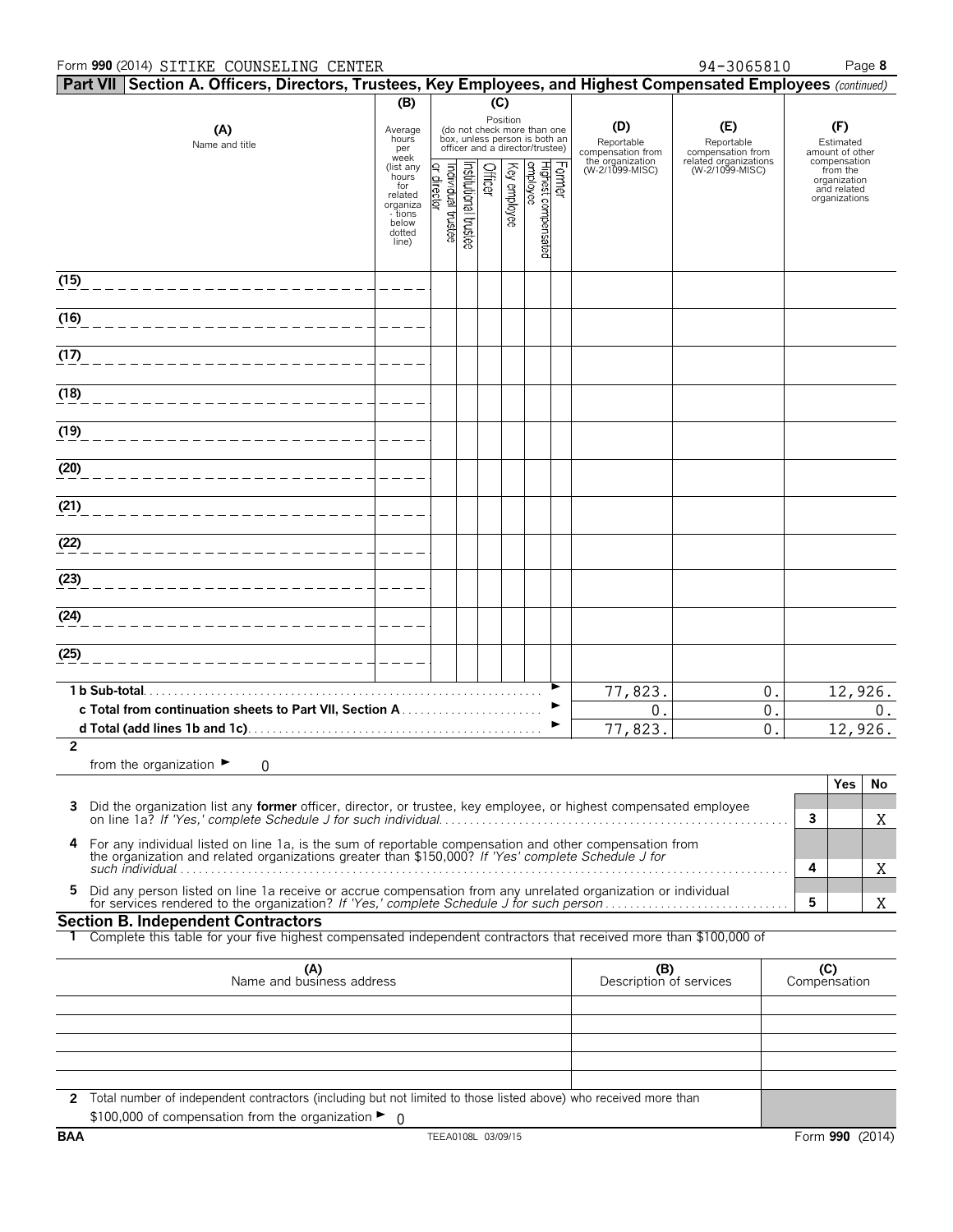#### **Part VIII Statement of Revenue**

Check if Schedule O contains a response or note to any line in this Part VIII. . . . . . . . . . . . . . . . . . . . . . . . . . . . . . . . . . . . . . . . . . . . . . . . .

|                                                           |   |                                                                                                                                        | (A)<br>Total revenue | (B)<br>Related or<br>exempt<br>function<br>revenue | (C)<br>Unrelated<br>business<br>revenue | (D)<br>Revenue<br>excluded from tax<br>under sections<br>512-514 |
|-----------------------------------------------------------|---|----------------------------------------------------------------------------------------------------------------------------------------|----------------------|----------------------------------------------------|-----------------------------------------|------------------------------------------------------------------|
|                                                           |   | 1a Federated campaigns<br>1 a                                                                                                          |                      |                                                    |                                         |                                                                  |
|                                                           |   |                                                                                                                                        |                      |                                                    |                                         |                                                                  |
|                                                           |   | 1 <sub>b</sub><br><b>b</b> Membership dues                                                                                             |                      |                                                    |                                         |                                                                  |
|                                                           |   | c Fundraising events<br>1 <sub>c</sub>                                                                                                 |                      |                                                    |                                         |                                                                  |
|                                                           |   | <b>d</b> Related organizations $\ldots$<br>1 <sub>d</sub>                                                                              |                      |                                                    |                                         |                                                                  |
|                                                           |   | e Government grants (contributions)<br>1 <sub>e</sub><br>530,962.                                                                      |                      |                                                    |                                         |                                                                  |
|                                                           |   | f All other contributions, gifts, grants, and                                                                                          |                      |                                                    |                                         |                                                                  |
| Contributions, Gifts, Grants<br>and Other Similar Amounts |   | similar amounts not included above<br>1f<br>17,368.<br>g Noncash contributions included in lines 1a-1f: \$                             |                      |                                                    |                                         |                                                                  |
|                                                           |   |                                                                                                                                        |                      |                                                    |                                         |                                                                  |
|                                                           |   | <b>Business Code</b>                                                                                                                   | 548,330.             |                                                    |                                         |                                                                  |
|                                                           |   |                                                                                                                                        |                      |                                                    |                                         |                                                                  |
| Program Service Revenue                                   |   | 2a COUNSELING SERVICES ___                                                                                                             | 263,199.             | 263,199.                                           |                                         |                                                                  |
|                                                           | b |                                                                                                                                        |                      |                                                    |                                         |                                                                  |
|                                                           |   |                                                                                                                                        |                      |                                                    |                                         |                                                                  |
|                                                           |   |                                                                                                                                        |                      |                                                    |                                         |                                                                  |
|                                                           |   |                                                                                                                                        |                      |                                                    |                                         |                                                                  |
|                                                           |   | f All other program service revenue                                                                                                    |                      |                                                    |                                         |                                                                  |
|                                                           |   |                                                                                                                                        |                      |                                                    |                                         |                                                                  |
|                                                           |   |                                                                                                                                        | 263,199.             |                                                    |                                         |                                                                  |
|                                                           | 3 | Investment income (including dividends, interest and<br>other similar amounts) $\dots \dots \dots \dots \dots \dots \dots \dots \dots$ |                      |                                                    |                                         |                                                                  |
|                                                           |   |                                                                                                                                        | 546                  |                                                    |                                         | 546.                                                             |
|                                                           | 4 | Income from investment of tax-exempt bond proceeds▶                                                                                    |                      |                                                    |                                         |                                                                  |
|                                                           | 5 |                                                                                                                                        |                      |                                                    |                                         |                                                                  |
|                                                           |   | (i) Real<br>(ii) Personal                                                                                                              |                      |                                                    |                                         |                                                                  |
|                                                           |   | <b>6a</b> Gross rents                                                                                                                  |                      |                                                    |                                         |                                                                  |
|                                                           |   | <b>b</b> Less: rental expenses                                                                                                         |                      |                                                    |                                         |                                                                  |
|                                                           |   | <b>c</b> Rental income or (loss) $\ldots$                                                                                              |                      |                                                    |                                         |                                                                  |
|                                                           |   |                                                                                                                                        |                      |                                                    |                                         |                                                                  |
|                                                           |   | (i) Securities<br>(ii) Other                                                                                                           |                      |                                                    |                                         |                                                                  |
|                                                           |   | 7 a Gross amount from sales of                                                                                                         |                      |                                                    |                                         |                                                                  |
|                                                           |   | assets other than inventory                                                                                                            |                      |                                                    |                                         |                                                                  |
|                                                           |   | <b>b</b> Less: cost or other basis                                                                                                     |                      |                                                    |                                         |                                                                  |
|                                                           |   | and sales expenses                                                                                                                     |                      |                                                    |                                         |                                                                  |
|                                                           |   | <b>c</b> Gain or (loss). $\ldots$                                                                                                      |                      |                                                    |                                         |                                                                  |
|                                                           |   |                                                                                                                                        |                      |                                                    |                                         |                                                                  |
|                                                           |   | 8a Gross income from fundraising events                                                                                                |                      |                                                    |                                         |                                                                  |
| å                                                         |   | (not including\$                                                                                                                       |                      |                                                    |                                         |                                                                  |
|                                                           |   | of contributions reported on line 1c).                                                                                                 |                      |                                                    |                                         |                                                                  |
|                                                           |   | See Part IV, line 18. a                                                                                                                |                      |                                                    |                                         |                                                                  |
| Other Rever                                               |   | <b>b</b> Less: direct expenses <b>b</b>                                                                                                |                      |                                                    |                                         |                                                                  |
|                                                           |   |                                                                                                                                        |                      |                                                    |                                         |                                                                  |
|                                                           |   | c Net income or (loss) from fundraising events                                                                                         |                      |                                                    |                                         |                                                                  |
|                                                           |   | 9 a Gross income from gaming activities.                                                                                               |                      |                                                    |                                         |                                                                  |
|                                                           |   | See Part IV, line 19. <b>a</b>                                                                                                         |                      |                                                    |                                         |                                                                  |
|                                                           |   | <b>b</b> Less: direct expenses <b>b</b>                                                                                                |                      |                                                    |                                         |                                                                  |
|                                                           |   | c Net income or (loss) from gaming activities                                                                                          |                      |                                                    |                                         |                                                                  |
|                                                           |   | 10a Gross sales of inventory, less returns                                                                                             |                      |                                                    |                                         |                                                                  |
|                                                           |   |                                                                                                                                        |                      |                                                    |                                         |                                                                  |
|                                                           |   | <b>b</b> Less: cost of goods sold <b>b</b>                                                                                             |                      |                                                    |                                         |                                                                  |
|                                                           |   | c Net income or (loss) from sales of inventory                                                                                         |                      |                                                    |                                         |                                                                  |
|                                                           |   | Miscellaneous Revenue<br><b>Business Code</b>                                                                                          |                      |                                                    |                                         |                                                                  |
|                                                           |   |                                                                                                                                        |                      |                                                    |                                         |                                                                  |
|                                                           |   |                                                                                                                                        | 16,743.              | 16,743.                                            |                                         |                                                                  |
|                                                           | b |                                                                                                                                        |                      |                                                    |                                         |                                                                  |
|                                                           |   |                                                                                                                                        |                      |                                                    |                                         |                                                                  |
|                                                           |   | d All other revenue                                                                                                                    |                      |                                                    |                                         |                                                                  |
|                                                           |   | e Total. Add lines 11a-11d                                                                                                             | 16,743.              |                                                    |                                         |                                                                  |
|                                                           |   | 12 Total revenue. See instructions                                                                                                     | 828,818.             | 279,942.                                           | 0.                                      | 546.                                                             |
| <b>BAA</b>                                                |   |                                                                                                                                        | TEEA0109L 11/13/14   |                                                    |                                         | Form 990 (2014)                                                  |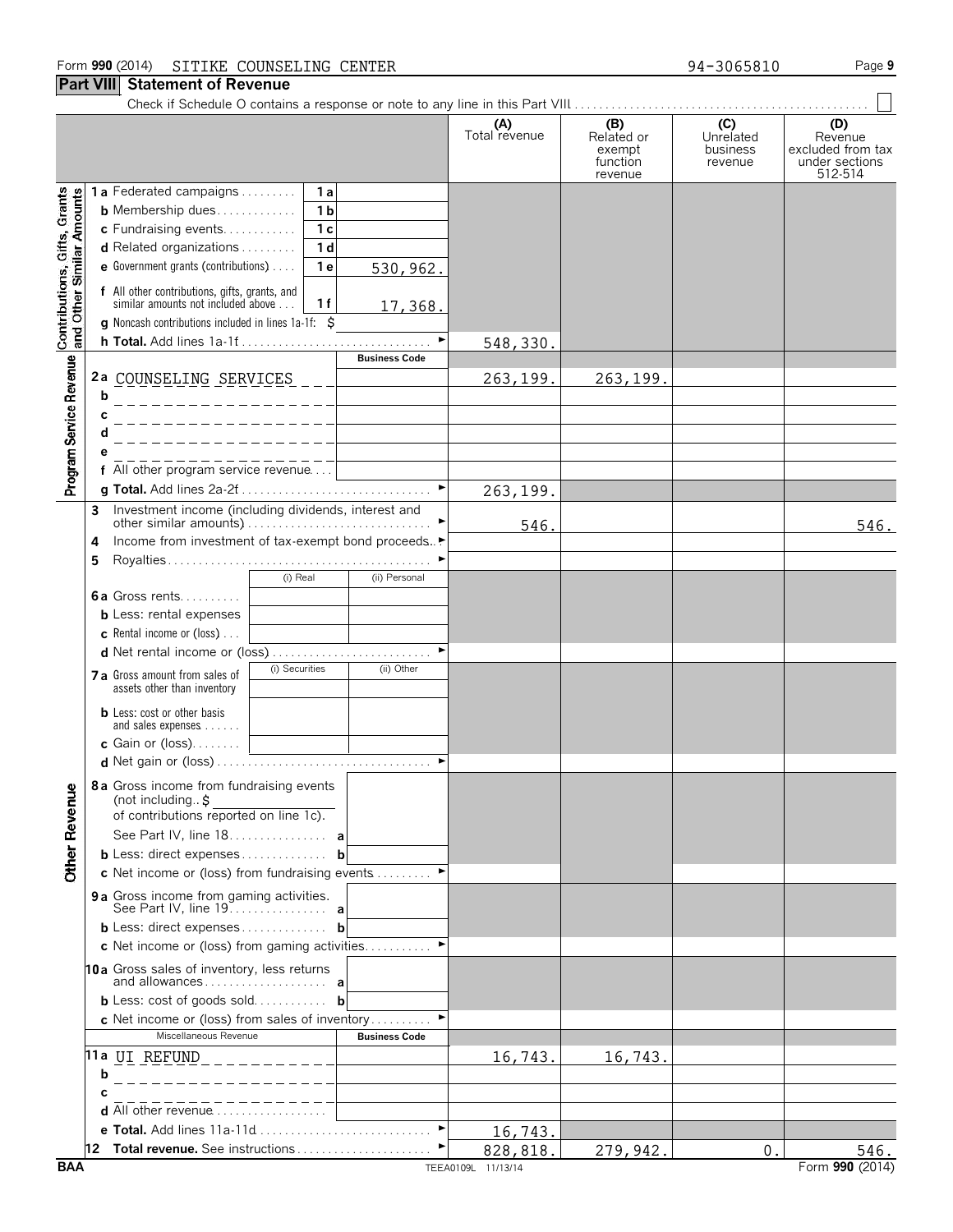### **Part IX** Statement of Functional Expenses

|              | Do not include amounts reported on lines<br>6b, 7b, 8b, 9b, and 10b of Part VIII.                                                                                                                                                                                                                     | (A)<br>Total expenses | (B)<br>Program service<br>expenses | $\overline{C}$<br>Management and<br>general expenses | (D)<br>Fundraising<br>expenses |
|--------------|-------------------------------------------------------------------------------------------------------------------------------------------------------------------------------------------------------------------------------------------------------------------------------------------------------|-----------------------|------------------------------------|------------------------------------------------------|--------------------------------|
| 1.           | Grants and other assistance to domestic<br>organizations and domestic governments.<br>See Part IV. line $21, \ldots, \ldots, \ldots, \ldots, \ldots, \ldots$                                                                                                                                          |                       |                                    |                                                      |                                |
| $\mathbf{c}$ | Grants and other assistance to domestic<br>individuals. See Part IV, line 22                                                                                                                                                                                                                          |                       |                                    |                                                      |                                |
|              | 3 Grants and other assistance to foreign<br>organizations, foreign governments, and for-<br>eign individuals. See Part IV, lines 15 and 16                                                                                                                                                            |                       |                                    |                                                      |                                |
| 4            | Benefits paid to or for members                                                                                                                                                                                                                                                                       |                       |                                    |                                                      |                                |
| 5            | Compensation of current officers, directors,<br>trustees, and key employees                                                                                                                                                                                                                           | 90,749.               | 64,498.                            | 23,519.                                              | 2,732.                         |
| 6            | Compensation not included above, to<br>disqualified persons (as defined under<br>section $4958(f)(1)$ and persons described                                                                                                                                                                           |                       |                                    |                                                      |                                |
|              | 7 Other salaries and wages                                                                                                                                                                                                                                                                            | 0.<br>372,850.        | $0$ .<br>372,850                   | 0.                                                   | 0.                             |
| 8            | Pension plan accruals and contributions<br>(include section $401(k)$ and $403(b)$                                                                                                                                                                                                                     |                       |                                    |                                                      |                                |
| 9            | Other employee benefits                                                                                                                                                                                                                                                                               | 27,205.               | 27,205.                            |                                                      |                                |
| 10           | Payroll taxes                                                                                                                                                                                                                                                                                         | 36,990.               | 35,461                             | 1,481.                                               | 48.                            |
|              | 11 Fees for services (non-employees):                                                                                                                                                                                                                                                                 |                       |                                    |                                                      |                                |
|              |                                                                                                                                                                                                                                                                                                       |                       |                                    |                                                      |                                |
|              |                                                                                                                                                                                                                                                                                                       |                       |                                    |                                                      |                                |
|              |                                                                                                                                                                                                                                                                                                       | 22,882.               | 22,606.                            | 201.                                                 | 75.                            |
|              |                                                                                                                                                                                                                                                                                                       |                       |                                    |                                                      |                                |
|              | e Professional fundraising services. See Part IV, line 17                                                                                                                                                                                                                                             |                       |                                    |                                                      |                                |
|              | f Investment management fees<br>g Other. (If line 11g amt exceeds 10% of line 25, column                                                                                                                                                                                                              |                       |                                    |                                                      |                                |
|              | (A) amount, list line 11g expenses on Schedule $0$ )                                                                                                                                                                                                                                                  |                       |                                    |                                                      |                                |
|              | 12 Advertising and promotion                                                                                                                                                                                                                                                                          |                       |                                    |                                                      |                                |
| 13           |                                                                                                                                                                                                                                                                                                       | 33, 474.              | 33, 318.                           | 18.                                                  | 138.                           |
| 14           | Information technology                                                                                                                                                                                                                                                                                | 110.                  |                                    | 110.                                                 |                                |
| 15           |                                                                                                                                                                                                                                                                                                       |                       |                                    |                                                      |                                |
| 16<br>17     | Occupancy                                                                                                                                                                                                                                                                                             | 86,717.               | 86,514.                            | 203.<br>6.                                           |                                |
|              | 18 Payments of travel or entertainment<br>expenses for any federal, state, or local                                                                                                                                                                                                                   | 58,513.               | 58,507.                            |                                                      |                                |
| 19<br>20     | Conferences, conventions, and meetings                                                                                                                                                                                                                                                                | 816.                  | 294.                               | 522.                                                 |                                |
| 21           | Payments to affiliates                                                                                                                                                                                                                                                                                |                       |                                    |                                                      |                                |
| 22           | Depreciation, depletion, and amortization                                                                                                                                                                                                                                                             | 880.                  | 862.                               | 18.                                                  |                                |
| 23           | $insurance \ldots \ldots \ldots \ldots \ldots \ldots \ldots \ldots \ldots \ldots$<br>24 Other expenses. Itemize expenses not<br>covered above (List miscellaneous expenses<br>in line 24e. If line 24e amount exceeds 10%<br>of line 25, column (A) amount, list line 24e<br>expenses on Schedule O.) | 6,997.                | 6,994.                             | 3.                                                   |                                |
|              | a DRUG TESTING<br>$\frac{1}{2}$                                                                                                                                                                                                                                                                       | 24,128.               | 24,128.                            |                                                      |                                |
|              | <b>b</b> MONITORING FEES<br>----------                                                                                                                                                                                                                                                                | 18,591.               | 18,591                             |                                                      |                                |
|              | C LICENSES AND FEES _________                                                                                                                                                                                                                                                                         | 9,688.                | 9,685.                             | 3.                                                   |                                |
| d            | --------------                                                                                                                                                                                                                                                                                        |                       |                                    |                                                      |                                |
|              |                                                                                                                                                                                                                                                                                                       |                       |                                    |                                                      |                                |
|              | 25 Total functional expenses. Add lines 1 through 24e                                                                                                                                                                                                                                                 | 790,590.              | 761, 513.                          | 26,084.                                              | 2,993.                         |
| 26           | <b>Joint costs.</b> Complete this line only if<br>the organization reported in column (B)<br>joint costs from a combined educational<br>campaign and fundraising solicitation.<br>Check here $\blacktriangleright$<br>    if following<br>SOP 98-2 (ASC 958-720)                                      |                       |                                    |                                                      |                                |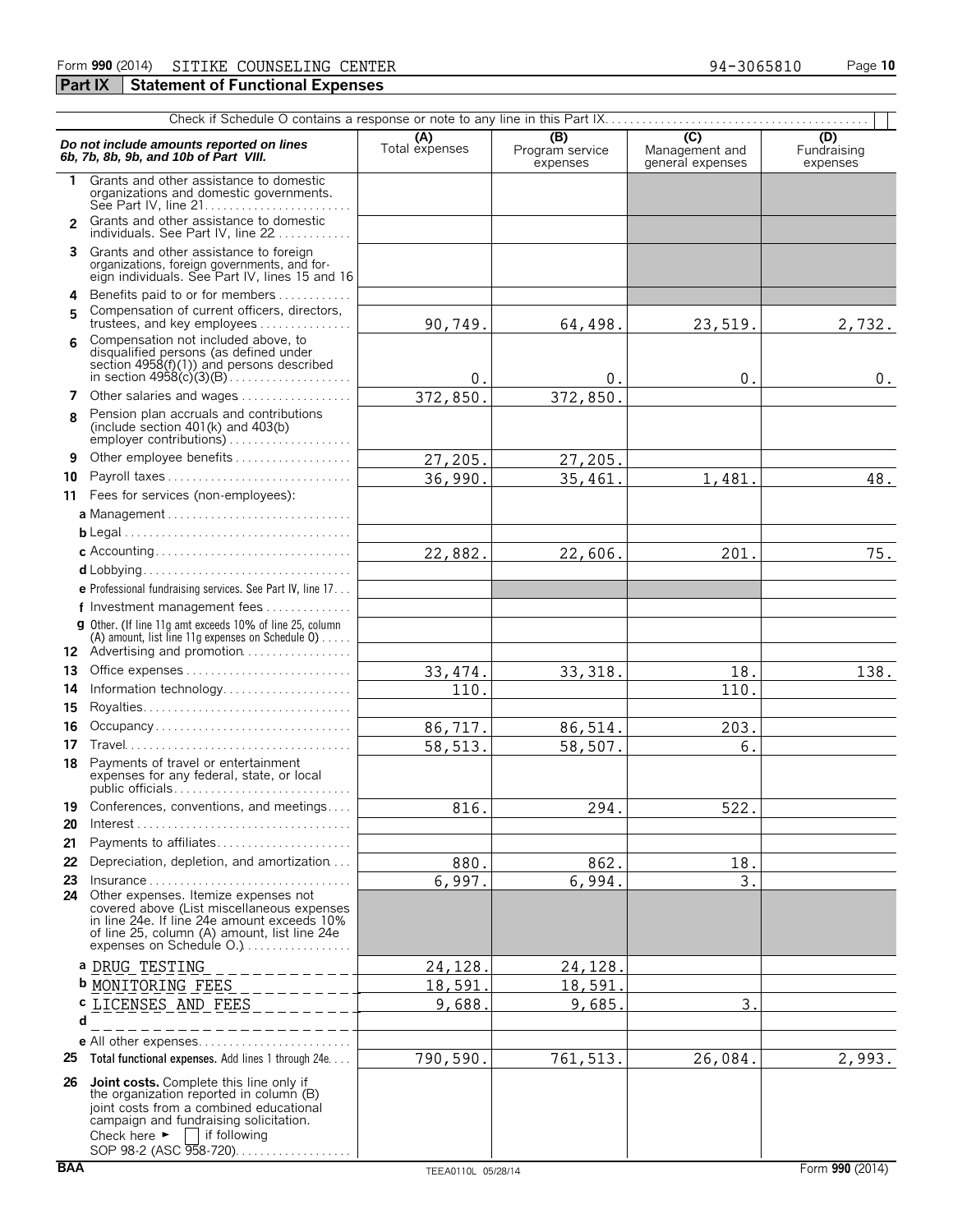#### Form **990** (2014) Page **11** SITIKE COUNSELING CENTER 34-3065810

| <b>Part X</b>               |    | <b>Balance Sheet</b>                                                                                                                                                                                                                                                                                                 |          |                             |                          |                 |                       |
|-----------------------------|----|----------------------------------------------------------------------------------------------------------------------------------------------------------------------------------------------------------------------------------------------------------------------------------------------------------------------|----------|-----------------------------|--------------------------|-----------------|-----------------------|
|                             |    |                                                                                                                                                                                                                                                                                                                      |          |                             |                          |                 |                       |
|                             |    |                                                                                                                                                                                                                                                                                                                      |          |                             | (A)<br>Beginning of year |                 | (B)<br>End of year    |
|                             | 1  |                                                                                                                                                                                                                                                                                                                      |          |                             | 4,929.                   | $\mathbf{1}$    | 69,923.               |
|                             | 2  |                                                                                                                                                                                                                                                                                                                      |          |                             | 317, 470.                | $\overline{2}$  | 258,016.              |
|                             | 3  |                                                                                                                                                                                                                                                                                                                      |          |                             |                          | $\overline{3}$  |                       |
|                             | 4  |                                                                                                                                                                                                                                                                                                                      |          |                             | 8,440.                   | 4               | 31,071.               |
|                             |    | Loans and other receivables from current and former officers, directors,<br>trustees, key employees, and highest compensated employees. Complete<br>Part II of Schedule $L_{1}, \ldots, L_{n}$ . $\ldots, L_{n}$ . $\ldots, L_{n}$ . $\ldots, L_{n}$ . $\ldots, L_{n}$                                               |          |                             |                          | 5               |                       |
|                             | 6  | Loans and other receivables from other disqualified persons (as defined under<br>section 4958(f)(1)), persons described in section 4958(c)(3)(B), and contributing<br>employers and sponsoring organizations of section 501(c)(9) voluntary employees<br>beneficiary organizations (see instructions). Complete Part |          |                             |                          | 6               |                       |
|                             | 7  |                                                                                                                                                                                                                                                                                                                      |          |                             |                          | $\overline{ }$  |                       |
| Assets                      | 8  |                                                                                                                                                                                                                                                                                                                      |          |                             |                          | 8               |                       |
|                             | 9  |                                                                                                                                                                                                                                                                                                                      |          |                             | 14,236.                  | 9               | 14, 173.              |
|                             |    |                                                                                                                                                                                                                                                                                                                      |          | 221,773.                    |                          |                 |                       |
|                             |    |                                                                                                                                                                                                                                                                                                                      |          | 220, 118.                   | 2,535.                   | 10c             | 1,655.                |
|                             | 11 |                                                                                                                                                                                                                                                                                                                      |          |                             |                          | 11              |                       |
|                             | 12 |                                                                                                                                                                                                                                                                                                                      |          |                             |                          | 12              |                       |
|                             | 13 | Investments – program-related. See Part IV, line 11                                                                                                                                                                                                                                                                  |          |                             |                          | 13              |                       |
|                             | 14 |                                                                                                                                                                                                                                                                                                                      |          | 14                          |                          |                 |                       |
|                             | 15 |                                                                                                                                                                                                                                                                                                                      |          | 15                          |                          |                 |                       |
|                             | 16 | Total assets. Add lines 1 through 15 (must equal line 34)                                                                                                                                                                                                                                                            | 347,610. | 16                          | 374,838.                 |                 |                       |
|                             | 17 |                                                                                                                                                                                                                                                                                                                      |          |                             | 31,929.                  | 17              | $\overline{25,740}$ . |
|                             | 18 |                                                                                                                                                                                                                                                                                                                      |          |                             |                          | 18              |                       |
|                             | 19 |                                                                                                                                                                                                                                                                                                                      |          |                             | 49,967.                  | $\overline{19}$ | 33,150.               |
|                             | 20 |                                                                                                                                                                                                                                                                                                                      |          |                             |                          | 20              |                       |
|                             | 21 | Escrow or custodial account liability. Complete Part IV of Schedule D.                                                                                                                                                                                                                                               |          |                             |                          | 21              |                       |
| Liabilities                 | 22 | Loans and other payables to current and former officers, directors, trustees,<br>key employees, highest compensated employees, and disqualified persons.                                                                                                                                                             |          |                             |                          | 22              |                       |
|                             | 23 | Secured mortgages and notes payable to unrelated third parties                                                                                                                                                                                                                                                       |          |                             |                          | 23              |                       |
|                             | 24 | Unsecured notes and loans payable to unrelated third parties                                                                                                                                                                                                                                                         |          |                             |                          | 24              |                       |
|                             | 25 | Other liabilities (including federal income tax, payables to related third parties, and other liabilities not included on lines 17-24). Complete Part X of Schedule D.                                                                                                                                               |          |                             |                          | 25              |                       |
|                             | 26 |                                                                                                                                                                                                                                                                                                                      |          |                             | 81,896.                  | 26              | 58,890.               |
|                             |    | Organizations that follow SFAS 117 (ASC 958), check here ►<br>lines 27 through 29, and lines 33 and 34.                                                                                                                                                                                                              |          | $\overline{X}$ and complete |                          |                 |                       |
|                             | 27 |                                                                                                                                                                                                                                                                                                                      |          |                             | 260,714.                 | 27              | 315,948.              |
|                             | 28 |                                                                                                                                                                                                                                                                                                                      |          |                             | 5,000.                   | 28              |                       |
|                             | 29 |                                                                                                                                                                                                                                                                                                                      |          |                             |                          | 29              |                       |
| Net Assets or Fund Balances |    | Organizations that do not follow SFAS 117 (ASC 958), check here ►<br>and complete lines 30 through 34.                                                                                                                                                                                                               |          |                             |                          |                 |                       |
|                             | 30 |                                                                                                                                                                                                                                                                                                                      |          |                             |                          | 30              |                       |
|                             | 31 | Paid-in or capital surplus, or land, building, or equipment fund                                                                                                                                                                                                                                                     |          |                             |                          | 31              |                       |
|                             | 32 | Retained earnings, endowment, accumulated income, or other funds                                                                                                                                                                                                                                                     |          |                             |                          | 32              |                       |
|                             | 33 |                                                                                                                                                                                                                                                                                                                      |          |                             | 265,714.                 | 33              | 315,948.              |
|                             | 34 |                                                                                                                                                                                                                                                                                                                      |          |                             | 347,610.                 | 34              | 374,838.              |
| <b>BAA</b>                  |    |                                                                                                                                                                                                                                                                                                                      |          |                             |                          | Form 990 (2014) |                       |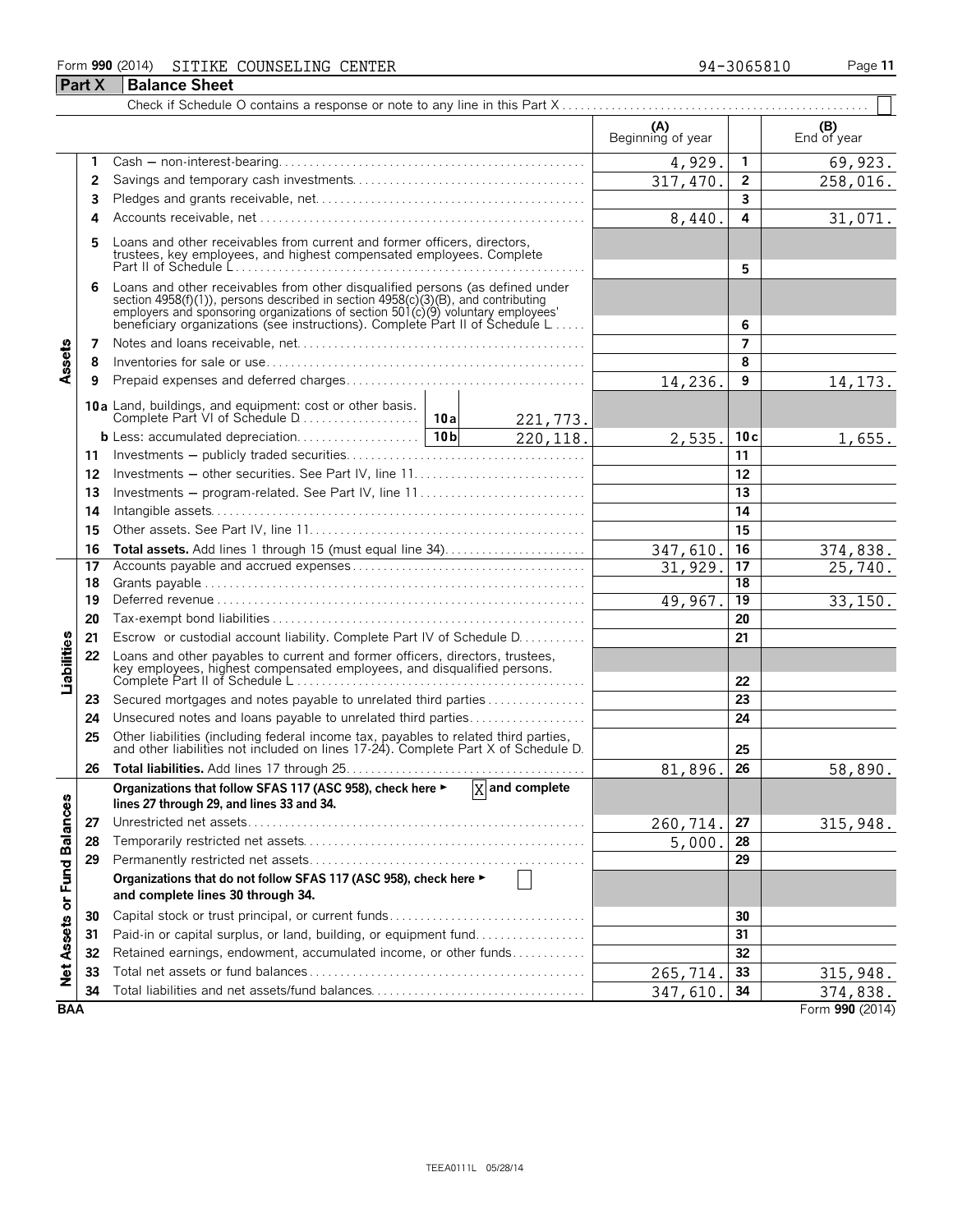|            |                     | Form 990 (2014) SITIKE COUNSELING CENTER                                                                                                                                                                                           | 94-3065810     |                     | Page 12  |
|------------|---------------------|------------------------------------------------------------------------------------------------------------------------------------------------------------------------------------------------------------------------------------|----------------|---------------------|----------|
|            | <b>Part XI</b>      | <b>Reconciliation of Net Assets</b>                                                                                                                                                                                                |                |                     |          |
|            |                     |                                                                                                                                                                                                                                    |                |                     |          |
| 1          |                     |                                                                                                                                                                                                                                    | $\mathbf{1}$   |                     | 828,818. |
| 2          |                     |                                                                                                                                                                                                                                    | $\overline{2}$ |                     | 790,590. |
| 3          |                     |                                                                                                                                                                                                                                    | $\overline{3}$ |                     | 38,228.  |
| 4          |                     |                                                                                                                                                                                                                                    | 4              |                     | 265,714. |
| 5          |                     |                                                                                                                                                                                                                                    | 5              |                     |          |
| 6          |                     |                                                                                                                                                                                                                                    | 6              |                     |          |
| 7          |                     |                                                                                                                                                                                                                                    | 7              |                     |          |
| 8          |                     |                                                                                                                                                                                                                                    | 8              |                     | 12,006.  |
| 9          |                     |                                                                                                                                                                                                                                    | 9              |                     | 0.       |
| 10         |                     | Net assets or fund balances at end of year. Combine lines 3 through 9 (must equal Part X, line 33,                                                                                                                                 | 10             |                     | 315,948. |
|            |                     | <b>Part XII Financial Statements and Reporting</b>                                                                                                                                                                                 |                |                     |          |
|            |                     |                                                                                                                                                                                                                                    |                |                     |          |
|            |                     |                                                                                                                                                                                                                                    |                | Yes.                | No       |
| 1.         |                     | Accounting method used to prepare the Form 990:<br>  Cash<br>X Accrual<br>Other                                                                                                                                                    |                |                     |          |
|            | in Schedule O.      | If the organization changed its method of accounting from a prior year or checked 'Other,' explain                                                                                                                                 |                |                     |          |
|            |                     | 2a Were the organization's financial statements compiled or reviewed by an independent accountant?                                                                                                                                 |                | 2a                  | Χ        |
|            | Separate basis      | If 'Yes,' check a box below to indicate whether the financial statements for the year were compiled or reviewed on a<br>separate basis, consolidated basis, or both:<br>Consolidated basis<br>Both consolidated and separate basis |                |                     |          |
|            |                     |                                                                                                                                                                                                                                    |                | X<br>2 <sub>b</sub> |          |
|            | X<br>Separate basis | If 'Yes,' check a box below to indicate whether the financial statements for the year were audited on a separate<br>basis, consolidated basis, or both:<br>Consolidated basis<br>Both consolidated and separate basis              |                |                     |          |
|            |                     | c If 'Yes' to line 2a or 2b, does the organization have a committee that assumes responsibility for oversight of the audit,<br>review, or compilation of its financial statements and selection of an independent accountant?      |                | X<br>2c             |          |
|            | in Schedule O.      | If the organization changed either its oversight process or selection process during the tax year, explain                                                                                                                         |                |                     |          |
|            |                     | 3a As a result of a federal award, was the organization required to undergo an audit or audits as set forth in the Single                                                                                                          |                | Зa                  | X        |
|            | b                   |                                                                                                                                                                                                                                    |                |                     |          |
|            |                     | or audits, explain why in Schedule O and describe any steps taken to undergo such audits                                                                                                                                           |                | 3 <sub>b</sub>      |          |
| <b>BAA</b> |                     |                                                                                                                                                                                                                                    |                | Form 990 (2014)     |          |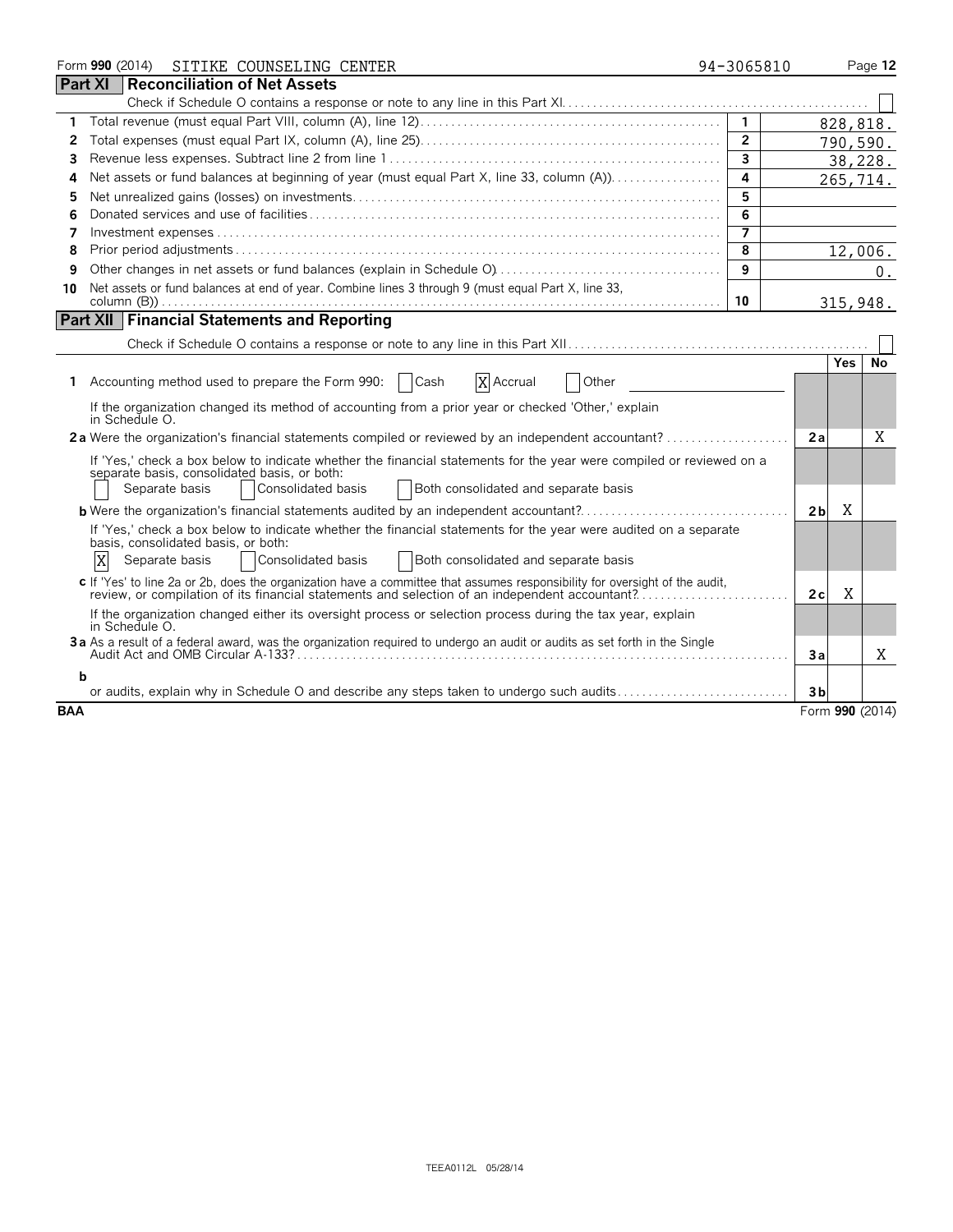|                                                                                                                  | <b>Public Charity Status and Public Support</b>                                                                      | OMB No. 1545-0047                                                         |  |  |  |  |  |
|------------------------------------------------------------------------------------------------------------------|----------------------------------------------------------------------------------------------------------------------|---------------------------------------------------------------------------|--|--|--|--|--|
| <b>SCHEDULE A</b><br>(Form 990 or 990-EZ)                                                                        | Complete if the organization is a section 501(c)(3) organization or a section 4947(a)(1) nonexempt charitable trust. | 2014                                                                      |  |  |  |  |  |
| Department of the Treasury<br>Internal Revenue Service                                                           | Attach to Form 990 or Form 990-EZ.<br>at www.irs.gov/form990.                                                        | Information about Schedule A (Form 990 or 990-EZ) and its instructions is |  |  |  |  |  |
| Name of the organization                                                                                         |                                                                                                                      | <b>Employer identification number</b>                                     |  |  |  |  |  |
| SITIKE COUNSELING CENTER                                                                                         |                                                                                                                      | 94-3065810                                                                |  |  |  |  |  |
| <b>Reason for Public Charity Status</b> (All organizations must complete this part.) See instructions.<br>Part I |                                                                                                                      |                                                                           |  |  |  |  |  |
|                                                                                                                  | The organization is not a private foundation because it is: (For lines 1 through 11, check only one box.)            |                                                                           |  |  |  |  |  |
|                                                                                                                  | A church, convention of churches, or association of churches described in section 170(b)(1)(A)(i).                   |                                                                           |  |  |  |  |  |
| $\sim$                                                                                                           | $\overline{A}$ calcel described in section 170(b)(1)(A)(A)(B) (Attack Calcelule $\overline{C}$ )                     |                                                                           |  |  |  |  |  |

#### **2** | | A school described in **section 170(b)(1)(A)(ii).** (Attach Schedule E.) **3** A hospital or a cooperative hospital service organization described in **section 170(b)(1)(A)(iii). 4** A medical research organization operated in conjunction with a hospital described in **section 170(b)(1)(A)(iii)**. Enter the hospital's name, city, and state: **5 section 170(b)(1)(A)(iv).** (Complete Part II.) **6** A federal, state, or local government or governmental unit described in **section 170(b)(1)(A)(v).** in **section 170(b)(1)(A)(vi).** (Complete Part II.) **8** A community trust described in **section 170(b)(1)(A)(vi).** (Complete Part II.) from activities related to its exempt functions - subject to certain exceptions, and (2) no more than 33-1/3% of its support from gross June 30, 1975. See **section 509(a)(2).** (Complete Part III.) **10** An organization organized and operated exclusively to test for public safety. See **section 509(a)(4).** or more publicly supported organizations described in **section 509(a)(1)** or **section 509(a)(2).** See **section 509(a)(3).** Check the box in lines 11a through 11d that describes the type of supporting organization and complete lines 11e, 11f, and 11g. **a Type I. You must complete Part IV, Sections A and B. b Type II.**

**must complete Part IV, Sections A and C.** c | Type III functionally integrated. A supporting organization operated in connection with, and functionally integrated with, its supported or ganization(s) (see instructions). You must complete Part IV, Sections A, D, an **d** | Type III non-functionally integrated. A supporting organization operated in connection with its supported organization(s) that is not

instructions). **You must complete Part IV, Sections A and D, and Part V.**

**e** integrated, or Type III non-functionally integrated supporting organization.

**f** Enter the number of supported organizations. . . . . . . . . . . . . . . . . . . . . . . . . . . . . . . . . . . . . . . . . . . . . . . . . . . . . . . . . . . . . . . . . . . . . . . . .

**g** Provide the following information about the supported organization(s).

**7**

X

**9**

**11**

| (i) Name of supported<br>organization                                                | $(ii)$ EIN | (iii) Type of organization<br>(described on lines 1-9<br>above or IRC section<br>(see instructions)) | $(iv)$ is the<br>organization listed<br>in your governing<br>document? |    | (v) Amount of monetary<br>support (see instructions) | (vi) Amount of other<br>support (see instructions) |
|--------------------------------------------------------------------------------------|------------|------------------------------------------------------------------------------------------------------|------------------------------------------------------------------------|----|------------------------------------------------------|----------------------------------------------------|
|                                                                                      |            |                                                                                                      | Yes                                                                    | No |                                                      |                                                    |
| (A)                                                                                  |            |                                                                                                      |                                                                        |    |                                                      |                                                    |
| (B)                                                                                  |            |                                                                                                      |                                                                        |    |                                                      |                                                    |
| (C)                                                                                  |            |                                                                                                      |                                                                        |    |                                                      |                                                    |
| (D)                                                                                  |            |                                                                                                      |                                                                        |    |                                                      |                                                    |
| (E)                                                                                  |            |                                                                                                      |                                                                        |    |                                                      |                                                    |
| Total                                                                                |            |                                                                                                      |                                                                        |    |                                                      |                                                    |
| BAA For Paperwork Reduction Act Notice, see the Instructions for Form 990 or 990-EZ. |            |                                                                                                      |                                                                        |    |                                                      | Schedule A (Form 990 or 990-EZ) 2014               |

**Open to Public**

**You**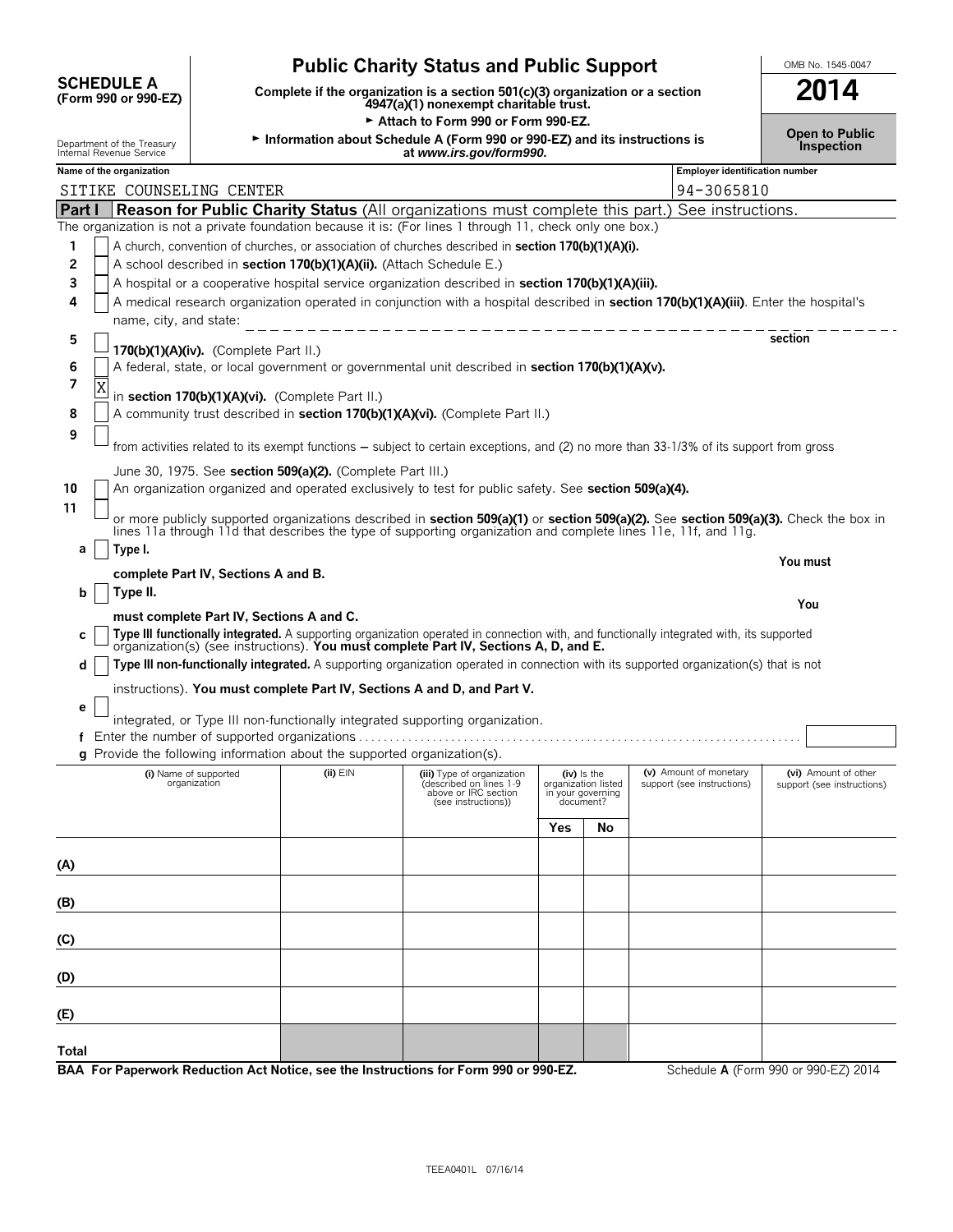### **Part II Support Schedule for Organizations Described in Sections 170(b)(1)(A)(iv) and 170(b)(1)(A)(vi)**

organization fails to qualify under the tests listed below, please complete Part III.)

|    | <b>Section A. Public Support</b>                                                                                                                                                                                                                                                         |          |            |            |            |            |            |
|----|------------------------------------------------------------------------------------------------------------------------------------------------------------------------------------------------------------------------------------------------------------------------------------------|----------|------------|------------|------------|------------|------------|
|    | Calendar year (or fiscal year<br>beginning in) $\rightarrow$                                                                                                                                                                                                                             | (a) 2010 | $(b)$ 2011 | $(c)$ 2012 | $(d)$ 2013 | (e) $2014$ | (f) Total  |
| 1. | Gifts, grants, contributions, and<br>membership fees received. (Do not<br>include any 'unusual grants.'). $\ldots$                                                                                                                                                                       | 491,869. | 569,187.   | 532,633.   | 474,512.   | 548,330.   | 2,616,531. |
|    | 2 Tax revenues levied for the<br>organization's benefit and<br>either paid to or expended<br>on its behalf                                                                                                                                                                               |          |            |            |            |            | $0$ .      |
| 3  | The value of services or<br>facilities furnished by a<br>governmental unit to the<br>organization without charge                                                                                                                                                                         |          |            |            |            |            | 0.         |
|    | 4 Total. Add lines 1 through 3                                                                                                                                                                                                                                                           | 491,869. | 569,187.   | 532,633.   | 474,512.   | 548,330.   | 2,616,531. |
| 5  | The portion of total<br>contributions by each person<br>(other than a governmental<br>unit or publicly supported<br>organization) included on line 1<br>that exceeds 2% of the amount<br>shown on line 11, column $(f)$                                                                  |          |            |            |            |            | $0$ .      |
| 6  | <b>Public support.</b> Subtract line 5<br>from line $4$                                                                                                                                                                                                                                  |          |            |            |            |            | 2,616,531. |
|    | <b>Section B. Total Support</b>                                                                                                                                                                                                                                                          |          |            |            |            |            |            |
|    | Calendar year (or fiscal year<br>beginning in) $\rightarrow$                                                                                                                                                                                                                             | (a) 2010 | (b) 2011   | $(c)$ 2012 | $(d)$ 2013 | (e) $2014$ | (f) Total  |
|    | 7 Amounts from line $4, \ldots, \ldots$                                                                                                                                                                                                                                                  | 491,869. | 569,187.   | 532,633.   | 474,512.   | 548,330.   | 2,616,531. |
| 8  | Gross income from interest,<br>dividends, payments received<br>on securities loans, rents,<br>royalties and income from<br>$similar$ sources $\dots \dots$                                                                                                                               | 1,840.   | 1,455.     | 1,179.     | 1,144.     | 546.       | 6, 164.    |
| 9  | Net income from unrelated<br>business activities, whether or<br>not the business is regularly<br>carried on                                                                                                                                                                              |          |            |            |            |            | 0.         |
|    | <b>10</b> Other income. Do not include<br>gain or loss from the sale of<br>capital assets (Explain in                                                                                                                                                                                    |          |            |            |            |            | $0$ .      |
|    | 11 Total support. Add lines 7                                                                                                                                                                                                                                                            |          |            |            |            |            | 2,622,695. |
|    | 12 Gross receipts from related activities, etc (see instructions)                                                                                                                                                                                                                        |          |            |            |            | 12         | 1,483,841. |
|    | 13 First five years. If the Form 990 is for the organization's first, second, third, fourth, or fifth tax year as a section 501(c)(3)                                                                                                                                                    |          |            |            |            |            | $\Box$     |
|    | <b>Section C. Computation of Public Support Percentage</b>                                                                                                                                                                                                                               |          |            |            |            |            |            |
|    |                                                                                                                                                                                                                                                                                          |          |            |            |            |            | 99.76%     |
|    |                                                                                                                                                                                                                                                                                          |          |            |            |            | 15         | 99.67%     |
|    | 16a 33-1/3% support test - 2014. If the organization did not check the box on line 13, and the line 14 is 33-1/3% or more, check this box<br>X                                                                                                                                           |          |            |            |            |            |            |
|    | <b>b 33-1/3% support test - 2013.</b> If the organization did not check a box on line 13 or 16a, and line 15 is 33-1/3% or more, check this box                                                                                                                                          |          |            |            |            |            |            |
|    | 17a 10%-facts-and-circumstances test - 2014. If the organization did not check a box on line 13, 16a, or 16b, and line 14 is 10%<br>or more, and if the organization meets the 'facts-and-circumstances' test, check this box and <b>stop here.</b> Explain in Part VI how               |          |            |            |            |            |            |
|    | <b>b 10%-facts-and-circumstances test - 2013.</b> If the organization did not check a box on line 13, 16a, 16b, or 17a, and line 15 is 10%<br>or more, and if the organization meets the 'facts-and-circumstances' test, check this box and <b>stop here.</b> Explain in Part VI how the |          |            |            |            |            | .          |
|    | 18 Private foundation. If the organization did not check a box on line 13, 16a, 16b, 17a, or 17b, check this box and see instructions                                                                                                                                                    |          |            |            |            |            |            |

**BAA** Schedule **A** (Form 990 or 990-EZ) 2014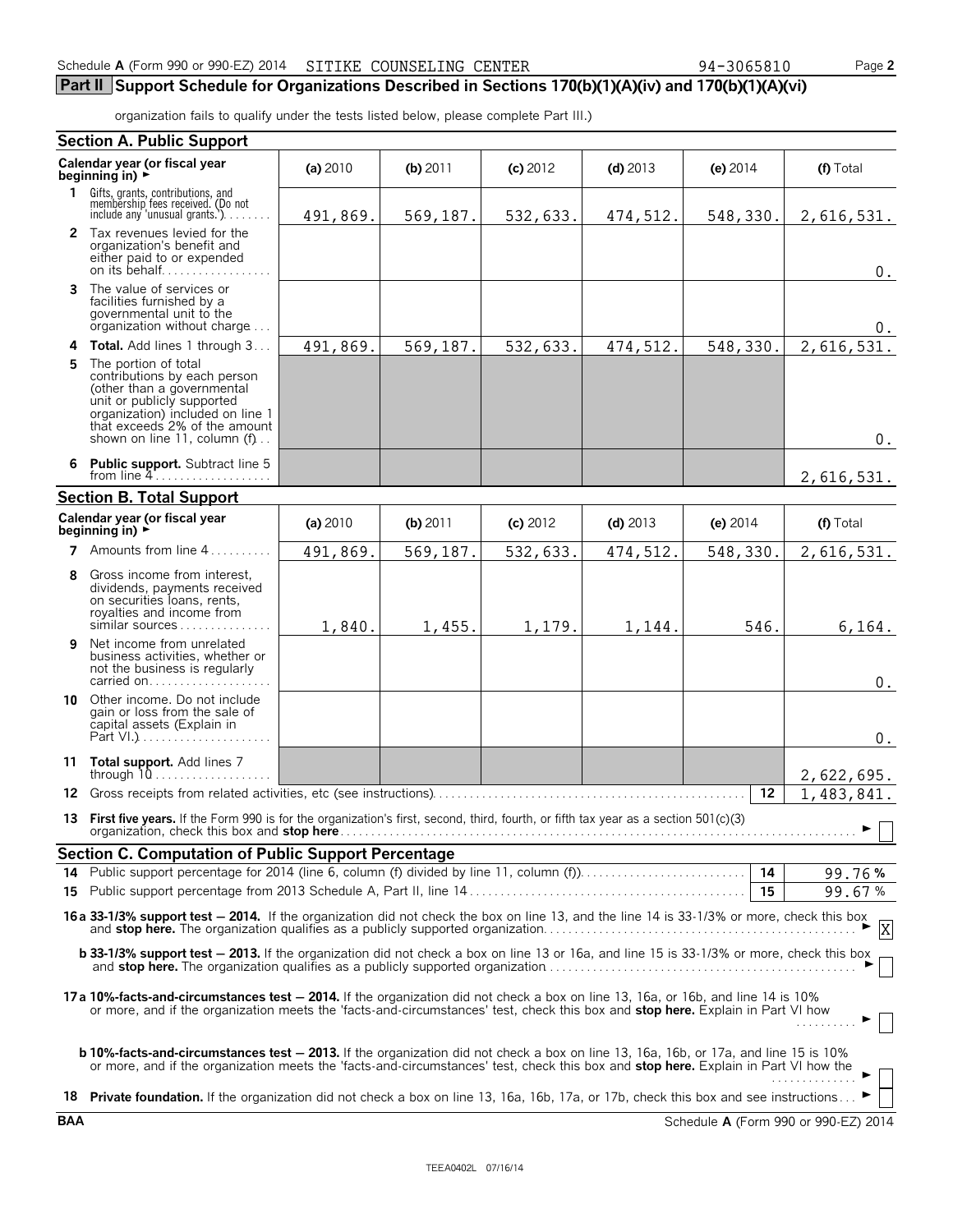### **Part III Support Schedule for Organizations Described in Section 509(a)(2)**

to qualify under the tests listed below, please complete Part II.)

|    | <b>Section A. Public Support</b>                                                                                                                                                                                                                                                                                                                                                                               |          |            |            |            |          |           |
|----|----------------------------------------------------------------------------------------------------------------------------------------------------------------------------------------------------------------------------------------------------------------------------------------------------------------------------------------------------------------------------------------------------------------|----------|------------|------------|------------|----------|-----------|
|    | Calendar year (or fiscal yr beginning in) $\blacktriangleright$                                                                                                                                                                                                                                                                                                                                                | (a) 2010 | (b) $2011$ | $(c)$ 2012 | (d) $2013$ | (e) 2014 | (f) Total |
| 1. | Gifts, grants, contributions<br>and membership fees<br>received. (Do not include<br>any 'unusual grants.')                                                                                                                                                                                                                                                                                                     |          |            |            |            |          |           |
|    | <b>2</b> Gross receipts from admis-<br>sions, merchandise sold or<br>services performed, or facilities<br>furnished in any activity that is<br>related to the organization's<br>$tax\text{-}exempt$ purpose                                                                                                                                                                                                    |          |            |            |            |          |           |
| 3. | Gross receipts from activities<br>that are not an unrelated trade<br>or business under section 513.                                                                                                                                                                                                                                                                                                            |          |            |            |            |          |           |
| 4  | Tax revenues levied for the<br>organization's benefit and<br>either paid to or expended on<br>its behalf                                                                                                                                                                                                                                                                                                       |          |            |            |            |          |           |
| 5. | The value of services or<br>facilities furnished by a<br>governmental unit to the<br>organization without charge                                                                                                                                                                                                                                                                                               |          |            |            |            |          |           |
|    | <b>6 Total.</b> Add lines 1 through 5<br><b>7 a</b> Amounts included on lines 1,<br>2, and 3 received from<br>disqualified persons                                                                                                                                                                                                                                                                             |          |            |            |            |          |           |
|    | <b>b</b> Amounts included on lines 2<br>and 3 received from other than<br>disqualified persons that<br>exceed the greater of \$5,000 or<br>1% of the amount on line 13                                                                                                                                                                                                                                         |          |            |            |            |          |           |
|    | c Add lines 7a and $7b$                                                                                                                                                                                                                                                                                                                                                                                        |          |            |            |            |          |           |
| 8  | <b>Public support</b> (Subtract line<br>7c from line 6.)                                                                                                                                                                                                                                                                                                                                                       |          |            |            |            |          |           |
|    | <b>Section B. Total Support</b>                                                                                                                                                                                                                                                                                                                                                                                |          |            |            |            |          |           |
|    | Calendar year (or fiscal yr beginning in) $\blacktriangleright$                                                                                                                                                                                                                                                                                                                                                | (a) 2010 | $(b)$ 2011 | $(c)$ 2012 | $(d)$ 2013 | (e) 2014 | (f) Total |
|    | <b>9</b> Amounts from line $6, \ldots, \ldots$                                                                                                                                                                                                                                                                                                                                                                 |          |            |            |            |          |           |
|    | 10 a Gross income from interest, dividends,<br>payments received on securities loans,<br>rents, royalties and income from<br>similar sources<br><b>b</b> Unrelated business taxable<br>income (less section 511<br>taxes) from businesses                                                                                                                                                                      |          |            |            |            |          |           |
|    | acquired after June 30, 1975                                                                                                                                                                                                                                                                                                                                                                                   |          |            |            |            |          |           |
| 11 | c Add lines 10a and $10b$<br>Net income from unrelated business<br>activities not included in line 10b,<br>whether or not the business is<br>regularly carried on $\dots\dots\dots\dots\dots$                                                                                                                                                                                                                  |          |            |            |            |          |           |
|    | 12 Other income. Do not include<br>gain or loss from the sale of<br>capital assets (Explain in                                                                                                                                                                                                                                                                                                                 |          |            |            |            |          |           |
|    | 13 Total support. (Add lines 9,<br>10c, 11 and $12.$ )                                                                                                                                                                                                                                                                                                                                                         |          |            |            |            |          |           |
|    | 14 First five years. If the Form 990 is for the organization's first, second, third, fourth, or fifth tax year as a section 501(c)(3)                                                                                                                                                                                                                                                                          |          |            |            |            |          |           |
|    | Section C. Computation of Public Support Percentage                                                                                                                                                                                                                                                                                                                                                            |          |            |            |            |          |           |
| 15 | Public support percentage for 2014 (line 8, column (f) divided by line 13, column (f))                                                                                                                                                                                                                                                                                                                         |          |            |            |            | 15       | ್ಠಿ       |
| 16 |                                                                                                                                                                                                                                                                                                                                                                                                                |          |            |            |            | 16       | နွ        |
|    | Section D. Computation of Investment Income Percentage                                                                                                                                                                                                                                                                                                                                                         |          |            |            |            |          |           |
| 17 | Investment income percentage for 2014 (line 10c, column (f) divided by line 13, column (f)                                                                                                                                                                                                                                                                                                                     |          |            |            |            | 17       | နွ        |
| 18 |                                                                                                                                                                                                                                                                                                                                                                                                                |          |            |            |            | 18       | နွ        |
|    | 19 a 33-1/3% support tests - 2014. If the organization did not check the box on line 14, and line 15 is more than 33-1/3%, and line 17<br>is not more than 33-1/3%, check this box and stop here. The organization qualifies as a publicly supported organization                                                                                                                                              |          |            |            |            |          |           |
|    | <b>b 33-1/3% support tests - 2013.</b> If the organization did not check a box on line 14 or line 19a, and line 16 is more than 33-1/3%, and<br>line 18 is not more than 33-1/3%, check this box and stop here. The organization qualifies as a publicly supported organization<br>20 Private foundation. If the organization did not check a box on line 14, 19a, or 19b, check this box and see instructions |          |            |            |            |          |           |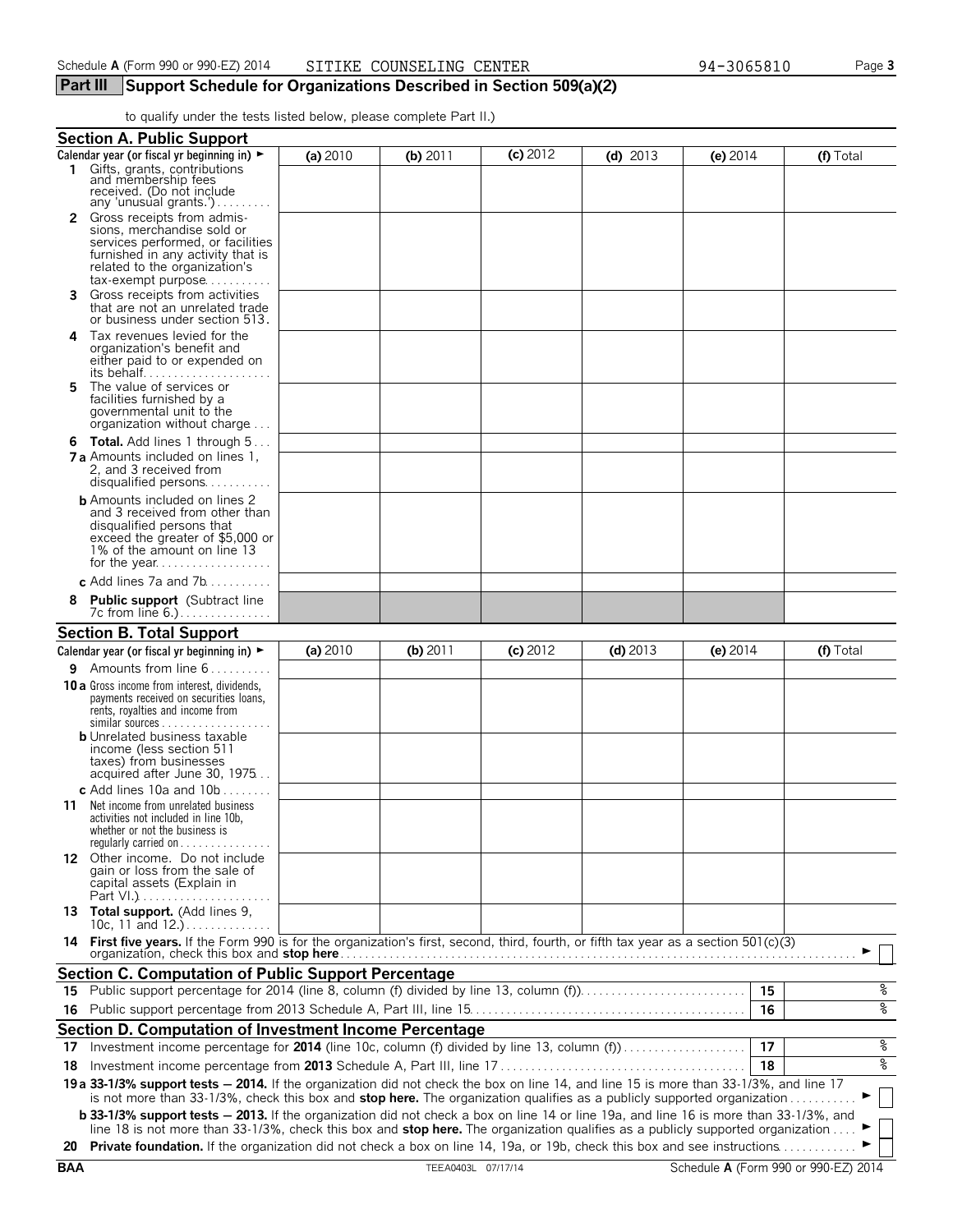|  |  | <b>Part IV</b> Supporting Organizations |
|--|--|-----------------------------------------|
|--|--|-----------------------------------------|

(Complete only if you checked a box on line 11 of Part I. If you checked 11a of Part I, complete Sections A and B. If you checked 11b of Part I, complete Sections A and C. If you checked 11c of Part I, complete Sections A, D, and E. If you checked 11d of Part I, complete Sections A and D, and complete Part V.)

#### **Section A. All Supporting Organizations**

|            |                                                                                                                                                                                                                                                                                                                                                                                                                                                                                                |                 | <b>Yes</b> | No |
|------------|------------------------------------------------------------------------------------------------------------------------------------------------------------------------------------------------------------------------------------------------------------------------------------------------------------------------------------------------------------------------------------------------------------------------------------------------------------------------------------------------|-----------------|------------|----|
|            | 1 Are all of the organization's supported organizations listed by name in the organization's governing documents?                                                                                                                                                                                                                                                                                                                                                                              |                 |            |    |
|            | If 'No,' describe in Part VI how the supported organizations are designated. If designated by class or purpose, describe                                                                                                                                                                                                                                                                                                                                                                       | $\mathbf{1}$    |            |    |
| 2          | Did the organization have any supported organization that does not have an IRS determination of status under section<br>509(a)(1) or (2)? If 'Yes,' explain in Part VI how the organization determined that the supported organization was                                                                                                                                                                                                                                                     | $\overline{2}$  |            |    |
|            | 3a Did the organization have a supported organization described in section 501(c)(4), (5), or (6)? If 'Yes,' answer (b)<br>and (c) below $\ldots$ $\ldots$ $\ldots$ $\ldots$ $\ldots$ $\ldots$ $\ldots$ $\ldots$ $\ldots$ $\ldots$ $\ldots$ $\ldots$ $\ldots$ $\ldots$ $\ldots$                                                                                                                                                                                                                | 3a              |            |    |
|            | <b>b</b> Did the organization confirm that each supported organization qualified under section 501 $(c)(4)$ , (5), or (6) and<br>satisfied the public support tests under section 509(a)(2)? If 'Yes,' describe in Part VI when and how the organization                                                                                                                                                                                                                                       | 3 <sub>b</sub>  |            |    |
|            | c Did the organization ensure that all support to such organizations was used exclusively for section $170(c)(2)(B)$<br>purposes? If 'Yes,' explain in <b>Part VI</b> what controls the organization put in place to ensure such use                                                                                                                                                                                                                                                           | 3 <sub>c</sub>  |            |    |
|            | 4a Was any supported organization not organized in the United States ('foreign supported organization')? If 'Yes' and                                                                                                                                                                                                                                                                                                                                                                          | 4a              |            |    |
|            | <b>b</b> Did the organization have ultimate control and discretion in deciding whether to make grants to the foreign supported<br>organization? If 'Yes,' describe in Part VI how the organization had such control and discretion despite being controlled                                                                                                                                                                                                                                    | 4b              |            |    |
|            | c Did the organization support any foreign supported organization that does not have an IRS determination under<br>sections 501(c)(3) and 509(a)(1) or (2)? If 'Yes,' explain in <b>Part VI</b> what controls the organization used to ensure that<br>all support to the foreign supported organization was used exclusively for section $170(c)(2)(B)$ purposes                                                                                                                               | 4с              |            |    |
|            | 5a Did the organization add, substitute, or remove any supported organizations during the tax year? If 'Yes,' answer (b)<br>and (c) below (if applicable). Also, provide detail in Part VI, including (i) the names and EIN numbers of the supported<br>organizations added, substituted, or removed, (ii) the reasons for each such action, (iii) the authority under the<br>organization's organizing document authorizing such action, and (iv) how the action was accomplished (such as by | 5a              |            |    |
|            | <b>b Type I or Type II only.</b> Was any added or substituted supported organization part of a class already designated in the                                                                                                                                                                                                                                                                                                                                                                 | 5b              |            |    |
|            | c Substitutions only. Was the substitution the result of an event beyond the organization's control?                                                                                                                                                                                                                                                                                                                                                                                           | 5c              |            |    |
| 6          | Did the organization provide support (whether in the form of grants or the provision of services or facilities) to                                                                                                                                                                                                                                                                                                                                                                             |                 |            |    |
|            | or more of its supported organizations; or (c) other supporting organizations that also support or benefit one or more of                                                                                                                                                                                                                                                                                                                                                                      | 6               |            |    |
| 7          | Did the organization provide a grant, loan, compensation, or other similar payment to a substantial contributor<br>(defined in IRC 4958(c)(3)(C)), a family member of a substantial contributor, or a 35-percent controlled entity with<br>regard to a substantial contributor? If 'Yes,' complete Part I of Schedule L (Form 990)                                                                                                                                                             | 7               |            |    |
| 8          | Did the organization make a loan to a disqualified person (as defined in section 4958) not described in line 7? If 'Yes,'                                                                                                                                                                                                                                                                                                                                                                      | 8               |            |    |
| 9 a        | as defined in section 4946 (other than foundation managers and organizations described in section 509(a)(1) or (2))?                                                                                                                                                                                                                                                                                                                                                                           | 9a              |            |    |
|            | <b>b</b> Did one or more disqualified persons (as defined in line 9(a)) hold a controlling interest in any entity in which the                                                                                                                                                                                                                                                                                                                                                                 | 9b              |            |    |
|            | c Did a disqualified person (as defined in line 9(a)) have an ownership interest in, or derive any personal benefit from,                                                                                                                                                                                                                                                                                                                                                                      | 9c              |            |    |
|            | 10 a Was the organization subject to the excess business holdings rules of IRC 4943 because of IRC 4943(f) (regarding<br>certain Type II supporting organizations, and all Type III non-functionally integrated supporting organizations)? If 'Yes,'                                                                                                                                                                                                                                           | 10a             |            |    |
|            | <b>b</b> Did the organization, have any excess business holdings in the tax year? (Use Schedule C, Form 4720, to determine                                                                                                                                                                                                                                                                                                                                                                     | 10 <sub>b</sub> |            |    |
| <b>BAA</b> | TEEA0404L 07/17/14<br>Schedule A (Form 990 or 990-EZ) 2014                                                                                                                                                                                                                                                                                                                                                                                                                                     |                 |            |    |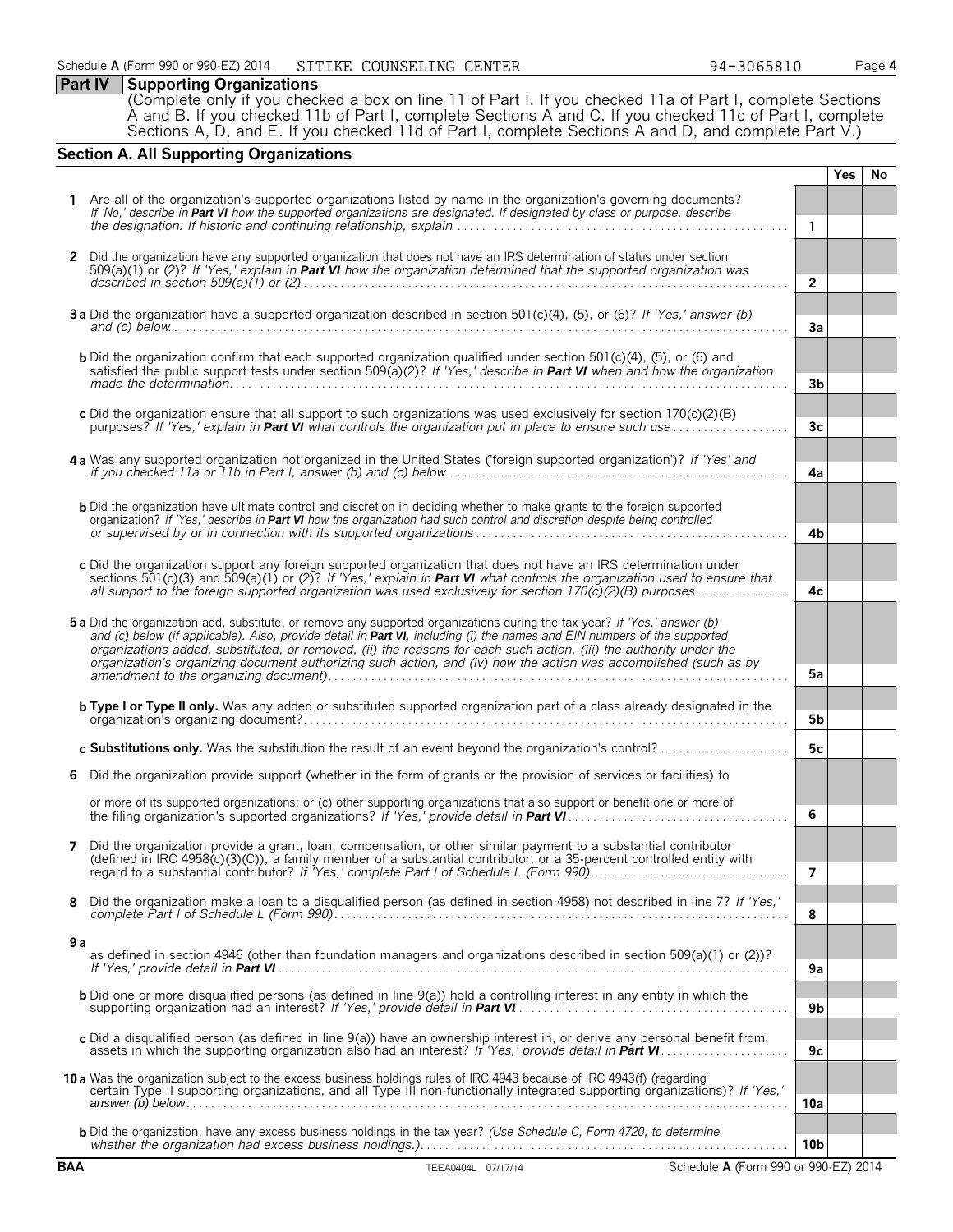| <b>Part IV</b> | Supporting Organizations (continued)                                                                                                                                  |             |       |  |
|----------------|-----------------------------------------------------------------------------------------------------------------------------------------------------------------------|-------------|-------|--|
|                |                                                                                                                                                                       |             | res ( |  |
| 11             | Has the organization accepted a gift or contribution from any of the following persons?                                                                               |             |       |  |
|                |                                                                                                                                                                       |             |       |  |
|                | a A person who directly or indirectly controls, either alone or together with persons described in (b) and (c) below, the governing body of a supported organization? | 11a         |       |  |
|                |                                                                                                                                                                       | 11 <b>b</b> |       |  |
|                | c A 35% controlled entity of a person described in (a) or (b) above? If 'Yes' to a, b, or c, provide detail in Part VI                                                | 11c         |       |  |

#### **Section B. Type I Supporting Organizations 1** Did the directors, trustees, or membership of one or more supported organizations have the power to regularly appoint or elect at least a majority of the organization's directors or trustees at all times during the tax year? *If 'No,' describe in Part VI how the supported organization(s) effectively operated, supervised, or controlled the organization's activities. If the organization had more than one supported organization, describe how the powers to appoint and/or remove directors or trustees were allocated among the supported organizations and what conditions or restrictions, if any, applied to such powers during the tax year*. . . . . . . . . . . . . . . . . . . . . . . . . . . . . . . . . . . . . . . . . . . . . . . . . . . . . . . . . . . . . . . . . . . . . . . . . **1**

**2** Did the organization operate for the benefit of any supported organization other than the supported organization(s) that operated, supervised, or controlled the supporting organization? *If 'Yes,' explain in Part VI how providing such benefit carried out the purposes of the supported organization(s) that operated, supervised, or controlled the supporting organization*. . . . . . . . . . . . . . . . . . . . . . . . . . . . . . . . . . . . . . . . . . . . . . . . . . . . . . . . . . . . . . . . . . . . . . . . . . . . . . . . . . . . . . . . . . . . **2**

#### **Section C. Type II Supporting Organizations**

|                                                                                                                                                                                                                                                  | Yes |  |
|--------------------------------------------------------------------------------------------------------------------------------------------------------------------------------------------------------------------------------------------------|-----|--|
|                                                                                                                                                                                                                                                  |     |  |
| of each of the organization's supported organization(s)? If 'No,' describe in <b>Part VI</b> how control or management of the<br>supporting organization was vested in the same persons that controlled or managed the supported organization(s) |     |  |

#### **Section D. All Type III Supporting Organizations**

|                                                                                                                                                                                                                                                                                                                                                                  |  | ٬ρς |  |
|------------------------------------------------------------------------------------------------------------------------------------------------------------------------------------------------------------------------------------------------------------------------------------------------------------------------------------------------------------------|--|-----|--|
| 1 Did the organization provide to each of its supported organizations, by the last day of the fifth month of the<br>organization's tax year, (1) a written notice describing the type and amount of support provided during the prior tax<br>year, (2) a copy of the Form 990 that was most recently filed as of the date of notification, and (3) copies of the |  |     |  |
| organization's governing documents in effect on the date of notification, to the extent not previously provided?                                                                                                                                                                                                                                                 |  |     |  |
|                                                                                                                                                                                                                                                                                                                                                                  |  |     |  |
| 2 Were any of the organization's officers, directors, or trustees either (i) appointed or elected by the supported<br>organization(s) or (ii) serving on the governing body of a supported organization? If No, explain in Part VI how                                                                                                                           |  |     |  |
| the organization maintained a close and continuous working relationship with the supported organization(s)                                                                                                                                                                                                                                                       |  |     |  |
| 3 By reason of the relationship described in (2), did the organization's supported organizations have a significant<br>voice in the organization's investment policies and in directing the use of the organization's income or assets at                                                                                                                        |  |     |  |
| all times during the tax year? If 'Yes,' describe in Part VI the role the organization's supported organizations played<br>in this regard.                                                                                                                                                                                                                       |  |     |  |

#### **Section E. Type III Functionally-Integrated Supporting Organizations**

|  |  | 1 Check the box next to the method that the organization used to satisfy the Integral Part Test during the year (see instructions): |  |  |  |  |
|--|--|-------------------------------------------------------------------------------------------------------------------------------------|--|--|--|--|
|--|--|-------------------------------------------------------------------------------------------------------------------------------------|--|--|--|--|

|  | <b>a</b>     The organization satisfied the Activities Test. Complete line 2 below. |  |  |
|--|-------------------------------------------------------------------------------------|--|--|
|  |                                                                                     |  |  |

**b** The organization is the parent of each of its supported organizations. *Complete line 3 below.* 

**c** The organization supported a governmental entity. *Describe in Part VI how you supported a government entity (see instructions).*

|  | 2 Activities Test. Answer (a) and (b) below. | Yes No |  |
|--|----------------------------------------------|--------|--|
|--|----------------------------------------------|--------|--|

|   | a Did substantially all of the organization's activities during the tax year directly further the exempt purposes of the<br>supported organization(s) to which the organization was responsive? If 'Yes,' then in Part VI identify those supported<br>organizations and explain how these activities directly furthered their exempt purposes, how the organization was<br>responsive to those supported organizations, and how the organization determined that these activities constituted |                |  |
|---|-----------------------------------------------------------------------------------------------------------------------------------------------------------------------------------------------------------------------------------------------------------------------------------------------------------------------------------------------------------------------------------------------------------------------------------------------------------------------------------------------|----------------|--|
|   |                                                                                                                                                                                                                                                                                                                                                                                                                                                                                               | 2a             |  |
|   | <b>b</b> Did the activities described in (a) constitute activities that, but for the organization's involvement, one or more of<br>the organization's supported organization(s) would have been engaged in? If 'Yes,' explain in <b>Part VI</b> the reasons for<br>the organization's position that its supported organization(s) would have engaged in these activities but for the                                                                                                          |                |  |
|   |                                                                                                                                                                                                                                                                                                                                                                                                                                                                                               | 2 <sub>b</sub> |  |
|   | 3 Parent of Supported Organizations. Answer (a) and (b) below.                                                                                                                                                                                                                                                                                                                                                                                                                                |                |  |
|   | a Did the organization have the power to regularly appoint or elect a majority of the officers, directors, or trustees of                                                                                                                                                                                                                                                                                                                                                                     | 3a             |  |
| b |                                                                                                                                                                                                                                                                                                                                                                                                                                                                                               |                |  |
|   | supported organizations? If 'Yes,' describe in Part VI the role played by the organization in this regard                                                                                                                                                                                                                                                                                                                                                                                     | 3b             |  |

**BAA** TEEA0405L 07/18/14 Schedule **A** (Form 990 or 990-EZ) 2014

**Yes No**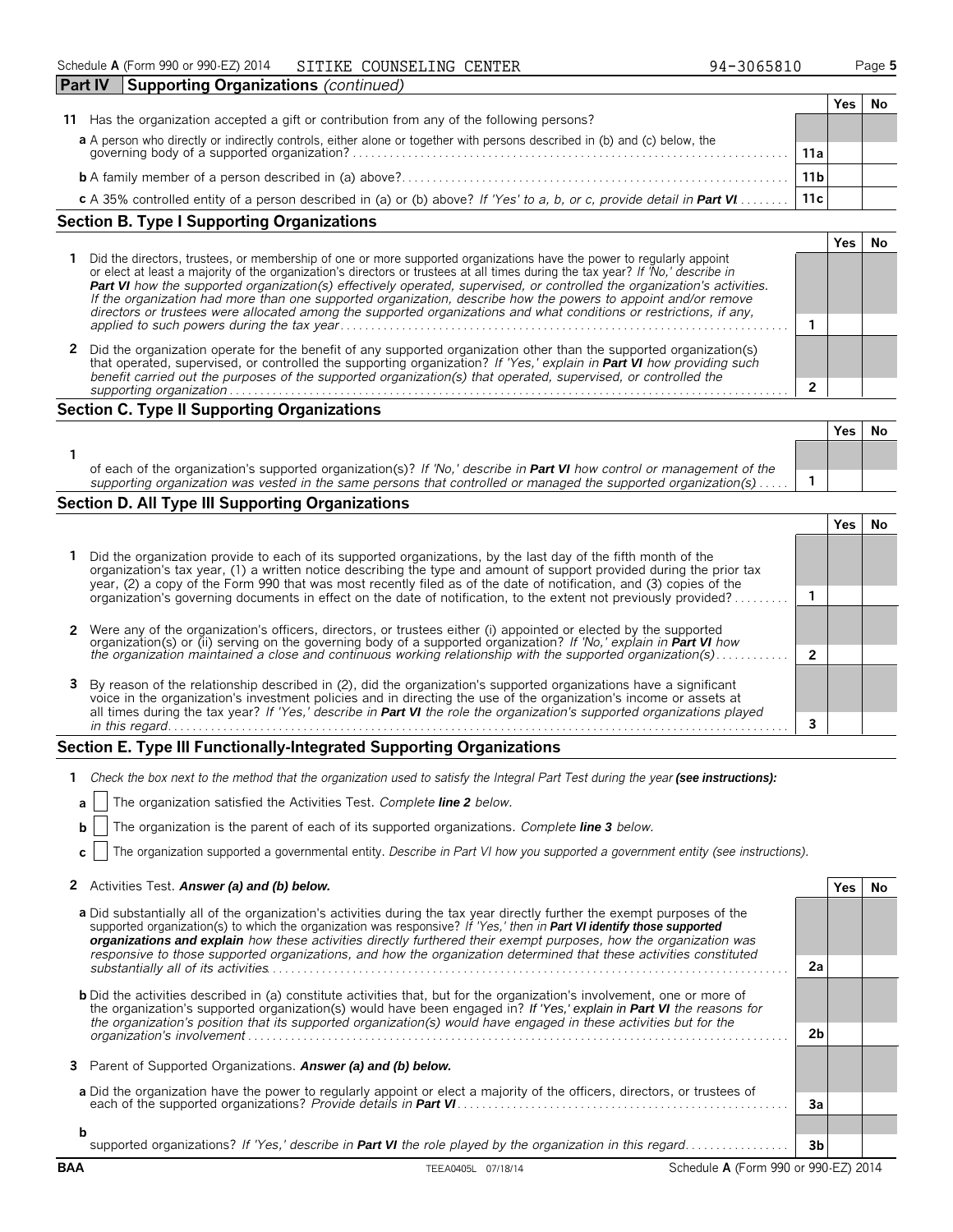**Part V Type III Non-Functionally Integrated 509(a)(3) Supporting Organizations**

**1** Check here if the organization satisfied the Integral Part Test as a qualifying trust on November 20, 1970. **See instructions.** All other Type III non-functionally integrated supporting organizations must complete Sections A through E. **Section A – Adjusted Net Income** (B) Current Year (B) Current Year (B) Current Year (B) Current Year (Optional) **1** Net short-term capital gain . . . . . . . . . . . . . . . . . . . . . . . . . . . . . . . . . . . . . . . . . . . . . . . . . . . . . . **1 2** Recoveries of prior-year distributions. . . . . . . . . . . . . . . . . . . . . . . . . . . . . . . . . . . . . . . . . . . . . **2**

| 2            |                                                                                                                                                                     | 2              |                |                                |
|--------------|---------------------------------------------------------------------------------------------------------------------------------------------------------------------|----------------|----------------|--------------------------------|
| 3.           |                                                                                                                                                                     | 3              |                |                                |
| 4            |                                                                                                                                                                     | 4              |                |                                |
| 5.           |                                                                                                                                                                     | 5              |                |                                |
| 6            | Portion of operating expenses paid or incurred for production or collection of gross<br>income or for management, conservation, or maintenance of property held for | 6              |                |                                |
| 7            |                                                                                                                                                                     | $\overline{7}$ |                |                                |
| 8            | Adjusted Net Income (subtract lines 5, 6 and 7 from line 4)                                                                                                         | 8              |                |                                |
|              | <b>Section B - Minimum Asset Amount</b>                                                                                                                             |                | (A) Prior Year | (B) Current Year<br>(optional) |
| 1.           | Aggregate fair market value of all non-exempt-use assets (see instructions for short<br>tax year or assets held for part of year):                                  |                |                |                                |
|              |                                                                                                                                                                     | 1a             |                |                                |
|              |                                                                                                                                                                     | 1 <sub>b</sub> |                |                                |
|              |                                                                                                                                                                     | 1c             |                |                                |
|              |                                                                                                                                                                     | 1 <sub>d</sub> |                |                                |
|              | e Discount claimed for blockage or other<br>factors (explain in detail in Part VI):                                                                                 |                |                |                                |
|              | 2 Acquisition indebtedness applicable to non-exempt-use assets                                                                                                      | $\overline{2}$ |                |                                |
| 3            |                                                                                                                                                                     | 3              |                |                                |
| 4            | Cash deemed held for exempt use. Enter 1-1/2% of line 3 (for greater amount,                                                                                        | 4              |                |                                |
| 5.           | Net value of non-exempt-use assets (subtract line 4 from line 3)                                                                                                    | 5              |                |                                |
| 6            |                                                                                                                                                                     | 6              |                |                                |
| 7            |                                                                                                                                                                     | $\overline{7}$ |                |                                |
| 8            |                                                                                                                                                                     | 8              |                |                                |
|              | Section C - Distributable Amount                                                                                                                                    |                |                | <b>Current Year</b>            |
| 1.           | Adjusted net income for prior year (from Section A, line 8, Column A)                                                                                               | $\mathbf{1}$   |                |                                |
| $\mathbf{2}$ |                                                                                                                                                                     | $\overline{2}$ |                |                                |
| 3.           | Minimum asset amount for prior year (from Section B, line 8, Column A)                                                                                              | 3              |                |                                |
| 4            |                                                                                                                                                                     | 4              |                |                                |
| 5.           |                                                                                                                                                                     | 5              |                |                                |
| 6            | <b>Distributable Amount.</b> Subtract line 5 from line 4, unless subject to emergency                                                                               | 6              |                |                                |
| 7            |                                                                                                                                                                     |                |                |                                |

 $\Box$ (see instructions).

**BAA** Schedule **A** (Form 990 or 990-EZ) 2014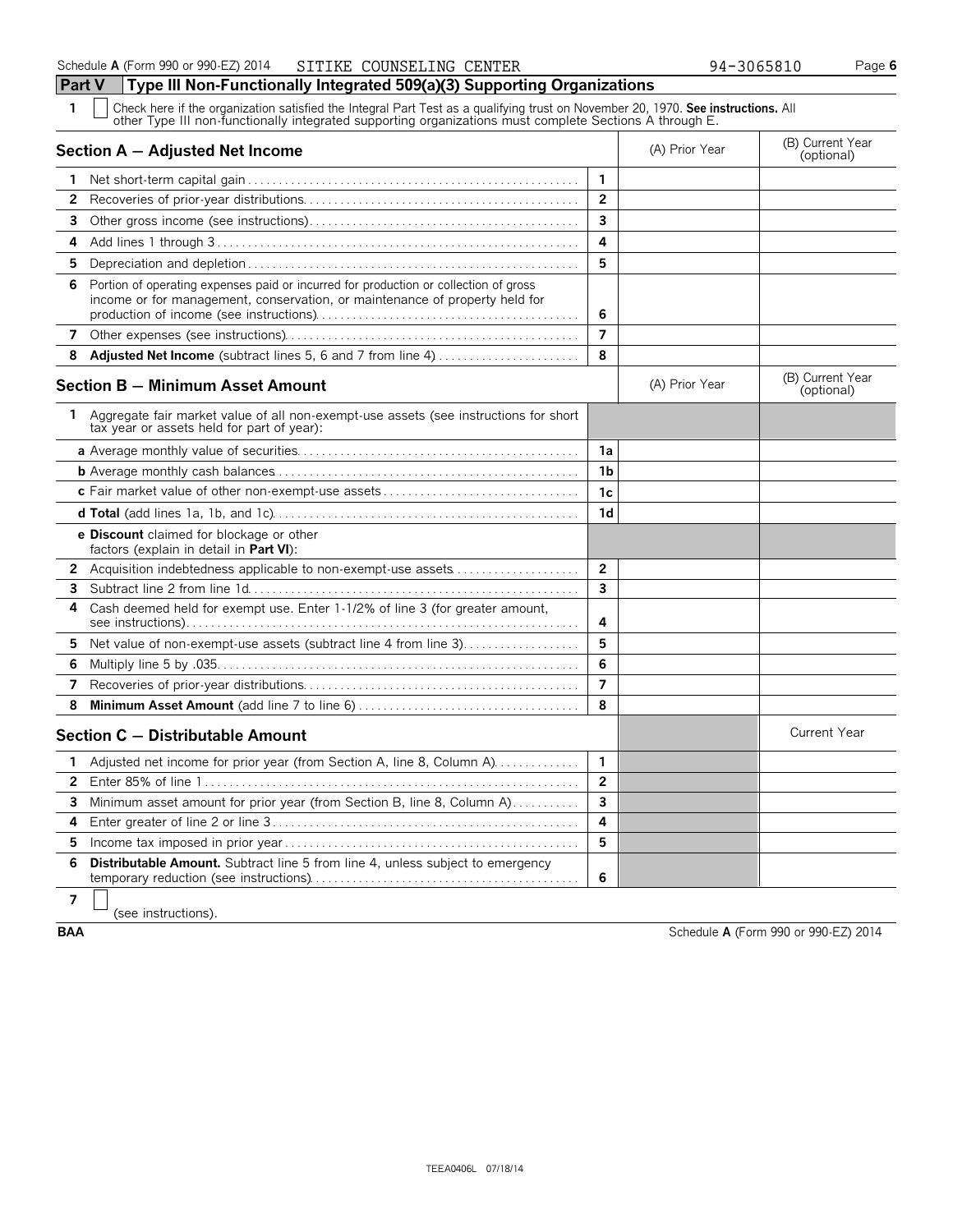| Part V | Type III Non-Functionally Integrated 509(a)(3) Supporting Organizations (continued)                                                                                           |                                              |                                              |                                                  |
|--------|-------------------------------------------------------------------------------------------------------------------------------------------------------------------------------|----------------------------------------------|----------------------------------------------|--------------------------------------------------|
|        | <b>Section D - Distributions</b>                                                                                                                                              |                                              |                                              | <b>Current Year</b>                              |
| 1.     |                                                                                                                                                                               |                                              |                                              |                                                  |
|        | 2 Amounts paid to perform activity that directly furthers exempt purposes of supported organizations,                                                                         |                                              |                                              |                                                  |
| 3      | Administrative expenses paid to accomplish exempt purposes of supported organizations                                                                                         |                                              |                                              |                                                  |
| 4      |                                                                                                                                                                               |                                              |                                              |                                                  |
| 5.     |                                                                                                                                                                               |                                              |                                              |                                                  |
| 6      |                                                                                                                                                                               |                                              |                                              |                                                  |
| 7      |                                                                                                                                                                               |                                              |                                              |                                                  |
| 8      | Distributions to attentive supported organizations to which the organization is responsive (provide details                                                                   |                                              |                                              |                                                  |
| 9      |                                                                                                                                                                               |                                              |                                              |                                                  |
| 10     |                                                                                                                                                                               |                                              |                                              |                                                  |
|        | Section $E -$ Distribution Allocations (see instructions)                                                                                                                     | (i)<br><b>Excess</b><br><b>Distributions</b> | (i)<br><b>Underdistributions</b><br>Pre-2014 | (iii)<br><b>Distributable</b><br>Amount for 2014 |
| 1.     | Distributable amount for 2014 from Section C, line 6                                                                                                                          |                                              |                                              |                                                  |
| 2      | Underdistributions, if any, for years prior to 2014 (reasonable                                                                                                               |                                              |                                              |                                                  |
|        | 3 Excess distributions carryover, if any, to 2014:                                                                                                                            |                                              |                                              |                                                  |
| a      |                                                                                                                                                                               |                                              |                                              |                                                  |
| b      |                                                                                                                                                                               |                                              |                                              |                                                  |
| с      |                                                                                                                                                                               |                                              |                                              |                                                  |
| d      |                                                                                                                                                                               |                                              |                                              |                                                  |
|        | e From 2013                                                                                                                                                                   |                                              |                                              |                                                  |
|        |                                                                                                                                                                               |                                              |                                              |                                                  |
|        |                                                                                                                                                                               |                                              |                                              |                                                  |
|        |                                                                                                                                                                               |                                              |                                              |                                                  |
|        | i Carryover from 2009 not applied (see instructions)                                                                                                                          |                                              |                                              |                                                  |
|        | j Remainder. Subtract lines 3g, 3h, and 3i from 3f                                                                                                                            |                                              |                                              |                                                  |
| 4      | Distributions for 2014 from Section D,                                                                                                                                        |                                              |                                              |                                                  |
|        | \$<br>line 7:                                                                                                                                                                 |                                              |                                              |                                                  |
|        |                                                                                                                                                                               |                                              |                                              |                                                  |
|        |                                                                                                                                                                               |                                              |                                              |                                                  |
| 5.     | c Remainder. Subtract lines 4a and 4b from 4<br>Remaining underdistributions for years prior to 2014, if any.<br>Subtract lines 3g and 4a from line 2 (if amount greater than |                                              |                                              |                                                  |
|        | 6 Remaining underdistributions for 2014. Subtract lines 3h and 4b<br>from line 1 (if amount greater than zero, see instructions)                                              |                                              |                                              |                                                  |
|        | 7 Excess distributions carryover to 2015. Add lines 3j and 4c                                                                                                                 |                                              |                                              |                                                  |
| 8      | Breakdown of line 7:                                                                                                                                                          |                                              |                                              |                                                  |
| a      |                                                                                                                                                                               |                                              |                                              |                                                  |
| b      |                                                                                                                                                                               |                                              |                                              |                                                  |
| c      |                                                                                                                                                                               |                                              |                                              |                                                  |
|        | <b>d</b> Excess from 2013                                                                                                                                                     |                                              |                                              |                                                  |
|        | e Excess from 2014                                                                                                                                                            |                                              |                                              |                                                  |
|        |                                                                                                                                                                               |                                              |                                              |                                                  |

**BAA** Schedule **A** (Form 990 or 990-EZ) 2014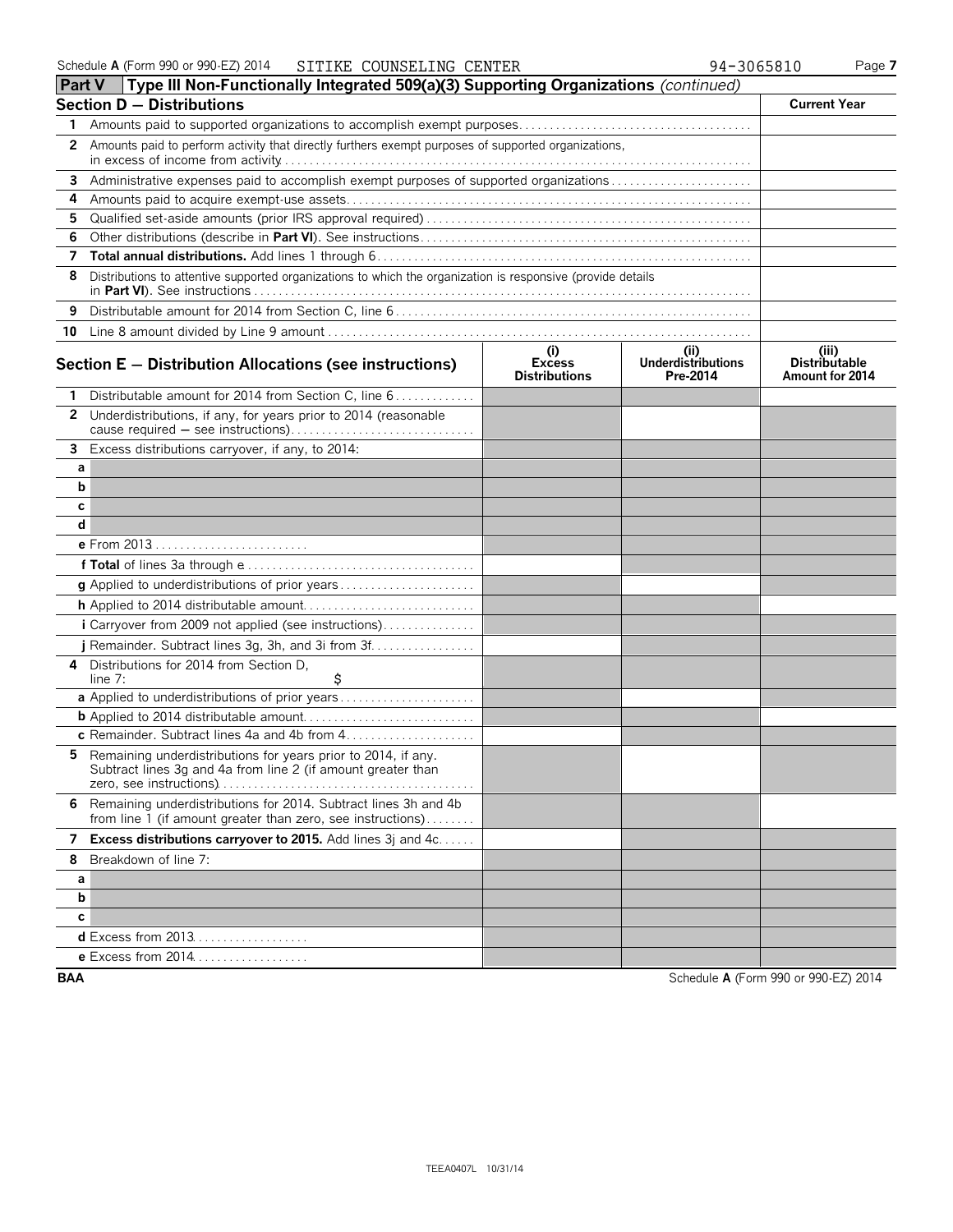**Part VI Supplemental Information.** Provide the explanations required by Part II, line 10; Part II, line 17a or 17b; and Part III, line 12. Also complete this part for any additional information. (See instructions).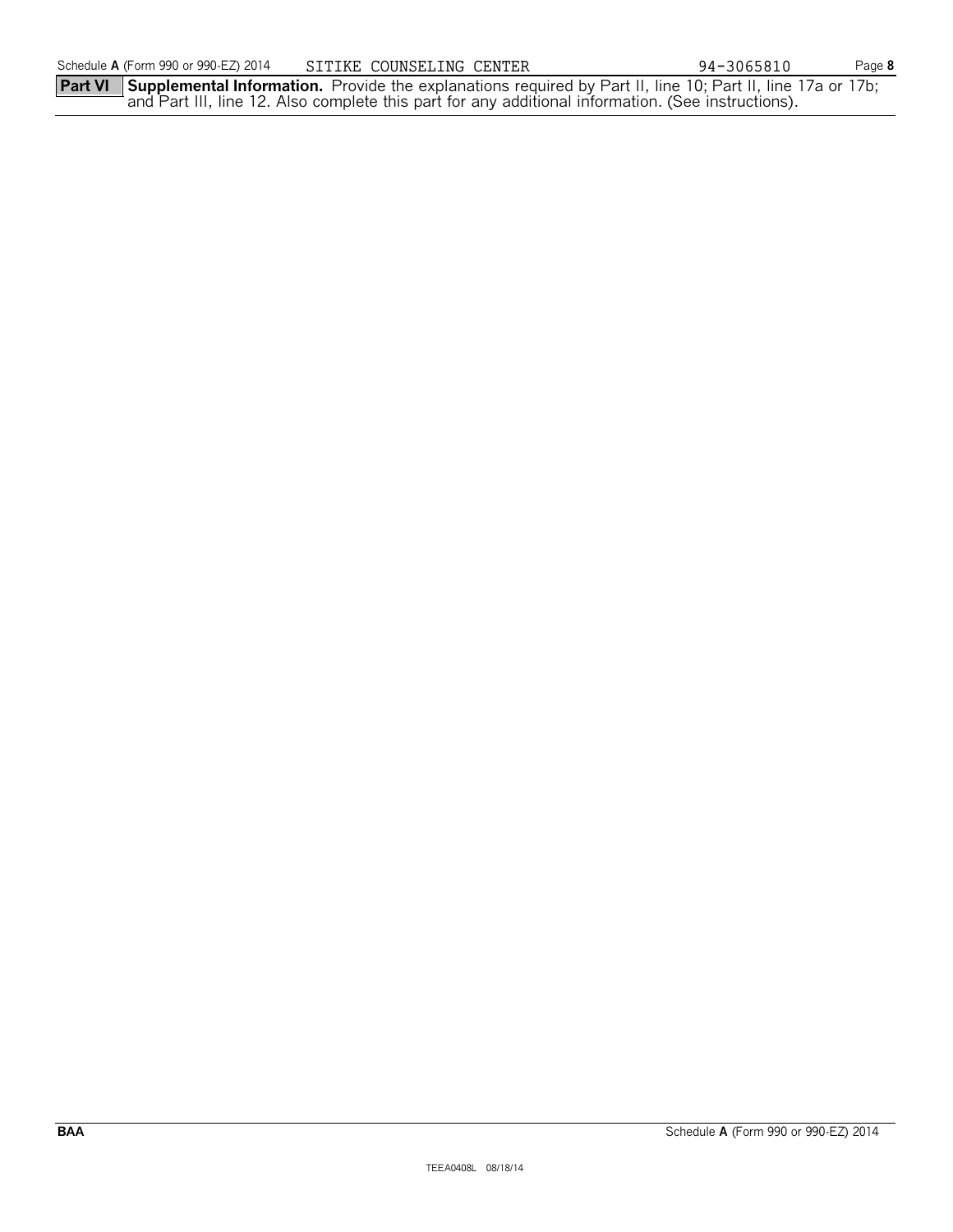Department of the Treasury<br>Internal Revenue Service

#### **Schedule B**  $\begin{array}{c|c|c|c|c} & & & \text{PUBLIC DISCLOSURE COPY} \end{array}$

#### **Schedule of Contributors**

## <sup>G</sup>**Attach to Form 990, Form 990-EZ, or Form 990-PF 2014**

► Information about Schedule B (Form 990, 990-EZ, 990-PF) and its instructions is at *www.irs.gov/form990.* 

| Name of the organization              |                                                                                                                                                                        | <b>Employer identification number</b> |
|---------------------------------------|------------------------------------------------------------------------------------------------------------------------------------------------------------------------|---------------------------------------|
| SITIKE COUNSELING CENTER              |                                                                                                                                                                        | 94-3065810                            |
| <b>Organization type</b> (check one): |                                                                                                                                                                        |                                       |
| Filers of:                            | Section:                                                                                                                                                               |                                       |
| Form 990 or 990-EZ                    | $ X $ 501(c)( 3) (enter number) organization<br>$\vert$ 4947(a)(1) nonexempt charitable trust <b>not</b> treated as a private foundation<br>527 political organization |                                       |
| Form 990-PF                           | $501(c)(3)$ exempt private foundation<br>$4947(a)(1)$ nonexempt charitable trust treated as a private foundation<br>$501(c)(3)$ taxable private foundation             |                                       |

Check if your organization is covered by the **General Rule** or a **Special Rule**

#### **Note.**

#### **General Rule**

#### **Special Rules**

#### X

received from any one contributor, during the year, total contributions of the greater of (1) \$5,000 or (**2**) 2% of the amount on (i)<br>Form 990, Part VIII, line 1h, or (ii) Form 990-EZ, line 1. Complete Parts I and II.

during the year, total contributions of more than \$1,000 *exclusively* for religious, charitable, scientific, literary, or educational purposes, or for the prevention of cruelty to children or animals. Complete Parts I, II, and III.

during the year, contributions *exclusively* for religious, charitable, etc., purposes, but no such contributions totaled more than \$1,000. If this box is checked, enter here the total contributions that were received during the year for an *exclusively* religious, charitable, etc., purpose. Do not complete any of the parts unless the **General Rule** applies to this organization because it received *nonexclusively* religious, charitable, etc., contributions totaling \$5,000 or more during the year . . . . . .  $\blacktriangleright$ 

#### **Caution:**

990-PF), but it **must** answer 'No' on Part IV, line 2, of its Form 990; or check the box on line H of its Form 990-EZ or on its Form 990-PF, Part I, line 2, to certify that it does not meet the filing requirements of Schedule B (Form 990, 990-EZ, or 990-PF).

**BAA For Paperwork Reduction Act Notice, see the Instructions for Form 990, 990EZ,** Schedule **B** (Form 990, 990-EZ, or 990-PF) (2014) **or 990-PF.**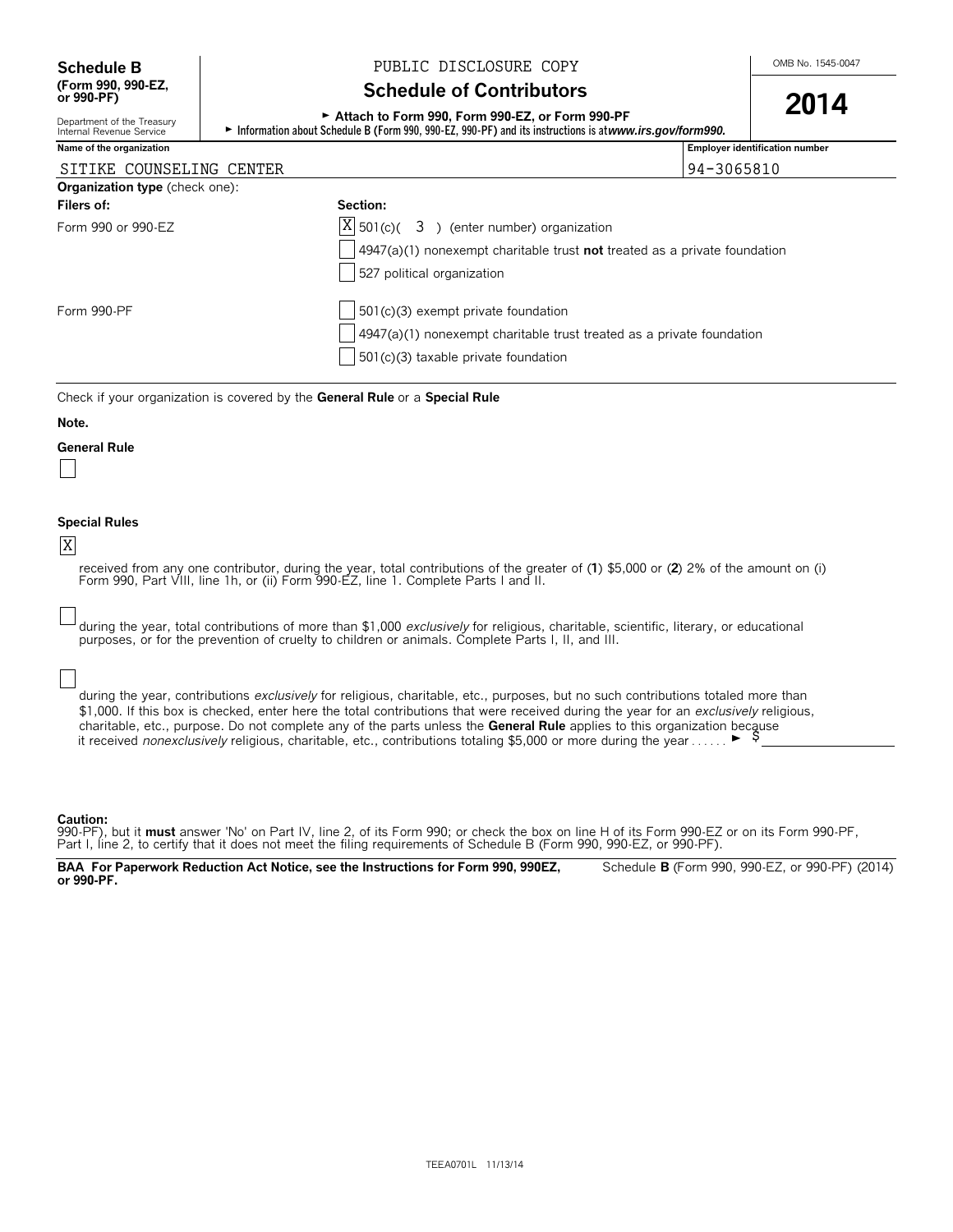| Schedule <b>B</b> (Form 990, 990-EZ, or 990-PF) (2014) | Page       | 0Ť                                    | of <b>Part</b> |
|--------------------------------------------------------|------------|---------------------------------------|----------------|
| Name of organization                                   |            | <b>Employer identification number</b> |                |
| SITIKE COUNSELING CENTER                               | 94-3065810 |                                       |                |

| Part I               | Contributors (see instructions). Use duplicate copies of Part I if additional space is needed. |                                 |                                                                                                           |
|----------------------|------------------------------------------------------------------------------------------------|---------------------------------|-----------------------------------------------------------------------------------------------------------|
| (a)<br>Number        | (b)<br>Name, address, and ZIP + 4                                                              | (c)<br>Total<br>contributions   | (d)<br>Type of contribution                                                                               |
| $\mathbf{1}$         |                                                                                                | \$<br>530,962.                  | $\overline{\text{X}}$<br>Person<br>Payroll<br>Noncash<br>(Complete Part II for<br>noncash contributions.) |
| (a)<br>Number        | (b)<br>Name, address, and ZIP + 4                                                              | (c)<br>Total<br>contributions   | (d)<br>Type of contribution                                                                               |
|                      |                                                                                                |                                 | Person<br>Payroll<br>Noncash<br>(Complete Part II for<br>noncash contributions.)                          |
| (a)<br><b>Number</b> | (b)<br>Name, address, and ZIP + 4                                                              | (c)<br>Total<br>contributions   | (d)<br>Type of contribution                                                                               |
|                      |                                                                                                |                                 | Person<br>Payroll<br>Noncash<br>(Complete Part II for<br>noncash contributions.)                          |
| (a)<br>Number        | (b)<br>Name, address, and ZIP + 4                                                              | $(c)$<br>Total<br>contributions | (d)<br>Type of contribution                                                                               |
|                      |                                                                                                |                                 | Person<br>Payroll<br>Noncash<br>(Complete Part II for<br>noncash contributions.)                          |
| (a)<br>Number        | (b)<br>Name, address, and ZIP + 4                                                              | (c)<br>Total<br>contributions   | (d)<br>Type of contribution                                                                               |
|                      |                                                                                                |                                 | Person<br>Payroll<br>Noncash<br>(Complete Part II for<br>noncash contributions.)                          |
| (a)<br>Number        | (b)<br>Name, address, and ZIP + 4                                                              | (c)<br>Total<br>contributions   | (d)<br>Type of contribution                                                                               |
|                      |                                                                                                |                                 | Person<br>Payroll<br>Noncash<br>(Complete Part II for<br>noncash contributions.)                          |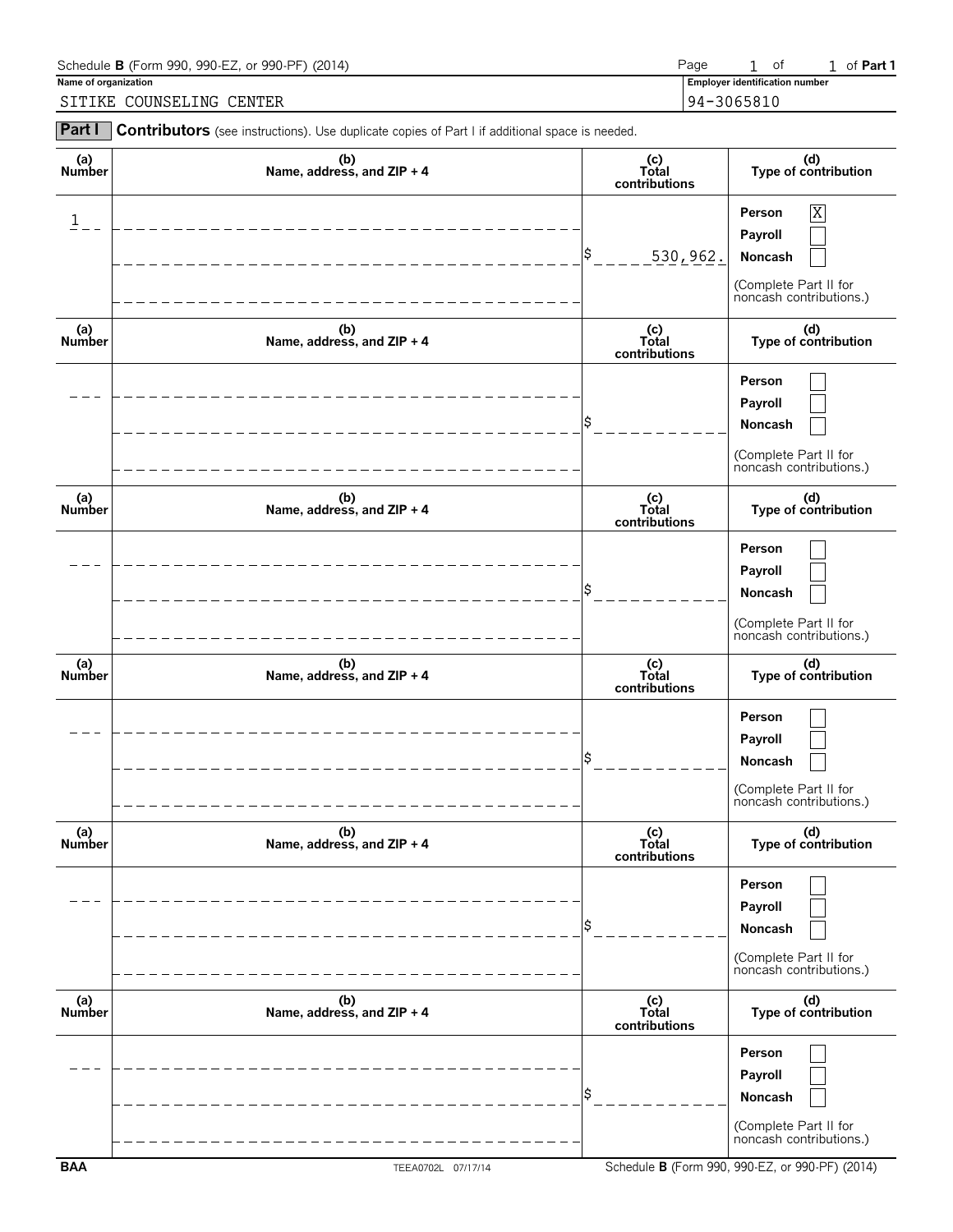| Schedule <b>B</b> (Form 990, 990-EZ, or 990-PF) (2014) | Page | to                                    | of <b>Part II</b> |
|--------------------------------------------------------|------|---------------------------------------|-------------------|
| Name of organization                                   |      | <b>Employer identification number</b> |                   |
| COUNSELING CENTER<br>SITIKE                            |      | 94-3065810                            |                   |

**Part II** Noncash Property (see instructions). Use duplicate copies of Part II if additional space is needed.

| (a) No.<br>from<br>Part I | (b)<br>Description of noncash property given | (c)<br>FMV (or estimate)<br>(see instructions)  | (d)<br>Date received |
|---------------------------|----------------------------------------------|-------------------------------------------------|----------------------|
|                           | N/A                                          |                                                 |                      |
|                           |                                              |                                                 |                      |
| (a) No.<br>from<br>Part I | (b)<br>Description of noncash property given | (c)<br>FMV (or estimate)<br>(see instructions)  | (d)<br>Date received |
|                           |                                              |                                                 |                      |
|                           |                                              |                                                 |                      |
| (a) No.<br>from<br>Part I | (b)<br>Description of noncash property given | (c)<br>FMV (or estimate)<br>(see instructions)  | (d)<br>Date received |
|                           |                                              |                                                 |                      |
|                           |                                              |                                                 |                      |
| (a) No.<br>from<br>Part I | (b)<br>Description of noncash property given | (c)<br>FMV (or estimate)<br>(see instructions)  | (d)<br>Date received |
|                           |                                              |                                                 |                      |
|                           |                                              |                                                 |                      |
| (a) No.<br>from<br>Part I | (b)<br>Description of noncash property given | (c)<br>FMV (or estimate)<br>(see instructions)  | (d)<br>Date received |
|                           |                                              |                                                 |                      |
|                           |                                              |                                                 |                      |
| (a) No.<br>from<br>Part I | (b)<br>Description of noncash property given | (c)<br>FMV (or estimate)<br>(see instructions)  | (d)<br>Date received |
|                           |                                              |                                                 |                      |
|                           |                                              |                                                 |                      |
| <b>BAA</b>                |                                              | Schedule B (Form 990, 990-EZ, or 990-PF) (2014) |                      |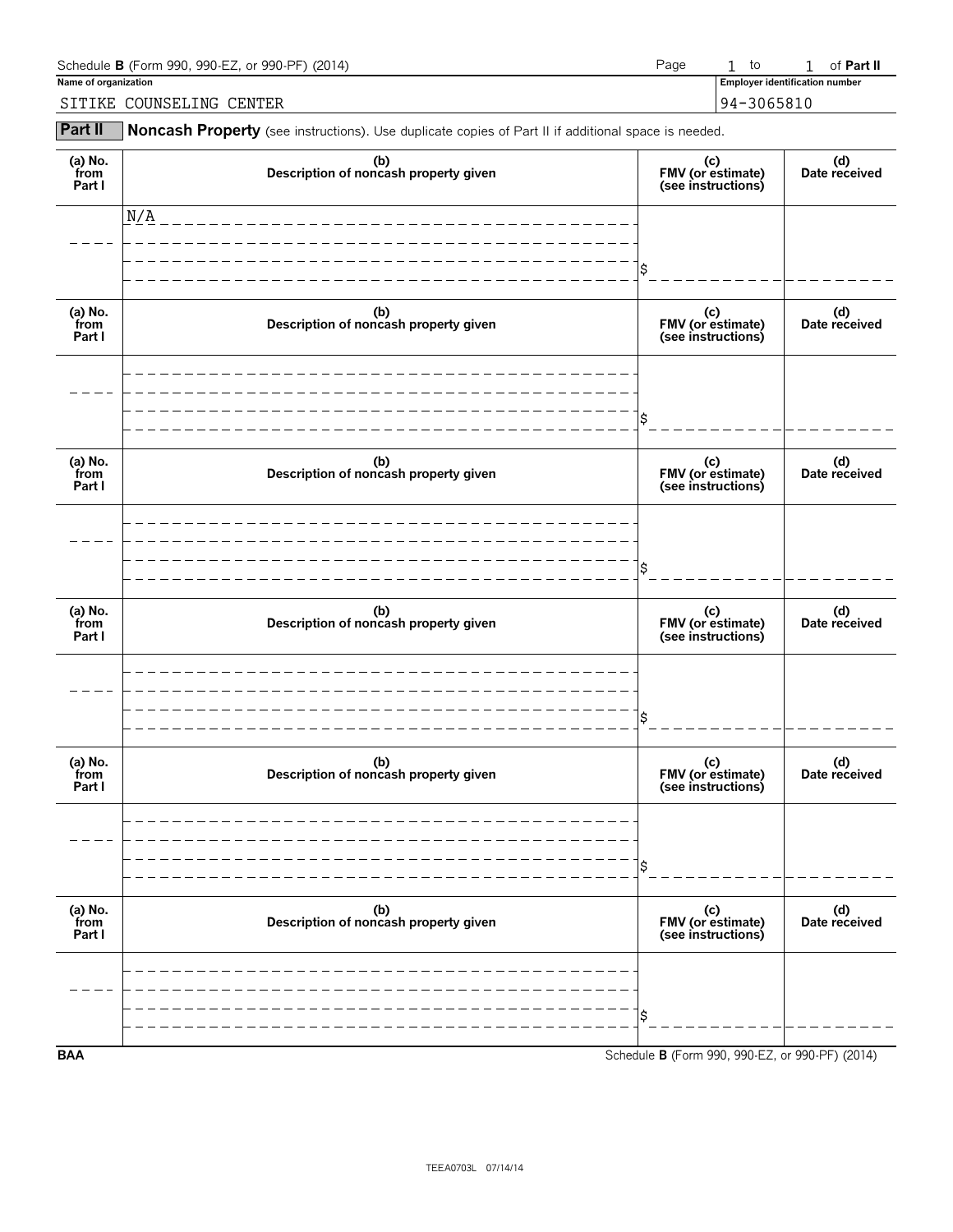|                           | Schedule B (Form 990, 990-EZ, or 990-PF) (2014)                                                                                                                                                                                                                                                                                                                                                                                                                                                                                                     |                         |  | Page                                     | $1$ to                                                                                                                                                                                                                                                                                                                                | of Part III<br>$\mathbf{1}$                     |  |  |
|---------------------------|-----------------------------------------------------------------------------------------------------------------------------------------------------------------------------------------------------------------------------------------------------------------------------------------------------------------------------------------------------------------------------------------------------------------------------------------------------------------------------------------------------------------------------------------------------|-------------------------|--|------------------------------------------|---------------------------------------------------------------------------------------------------------------------------------------------------------------------------------------------------------------------------------------------------------------------------------------------------------------------------------------|-------------------------------------------------|--|--|
| Name of organization      | SITIKE COUNSELING CENTER                                                                                                                                                                                                                                                                                                                                                                                                                                                                                                                            |                         |  |                                          |                                                                                                                                                                                                                                                                                                                                       |                                                 |  |  |
|                           | Part III Exclusively religious, charitable, etc., contributions to organizations described in section 501(c)(7), (8)<br>or (10) that total more than \$1,000 for the year from any one contributor. Complete columns (a) through (e) and<br>the following line entry. For organizations completing Part III, enter the total of exclusively religious, charitable, etc.,<br>contributions of \$1,000 or less for the year. (Enter this information once. See instructions.) > \$<br>Use duplicate copies of Part III if additional space is needed. |                         |  |                                          |                                                                                                                                                                                                                                                                                                                                       |                                                 |  |  |
| (a)<br>No. from<br>Part I | (b)<br>Purpose of gift                                                                                                                                                                                                                                                                                                                                                                                                                                                                                                                              | (c)<br>Use of gift      |  |                                          |                                                                                                                                                                                                                                                                                                                                       |                                                 |  |  |
|                           | N/A                                                                                                                                                                                                                                                                                                                                                                                                                                                                                                                                                 |                         |  |                                          |                                                                                                                                                                                                                                                                                                                                       |                                                 |  |  |
|                           |                                                                                                                                                                                                                                                                                                                                                                                                                                                                                                                                                     |                         |  |                                          |                                                                                                                                                                                                                                                                                                                                       |                                                 |  |  |
|                           |                                                                                                                                                                                                                                                                                                                                                                                                                                                                                                                                                     |                         |  |                                          |                                                                                                                                                                                                                                                                                                                                       |                                                 |  |  |
|                           | Transferee's name, address, and ZIP + 4                                                                                                                                                                                                                                                                                                                                                                                                                                                                                                             | (e)<br>Transfer of gift |  |                                          | <b>Employer identification number</b><br>94-3065810<br>(d)<br>Description of how gift is held<br>Relationship of transferor to transferee<br>______________<br>(d)<br>Description of how gift is held<br>Relationship of transferor to transferee<br>(d)<br>Description of how gift is held<br>(d)<br>Description of how gift is held |                                                 |  |  |
|                           |                                                                                                                                                                                                                                                                                                                                                                                                                                                                                                                                                     |                         |  |                                          |                                                                                                                                                                                                                                                                                                                                       |                                                 |  |  |
| (a)<br>No. from<br>Part I | (b)<br>Purpose of gift                                                                                                                                                                                                                                                                                                                                                                                                                                                                                                                              | (c)<br>Use of gift      |  |                                          |                                                                                                                                                                                                                                                                                                                                       |                                                 |  |  |
|                           | Transferee's name, address, and ZIP + 4                                                                                                                                                                                                                                                                                                                                                                                                                                                                                                             | (e)<br>Transfer of gift |  |                                          |                                                                                                                                                                                                                                                                                                                                       |                                                 |  |  |
|                           |                                                                                                                                                                                                                                                                                                                                                                                                                                                                                                                                                     |                         |  |                                          |                                                                                                                                                                                                                                                                                                                                       |                                                 |  |  |
| (a)<br>No. from<br>Part I | (b)<br>Purpose of gift                                                                                                                                                                                                                                                                                                                                                                                                                                                                                                                              | (c)<br>Use of gift      |  |                                          |                                                                                                                                                                                                                                                                                                                                       |                                                 |  |  |
|                           |                                                                                                                                                                                                                                                                                                                                                                                                                                                                                                                                                     |                         |  |                                          |                                                                                                                                                                                                                                                                                                                                       |                                                 |  |  |
|                           | Transferee's name, address, and ZIP + 4                                                                                                                                                                                                                                                                                                                                                                                                                                                                                                             | (e)<br>Transfer of gift |  | Relationship of transferor to transferee |                                                                                                                                                                                                                                                                                                                                       |                                                 |  |  |
|                           |                                                                                                                                                                                                                                                                                                                                                                                                                                                                                                                                                     |                         |  |                                          |                                                                                                                                                                                                                                                                                                                                       |                                                 |  |  |
| (a)<br>No. from<br>Part I | (b)<br>Purpose of gift                                                                                                                                                                                                                                                                                                                                                                                                                                                                                                                              | (c)<br>Use of gift      |  |                                          |                                                                                                                                                                                                                                                                                                                                       |                                                 |  |  |
|                           |                                                                                                                                                                                                                                                                                                                                                                                                                                                                                                                                                     |                         |  |                                          |                                                                                                                                                                                                                                                                                                                                       |                                                 |  |  |
|                           | (e)<br>Transfer of gift<br>Transferee's name, address, and ZIP + 4                                                                                                                                                                                                                                                                                                                                                                                                                                                                                  |                         |  | Relationship of transferor to transferee |                                                                                                                                                                                                                                                                                                                                       |                                                 |  |  |
| <b>BAA</b>                |                                                                                                                                                                                                                                                                                                                                                                                                                                                                                                                                                     |                         |  |                                          |                                                                                                                                                                                                                                                                                                                                       | Schedule B (Form 990, 990-EZ, or 990-PF) (2014) |  |  |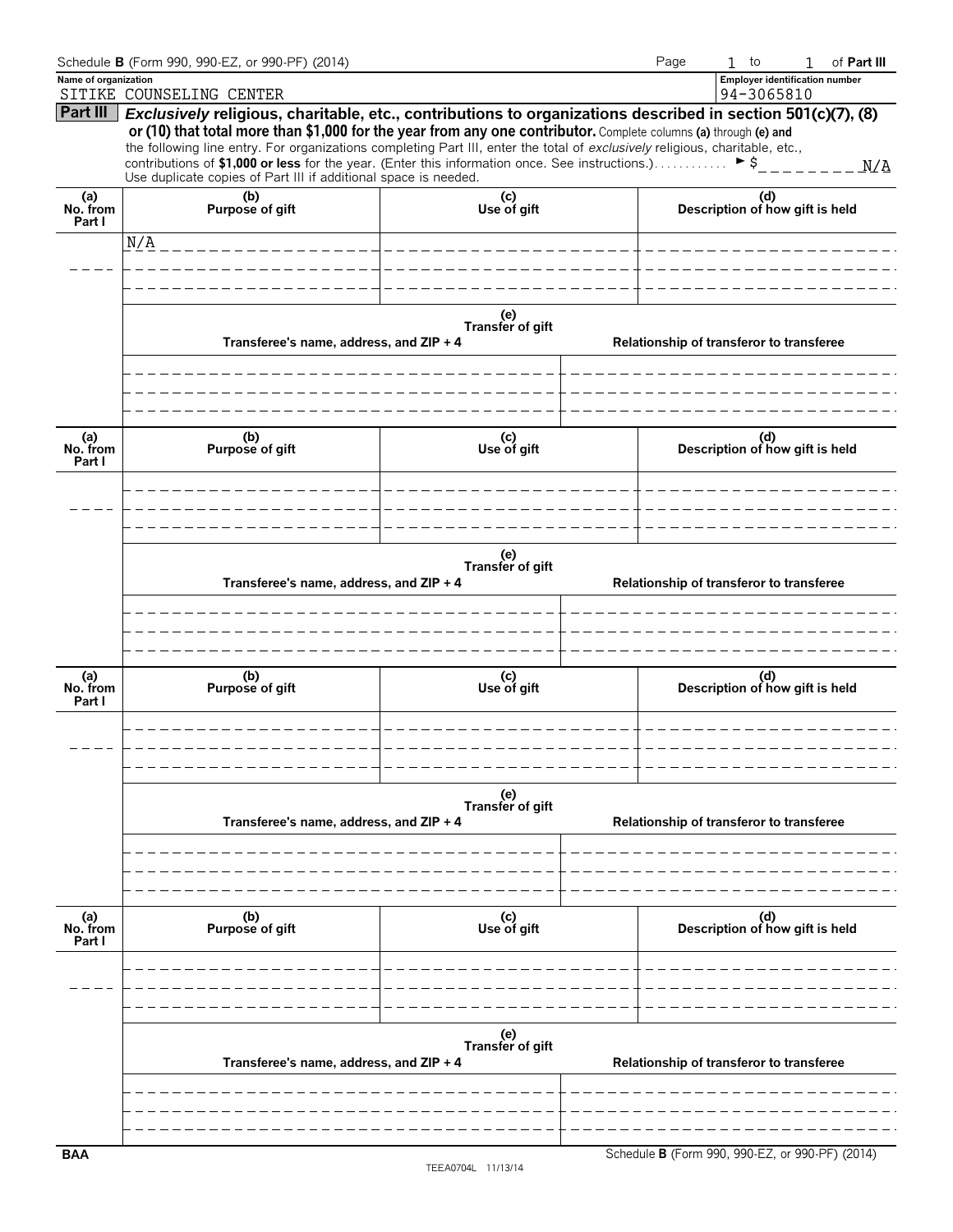# **(Form 990)**

### **SCHEDULE D**  $\begin{bmatrix} 0 \end{bmatrix}$  **Supplemental Financial Statements**  $\begin{bmatrix} 0 \end{bmatrix}$   $\begin{bmatrix} 0 \end{bmatrix}$   $\begin{bmatrix} 0 \end{bmatrix}$

**Part IV, lines 6, 7, 8, 9, 10, 11a, 11b, 11c, 11d, 11e, 11f, 12a, or 12b.**<br>
Part IV, lines 6, 7, 8, 9, 10, 11a, 11b, 11c, 11d, 11e, 11f, 12a, or 12b.

G **Attach to Form 990.** Department of the Treasury **Open to Public** <sup>G</sup> **Information about Schedule D (Form 990) and its instructions is at** *www.irs.gov/form990.* Internal Revenue Service **Inspection Nation by Comment of the Treasury internal Revenue Service Extraction about Schedule D (Form 990) and its instructions is at www.irs.gov/form 990.<br>Name of the organization number<br>Name of the organization number<br>Inspect** 

|         | SITIKE COUNSELING CENTER                                                                                                                                                                                                       |                         |                                                    |                |                              | 94-3065810   |                                 |
|---------|--------------------------------------------------------------------------------------------------------------------------------------------------------------------------------------------------------------------------------|-------------------------|----------------------------------------------------|----------------|------------------------------|--------------|---------------------------------|
| Part I  | Organizations Maintaining Donor Advised Funds or Other Similar Funds or Accounts.                                                                                                                                              |                         |                                                    |                |                              |              |                                 |
|         | Complete if the organization answered 'Yes' to Form 990, Part IV, line 6.                                                                                                                                                      |                         |                                                    |                |                              |              |                                 |
|         |                                                                                                                                                                                                                                | (a) Donor advised funds |                                                    |                | (b) Funds and other accounts |              |                                 |
| 1.      | Total number at end of year                                                                                                                                                                                                    |                         |                                                    |                |                              |              |                                 |
| 2       | Aggregate value of contributions to (during year)                                                                                                                                                                              |                         |                                                    |                |                              |              |                                 |
| 3       | Aggregate value of grants from (during year)                                                                                                                                                                                   |                         |                                                    |                |                              |              |                                 |
| 4       | Aggregate value at end of year                                                                                                                                                                                                 |                         |                                                    |                |                              |              |                                 |
| 5       | Did the organization inform all donors and donor advisors in writing that the assets held in donor advised funds<br>are the organization's property, subject to the organization's exclusive legal control?                    |                         |                                                    |                |                              | Yes          | No                              |
| 6       | Did the organization inform all grantees, donors, and donor advisors in writing that grant funds can be used only for charitable purposes and not for the benefit of the donor or donor advisor, or for any other purpose conf |                         |                                                    |                |                              | Yes          | No                              |
| Part II | <b>Conservation Easements.</b>                                                                                                                                                                                                 |                         |                                                    |                |                              |              |                                 |
|         | Complete if the organization answered 'Yes' to Form 990, Part IV, line 7.                                                                                                                                                      |                         |                                                    |                |                              |              |                                 |
|         | 1 Purpose(s) of conservation easements held by the organization (check all that apply).                                                                                                                                        |                         |                                                    |                |                              |              |                                 |
|         | Preservation of land for public use (e.g., recreation or education)                                                                                                                                                            |                         | Preservation of a historically important land area |                |                              |              |                                 |
|         | Protection of natural habitat                                                                                                                                                                                                  |                         | Preservation of a certified historic structure     |                |                              |              |                                 |
|         | Preservation of open space                                                                                                                                                                                                     |                         |                                                    |                |                              |              |                                 |
| 2       |                                                                                                                                                                                                                                |                         |                                                    |                |                              |              |                                 |
|         | last day of the tax year.                                                                                                                                                                                                      |                         |                                                    |                |                              |              | Held at the End of the Tax Year |
|         |                                                                                                                                                                                                                                |                         |                                                    | 2a             |                              |              |                                 |
|         |                                                                                                                                                                                                                                |                         |                                                    | 2 <sub>b</sub> |                              |              |                                 |
|         | c Number of conservation easements on a certified historic structure included in (a)                                                                                                                                           |                         |                                                    | 2c             |                              |              |                                 |
|         |                                                                                                                                                                                                                                |                         |                                                    |                |                              |              |                                 |
|         | d Number of conservation easements included in (c) acquired after 8/17/06, and not on a historic                                                                                                                               |                         |                                                    | 2d             |                              |              |                                 |
| 3       |                                                                                                                                                                                                                                |                         |                                                    |                |                              |              |                                 |
|         | tax year $\blacktriangleright$                                                                                                                                                                                                 |                         |                                                    |                |                              |              |                                 |
|         | Number of states where property subject to conservation easement is located ►                                                                                                                                                  |                         |                                                    |                |                              |              |                                 |
| 5       | Does the organization have a written policy regarding the periodic monitoring, inspection, handling of violations,                                                                                                             |                         |                                                    |                |                              | Yes          | No                              |
| 6       | Staff and volunteer hours devoted to monitoring, inspecting, and enforcing conservation easements during the year                                                                                                              |                         |                                                    |                |                              |              |                                 |
|         | 7 Amount of expenses incurred in monitoring, inspecting, and enforcing conservation easements during the year<br>►Ŝ                                                                                                            |                         |                                                    |                |                              |              |                                 |
|         | Does each conservation easement reported on line 2(d) above satisfy the requirements of section 170(h)(4)(B)(i)                                                                                                                |                         |                                                    |                |                              | <b>T</b> Yes | No                              |
| 9       |                                                                                                                                                                                                                                |                         |                                                    |                |                              |              |                                 |
|         | conservation easements.                                                                                                                                                                                                        |                         |                                                    |                |                              |              |                                 |
|         | Organizations Maintaining Collections of Art, Historical Treasures, or Other Similar Assets.<br>Part III<br>Complete if the organization answered 'Yes' to Form 990, Part IV, line 8.                                          |                         |                                                    |                |                              |              |                                 |
| 1 a     |                                                                                                                                                                                                                                |                         |                                                    |                |                              |              |                                 |
|         | in Part XIII, the text of the footnote to its financial statements that describes these items.                                                                                                                                 |                         |                                                    |                |                              |              |                                 |
|         |                                                                                                                                                                                                                                |                         |                                                    |                |                              |              |                                 |
|         | b                                                                                                                                                                                                                              |                         |                                                    |                |                              |              |                                 |
|         | following amounts relating to these items:                                                                                                                                                                                     |                         |                                                    |                |                              |              |                                 |
|         |                                                                                                                                                                                                                                |                         |                                                    |                | ►\$                          |              |                                 |
|         |                                                                                                                                                                                                                                |                         |                                                    |                | ► \$                         |              |                                 |
| 2       | amounts required to be reported under SFAS 116 (ASC 958) relating to these items:                                                                                                                                              |                         |                                                    |                |                              |              |                                 |
|         |                                                                                                                                                                                                                                |                         |                                                    |                | ►S                           |              |                                 |
|         |                                                                                                                                                                                                                                |                         |                                                    |                | ►Ŝ                           |              |                                 |
|         |                                                                                                                                                                                                                                |                         |                                                    |                |                              |              |                                 |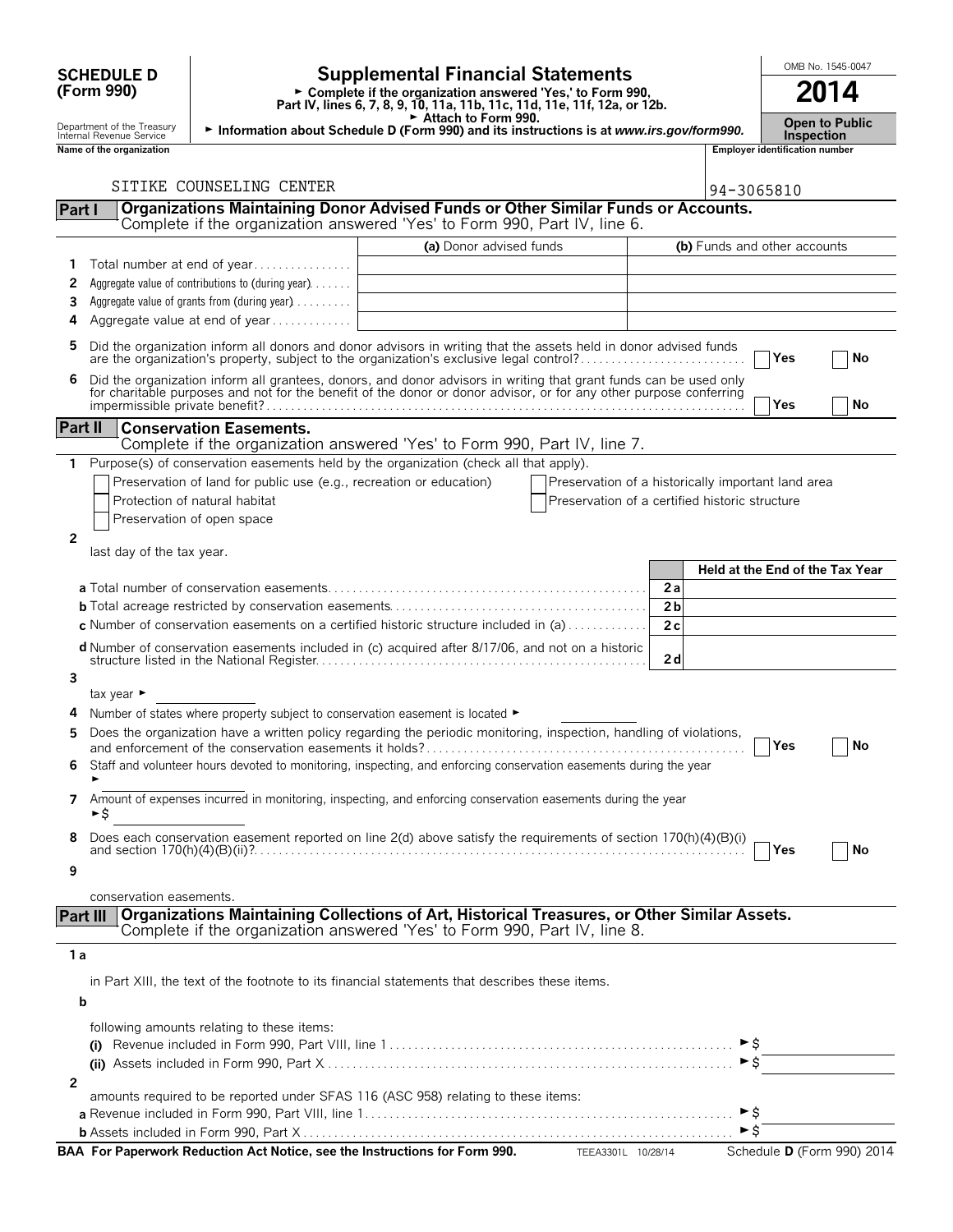| Schedule D (Form 990) 2014 SITIKE COUNSELING CENTER                                                                                                                                                                                                             |                  |                                         |                                    |    | 94-3065810                      |                | Page 2                     |
|-----------------------------------------------------------------------------------------------------------------------------------------------------------------------------------------------------------------------------------------------------------------|------------------|-----------------------------------------|------------------------------------|----|---------------------------------|----------------|----------------------------|
| Organizations Maintaining Collections of Art, Historical Treasures, or Other Similar Assets (continued)<br><b>Part III</b>                                                                                                                                      |                  |                                         |                                    |    |                                 |                |                            |
| 3<br>items (check all that apply):<br>Public exhibition<br>a<br>Scholarly research<br>b<br>Preservation for future generations<br>С<br>4<br>Part XIII.<br>5<br>to be sold to raise funds rather than to be maintained as part of the organization's collection? |                  | d<br>Other<br>е                         | Loan or exchange programs          |    |                                 | Yes            | No                         |
| Part IV   Escrow and Custodial Arrangements. Complete if the organization answered 'Yes' to Form 990, Part IV,<br>line 9, or reported an amount on Form 990, Part X, line 21.                                                                                   |                  |                                         |                                    |    |                                 |                |                            |
| 1 a Is the organization an agent, trustee, custodian, or other intermediary for contributions or other assets not included<br><b>b</b> If 'Yes,' explain the arrangement in Part XIII and complete the following table:                                         |                  |                                         |                                    |    |                                 | Yes            | No                         |
|                                                                                                                                                                                                                                                                 |                  |                                         |                                    |    |                                 | Amount         |                            |
|                                                                                                                                                                                                                                                                 |                  |                                         |                                    |    |                                 |                |                            |
|                                                                                                                                                                                                                                                                 |                  |                                         |                                    |    |                                 |                |                            |
|                                                                                                                                                                                                                                                                 |                  |                                         |                                    | 1e |                                 |                |                            |
|                                                                                                                                                                                                                                                                 |                  |                                         |                                    | 1f |                                 |                |                            |
| 2a Did the organization include an amount on Form 990, Part X, line 21, for escrow or custodial account liability?   Yes                                                                                                                                        |                  |                                         |                                    |    |                                 |                | No                         |
| <b>Part V</b><br><b>Endowment Funds.</b> Complete if the organization answered 'Yes' to Form 990, Part IV, line 10.                                                                                                                                             |                  |                                         |                                    |    |                                 |                |                            |
|                                                                                                                                                                                                                                                                 | (a) Current year | (b) Prior year                          | (c) Two years back                 |    | (d) Three years back            |                | (e) Four years back        |
| 1a Beginning of year balance                                                                                                                                                                                                                                    |                  |                                         |                                    |    |                                 |                |                            |
| $b$ Contributions                                                                                                                                                                                                                                               |                  |                                         |                                    |    |                                 |                |                            |
| c Net investment earnings, gains,<br>and losses                                                                                                                                                                                                                 |                  |                                         |                                    |    |                                 |                |                            |
| d Grants or scholarships                                                                                                                                                                                                                                        |                  |                                         |                                    |    |                                 |                |                            |
| <b>e</b> Other expenditures for facilities<br>and programs $\ldots \ldots \ldots \ldots \ldots$                                                                                                                                                                 |                  |                                         |                                    |    |                                 |                |                            |
| f Administrative expenses                                                                                                                                                                                                                                       |                  |                                         |                                    |    |                                 |                |                            |
| <b>g</b> End of year balance $\ldots$                                                                                                                                                                                                                           |                  |                                         |                                    |    |                                 |                |                            |
| 2 Provide the estimated percentage of the current year end balance (line 1g, column (a)) held as:                                                                                                                                                               |                  |                                         |                                    |    |                                 |                |                            |
| a Board designated or quasi-endowment $\blacktriangleright$                                                                                                                                                                                                     |                  |                                         |                                    |    |                                 |                |                            |
| <b>b</b> Permanent endowment $\blacktriangleright$                                                                                                                                                                                                              | g                |                                         |                                    |    |                                 |                |                            |
| c Temporarily restricted endowment ►                                                                                                                                                                                                                            |                  |                                         |                                    |    |                                 |                |                            |
| The percentages in lines 2a, 2b, and 2c should equal 100%.                                                                                                                                                                                                      |                  |                                         |                                    |    |                                 |                |                            |
| 3a Are there endowment funds not in the possession of the organization that are held and administered for the<br>organization by:                                                                                                                               |                  |                                         |                                    |    |                                 | Yes            | No                         |
|                                                                                                                                                                                                                                                                 |                  |                                         |                                    |    |                                 | 3a(i)          |                            |
|                                                                                                                                                                                                                                                                 |                  |                                         |                                    |    |                                 | 3a(ii)         |                            |
|                                                                                                                                                                                                                                                                 |                  |                                         |                                    |    |                                 | 3 <sub>b</sub> |                            |
| 4 Describe in Part XIII the intended uses of the organization's endowment funds.                                                                                                                                                                                |                  |                                         |                                    |    |                                 |                |                            |
| <b>Part VI</b> Land, Buildings, and Equipment.                                                                                                                                                                                                                  |                  |                                         |                                    |    |                                 |                |                            |
| Complete if the organization answered 'Yes' to Form 990, Part IV, line 11a. See Form 990, Part X, line 10.                                                                                                                                                      |                  |                                         |                                    |    |                                 |                |                            |
| Description of property                                                                                                                                                                                                                                         |                  | (a) Cost or other basis<br>(investment) | (b) Cost or other<br>basis (other) |    | (c) Accumulated<br>depreciation |                | (d) Book value             |
|                                                                                                                                                                                                                                                                 |                  |                                         |                                    |    |                                 |                |                            |
|                                                                                                                                                                                                                                                                 |                  |                                         |                                    |    |                                 |                |                            |
| c Leasehold improvements                                                                                                                                                                                                                                        |                  |                                         | 168,244.                           |    | 168,244.                        |                | 0.                         |
|                                                                                                                                                                                                                                                                 |                  |                                         |                                    |    |                                 |                |                            |
|                                                                                                                                                                                                                                                                 |                  |                                         | 53,529.                            |    | 51,874.                         |                | 1,655.                     |
| Total. Add lines 1a through 1e. (Column (d) must equal Form 990, Part X, column (B), line 10c.)                                                                                                                                                                 |                  |                                         |                                    |    |                                 |                | 1,655.                     |
| <b>BAA</b>                                                                                                                                                                                                                                                      |                  |                                         |                                    |    |                                 |                | Schedule D (Form 990) 2014 |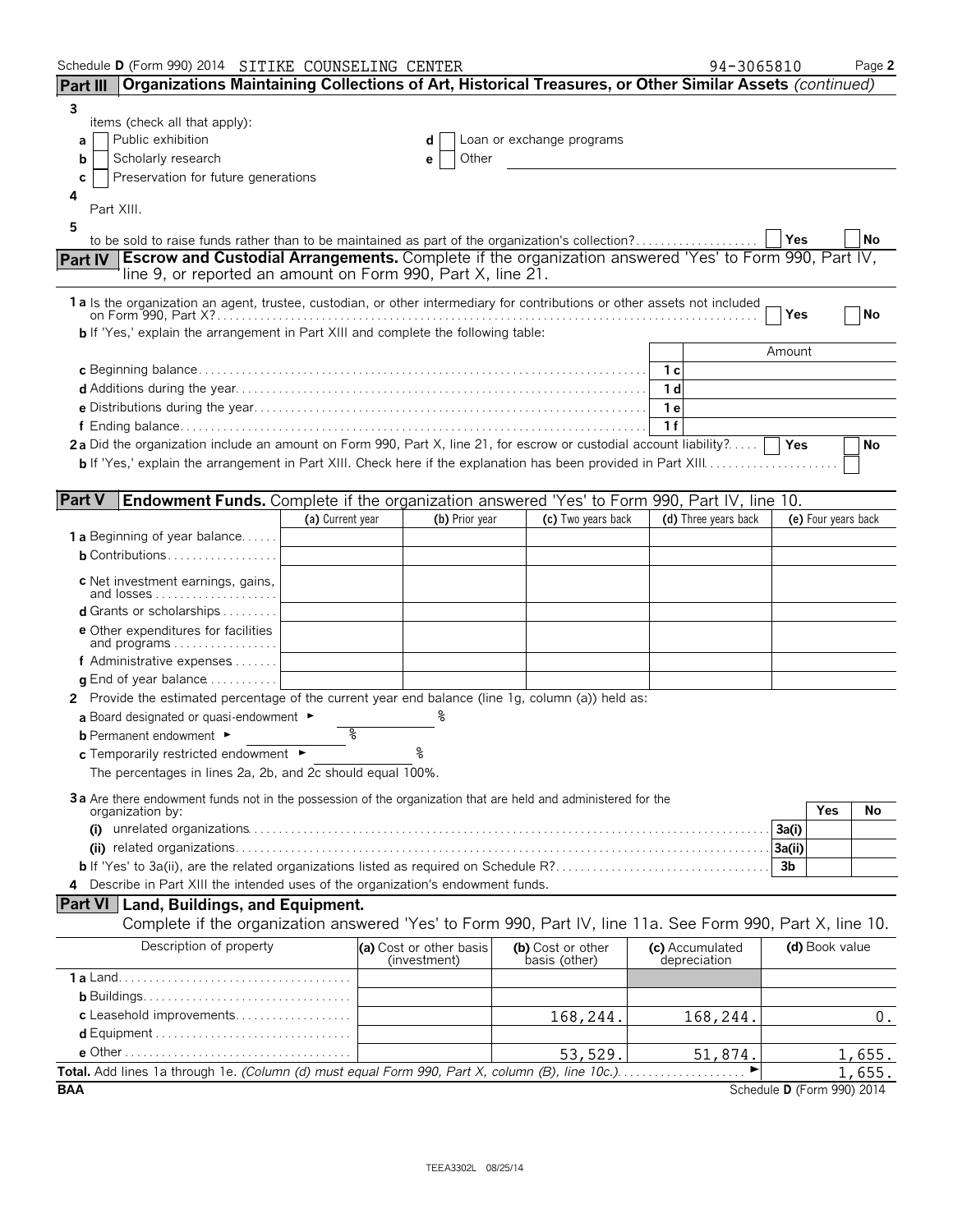|                           | Schedule D (Form 990) 2014<br>SITIKE COUNSELING CENTER                                                                                           |                 | Page 3<br>94-3065810                                                                                                        |
|---------------------------|--------------------------------------------------------------------------------------------------------------------------------------------------|-----------------|-----------------------------------------------------------------------------------------------------------------------------|
|                           | Part VII   Investments - Other Securities.                                                                                                       |                 | N/A<br>Complete if the organization answered 'Yes' to Form 990, Part IV, line 11b. See Form 990, Part X, line 12.           |
|                           | (a) Description of security or category (including name of security)                                                                             | (b) Book value  | (c) Method of valuation: Cost or end-of-year market value                                                                   |
|                           |                                                                                                                                                  |                 |                                                                                                                             |
|                           |                                                                                                                                                  |                 |                                                                                                                             |
| (3) Other                 |                                                                                                                                                  |                 |                                                                                                                             |
| (A)                       |                                                                                                                                                  |                 |                                                                                                                             |
| $\overline{(\mathsf{B})}$ |                                                                                                                                                  |                 |                                                                                                                             |
| $\frac{1}{1}$             |                                                                                                                                                  |                 |                                                                                                                             |
| (D)                       |                                                                                                                                                  |                 |                                                                                                                             |
| (E)                       |                                                                                                                                                  |                 |                                                                                                                             |
| (F)                       |                                                                                                                                                  |                 |                                                                                                                             |
| (G)                       |                                                                                                                                                  |                 |                                                                                                                             |
| (H)                       |                                                                                                                                                  |                 |                                                                                                                             |
| $($ l $)$                 |                                                                                                                                                  |                 |                                                                                                                             |
|                           | Total. (Column (b) must equal Form 990, Part X, column (B) line $12$ .)<br>Part VIII Investments - Program Related.                              |                 | N/A                                                                                                                         |
|                           |                                                                                                                                                  |                 | Complete if the organization answered 'Yes' to Form 990, Part IV, line 11c. See Form 990, Part X, line 13.                  |
|                           | (a) Description of investment type                                                                                                               | (b) Book value  | (c) Method of valuation: Cost or end-of-year market value                                                                   |
| (1)                       |                                                                                                                                                  |                 |                                                                                                                             |
| (2)                       |                                                                                                                                                  |                 |                                                                                                                             |
| (3)                       |                                                                                                                                                  |                 |                                                                                                                             |
| (4)                       |                                                                                                                                                  |                 |                                                                                                                             |
| (5)                       |                                                                                                                                                  |                 |                                                                                                                             |
| (6)                       |                                                                                                                                                  |                 |                                                                                                                             |
| (7)                       |                                                                                                                                                  |                 |                                                                                                                             |
| (8)                       |                                                                                                                                                  |                 |                                                                                                                             |
| (9)                       |                                                                                                                                                  |                 |                                                                                                                             |
| (10)                      |                                                                                                                                                  |                 |                                                                                                                             |
| Part IX                   | Total. (Column (b) must equal Form 990, Part X, column (B) line 13.). $\blacktriangleright$                                                      |                 |                                                                                                                             |
|                           |                                                                                                                                                  |                 | Other Assets.<br>Complete if the organization answered 'Yes' to Form 990, Part IV, line 11d. See Form 990, Part X, line 15. |
|                           |                                                                                                                                                  | (a) Description | (b) Book value                                                                                                              |
| (1)                       |                                                                                                                                                  |                 |                                                                                                                             |
| (2)                       |                                                                                                                                                  |                 |                                                                                                                             |
| (3)                       |                                                                                                                                                  |                 |                                                                                                                             |
| (4)<br>(5)                |                                                                                                                                                  |                 |                                                                                                                             |
| (6)                       |                                                                                                                                                  |                 |                                                                                                                             |
| (7)                       |                                                                                                                                                  |                 |                                                                                                                             |
| (8)                       |                                                                                                                                                  |                 |                                                                                                                             |
| (9)                       |                                                                                                                                                  |                 |                                                                                                                             |
| (10)                      |                                                                                                                                                  |                 |                                                                                                                             |
|                           |                                                                                                                                                  |                 | ▶                                                                                                                           |
| Part X                    | <b>Other Liabilities.</b>                                                                                                                        |                 |                                                                                                                             |
|                           | Complete if the organization answered 'Yes' to Form 990, Part IV, line 11e or 11f. See Form 990, Part X, line 25<br>(a) Description of liability | (b) Book value  |                                                                                                                             |
| (1)                       | Federal income taxes                                                                                                                             |                 |                                                                                                                             |
| (2)                       |                                                                                                                                                  |                 |                                                                                                                             |
| (3)                       |                                                                                                                                                  |                 |                                                                                                                             |
| (4)                       |                                                                                                                                                  |                 |                                                                                                                             |
| (5)                       |                                                                                                                                                  |                 |                                                                                                                             |
| (6)                       |                                                                                                                                                  |                 |                                                                                                                             |
| (7)<br>(8)                |                                                                                                                                                  |                 |                                                                                                                             |
| (9)                       |                                                                                                                                                  |                 |                                                                                                                             |
| (10)                      |                                                                                                                                                  |                 |                                                                                                                             |
| (11)                      |                                                                                                                                                  |                 |                                                                                                                             |
|                           | Total. (Column (b) must equal Form 990, Part X, column (B) line 25.).                                                                            |                 |                                                                                                                             |
| $\overline{2}$            |                                                                                                                                                  |                 |                                                                                                                             |

Г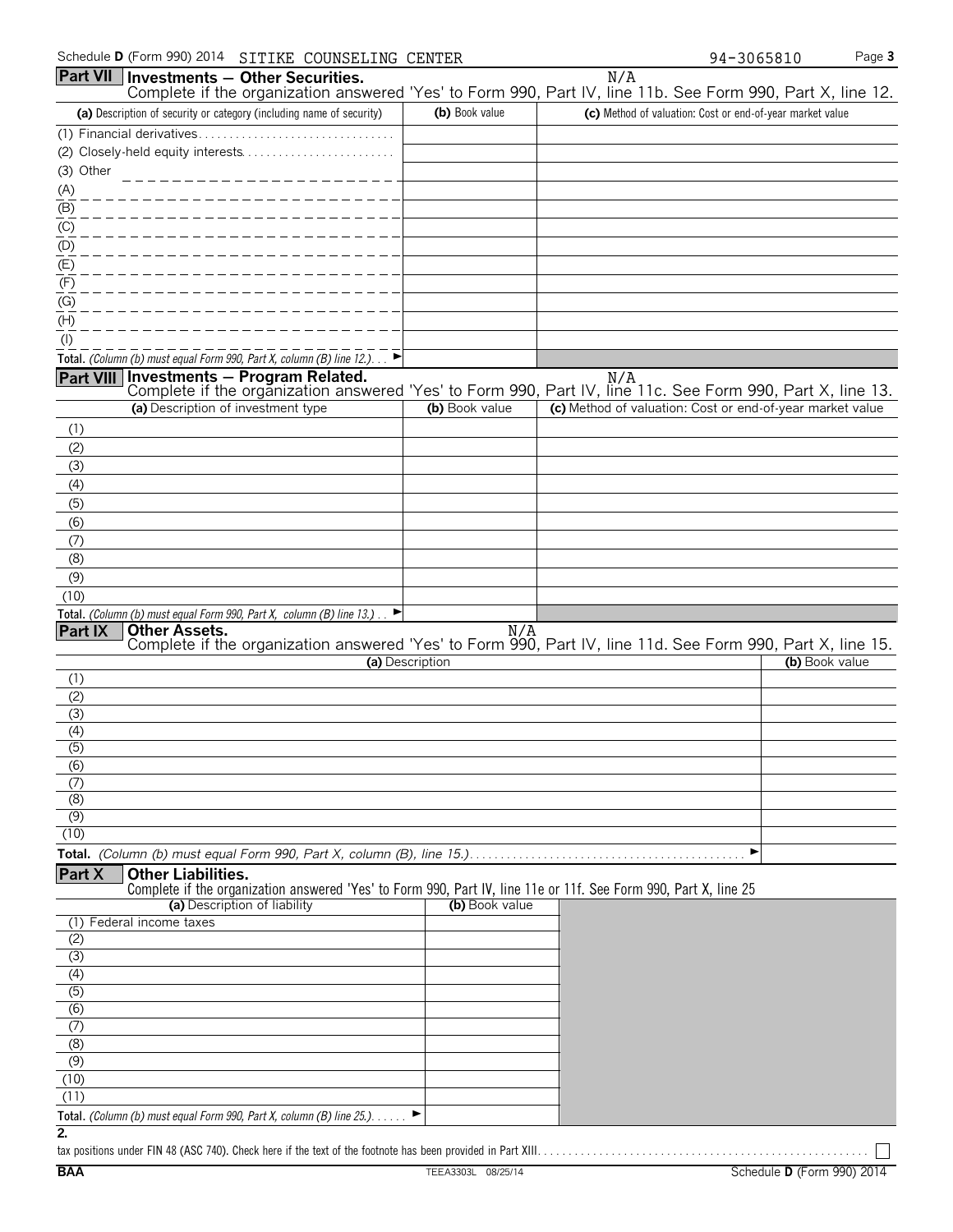| Schedule D (Form 990) 2014 SITIKE COUNSELING CENTER                                                   | 94-3065810     | Page 4   |
|-------------------------------------------------------------------------------------------------------|----------------|----------|
| <b>Part XI</b>   Reconciliation of Revenue per Audited Financial Statements With Revenue per Return.  |                |          |
| Complete if the organization answered 'Yes' to Form 990, Part IV, line 12a.                           |                |          |
| $\mathbf{1}$                                                                                          | $\overline{1}$ | 828,818. |
| Amounts included on line 1 but not on Form 990, Part VIII, line 12:<br>$\mathbf{2}^{\circ}$           |                |          |
|                                                                                                       |                |          |
| 2 <sub>b</sub>                                                                                        |                |          |
|                                                                                                       |                |          |
|                                                                                                       |                |          |
|                                                                                                       | 2e             |          |
| 3                                                                                                     | $\mathbf{3}$   | 828,818. |
| Amounts included on Form 990, Part VIII, line 12, but not on line 1:                                  |                |          |
| a Investment expenses not included on Form 990, Part VIII, line 7b. 4a                                |                |          |
|                                                                                                       |                |          |
|                                                                                                       | 4 c            |          |
| 5 Total revenue. Add lines 3 and 4c. (This must equal Form 990, Part I, line 12.)                     | 5              | 828,818. |
| <b>Part XII Reconciliation of Expenses per Audited Financial Statements With Expenses per Return.</b> |                |          |
| Complete if the organization answered 'Yes' to Form 990, Part IV, line 12a.                           |                |          |
|                                                                                                       | $\mathbf{1}$   | 790,590. |
| Amounts included on line 1 but not on Form 990, Part IX, line 25:<br>2                                |                |          |
|                                                                                                       |                |          |
| 2 <sub>b</sub>                                                                                        |                |          |
|                                                                                                       |                |          |
|                                                                                                       |                |          |
|                                                                                                       | 2e             |          |
| 3                                                                                                     | $\mathbf{3}$   | 790,590. |
| Amounts included on Form 990, Part IX, line 25, but not on line 1:<br>4                               |                |          |
|                                                                                                       |                |          |
|                                                                                                       |                |          |
|                                                                                                       | 4 c            |          |
|                                                                                                       | 5              | 790,590. |
| Part XIII Supplemental Information.                                                                   |                |          |

Provide the descriptions required for Part II, lines 3, 5, and 9; Part III, lines 1a and 4; Part IV, lines 1b and 2b; Part V,